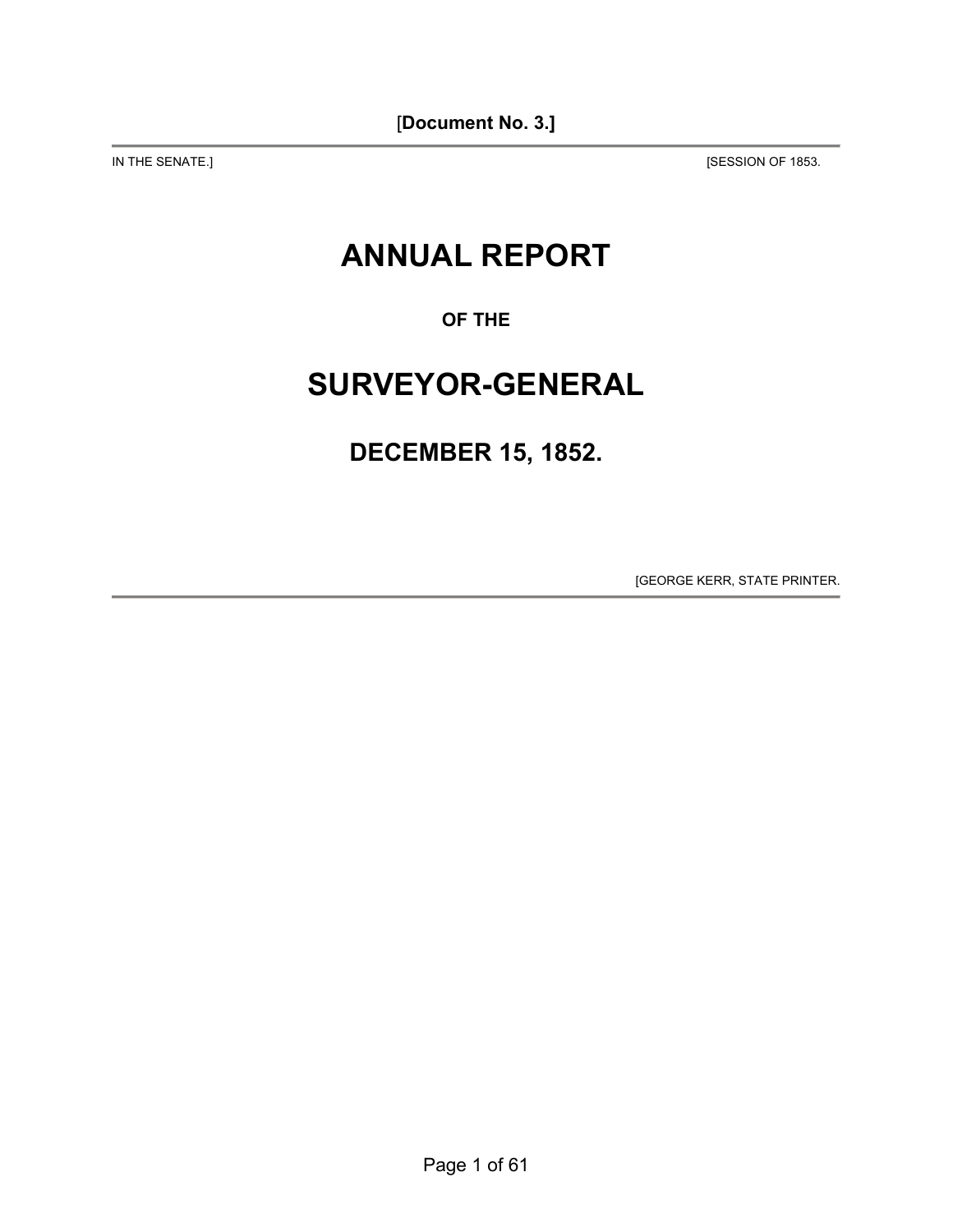## ANNUAL REPORT

of the

# SURVEYOR GENERAL.

 $\frac{1}{2}$ 

#### SURVEYOR GENERAL'S OFFICE, Vallejo, Dec. 15, 1852.

Sir: -

In compliance with the Statute prescribing the duties of the Surveyor General, I submit the following Report: -

## STATE MAP – THE PROGRESS OF ITS CONSTRUCTION.

The last Legislature, near the close of the session, passed an Act to "provide for a map of the State," and appropriated the sum of three thousand dollars to carry out the work.

In a special report made from this office (in answer to a call from the Senate) on the 18<sup>th</sup> of February last, I set forth the importance and necessity of a correct map, and submitted an estimate of the amount that would be required to get one up. In the month of April a bill was introduced into the Senate, ordering me to compile as correct a map as could be made from data to be collected from various sources; this bill unanimously passed that body appropriating the sum of eight thousand dollars to carry out the design, but was met in the Assembly by a strenuous opposition, and the appropriation cut down to three thousand dollars.

Though it was well known to the friends of the bill, that this sum was totally inadequate to carry out its provisions *in full*, it was deemed expedient *to commence* the work and be governed by circumstances in its prosecution.

Accordingly, I immediately took steps to procure the necessary assistants and instruments, and to secure as full data as possible.

Knowing the importance of the work done by the United States Topographical Engineers in sections of the State where it is impracticable for a small party to go with safety, and more particularly the northern portion of the State, I made application, early in May, to General Hitchcock at Benicia, for copies of such maps as had not been published by the Government.

General Hitchcock expressed an interest in the work, and a desire to aid therein by furnishing all the information in his power. But as the regulations of the Topographical Corps made it imperative to have authority from the Bureau at Washington, before such information as was in the possession of the Topographical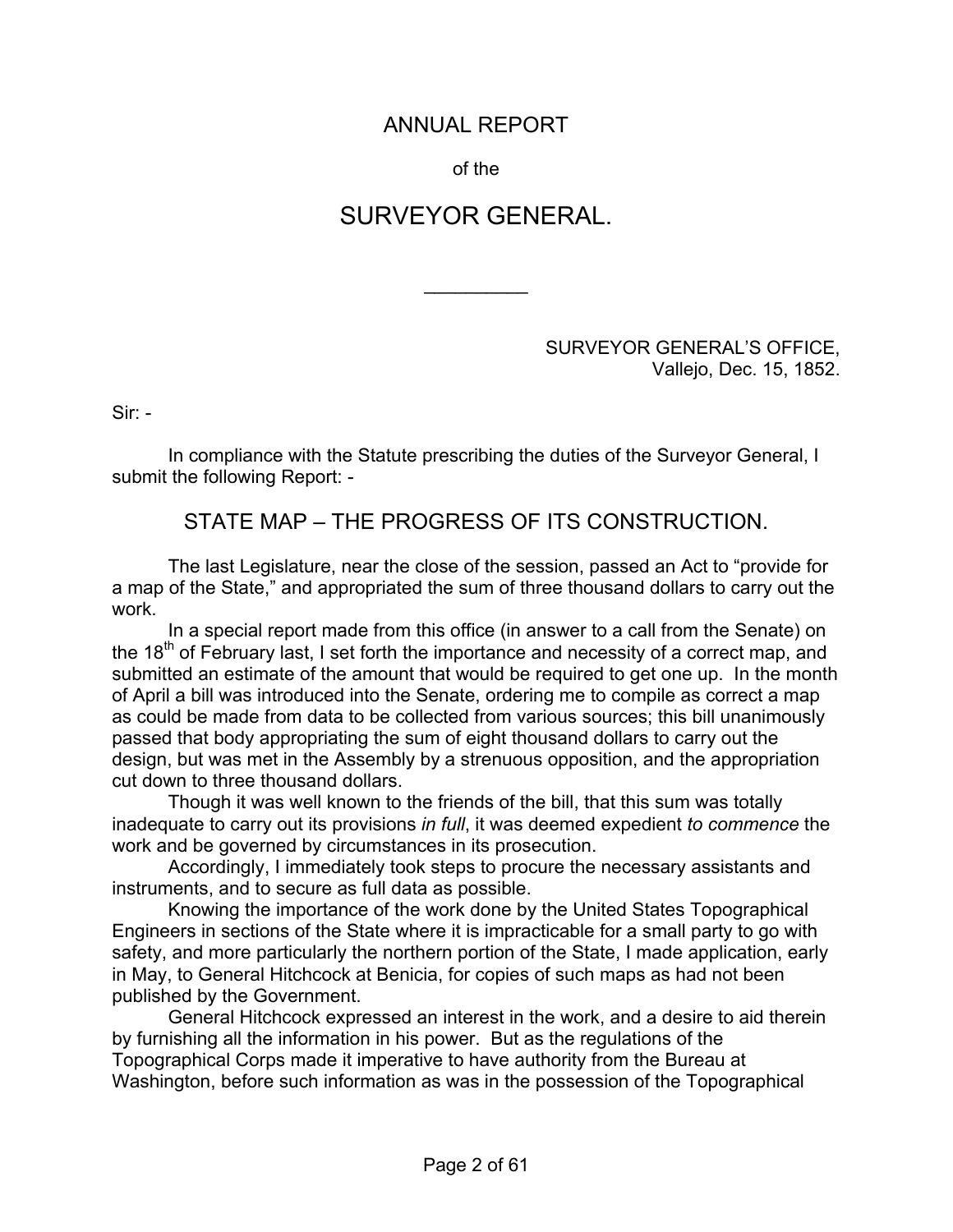Corps here, could be furnished, it became necessary to apply to Col. J. J. Abert, as Chief of the Corps of Topographical Engineers, for an order to that effect.

On this application being made through your Excellency, the necessary order was promptly issued by Col. Abert, and notice of it forwarded to me through Senator Gwin.

General Hitchcock, upon the arrival of the order to the Lieutenant Williamson, afforded every facility for the prosecution of the work, and the archives were opened freely for my examination.

The survey of the Salinas River and the Tulare Valley, from its head to the San Joaquin, and on both sides of the Lakes by Lieutenant Derby of the Topographical Engineers, and the surveys and explorations made by the corps for the last three years in the north part of the State and in Oregon, collated by the Lieutenant Williamson; also a map made by Geo. Gibbs, Esq., who accompanied Col. McKee, the Indian Agent, were used by me in constructing the map.

Having been informed that during the summer of 1851, Capt. Sitgreaves of the United States Topographical Engineers had come through from New Mexico, striking the Colorado high up, I immediately addressed Col. Albert the following note: -

[COPY.]

STATE SURVEYOR GENERAL'S OFFICE, Sacramento, June 14, 1852.

 $SIR -$ 

Having been informed that Major Kendrick of the Army, and Captain Sitgreaves of the Corps of Topographical Engineers, on the crossing the country from New Mexico in 1851, struck the Colorado in the vicinity of the 35<sup>th</sup> parallel, and that Captain Sitgreaves had reported to you the result of his reconnaissance, I take the liberty of applying to you for a copy of the report and map if they have been published; or if they have not as yet been published, and it is compatible with the regulations of the Bureau, I desire to get a copy of so much as relates to the Colorado River.

I have been ordered by the Legislature of this State to collect all the data that can be obtained from various sources, and compile as complete a map of this State as is possible.

You are aware that a portion of the eastern boundary of this State is a diagonal line, running from the intersection of the  $120<sup>th</sup>$  meridian and the  $39<sup>th</sup>$  parallel to the Colorado at a point where the  $35<sup>th</sup>$  parallel crosses it.

The determination of this point is of great importance to this State, and is one of those cases, where owing to a combination of untoward circumstances we are compelled to look to, and await, the action of the General Government.

Any information relative to this, or other matters connected with the geography of this State, will be thankfully received and duly acknowledged.

Please direct to me at San Francisco.

Respectfully your obedient servant,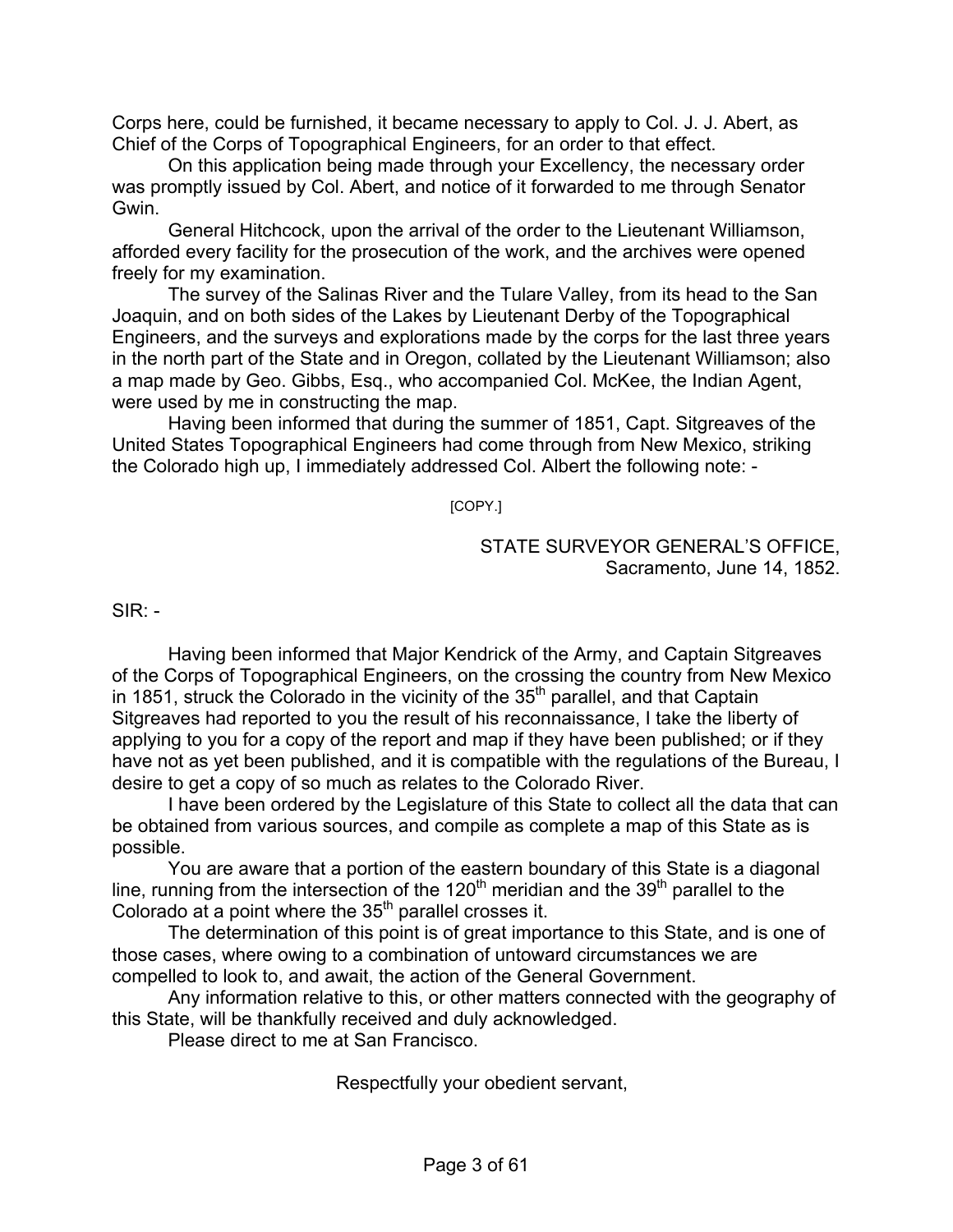(Signed) WM. M. EDDY.

To COL. J. J. ABERT,

Chief of the Bureau of Topographical Engineers.

In answer to which the following reply was received: -

[COPY.]

#### BUREAU OF TOPOGRAPHICAL ENGINEERS, Washington, July 17, 1852.

 $SIR: -$ 

I have received your letter of the  $14<sup>th</sup>$  of June, the report and map of the expedition under Captain Sitgreaves are not yet completed, as soon as these are completed and printed, copies will be sent to you.

I understand from Captain Sitgreaves that he encountered the Colorado, north of the  $35<sup>th</sup>$  parallel, and, as he surveyed the river from that point down, his map will no doubt furnish much information.

Other reports of that country have been printed, as soon as we get copies of them I will see that you are supplied.

> Respectfully, Sir, Your obedient servant,

(Signed) J. J. ABERT, Col. Corps of Top. Engineers.

WM. M. EDDY, ESQ.,

Surveyor General, San Francisco, Cal.

I thus have secured to the State map the result of all the work of the Topographical Engineers in this State for the last four or five years, and the information gained is the more valuable, inasmuch as it covers the most dangerous portions of the State.

Much credit is due to Col. Abert for the promptness with which he responded to the application, and to General Hitchcock and his aid Major Townsend, and likewise to Lieut. Williamson, for the lively interest they have taken in the matter, and the facilities they have afforded.

In the mean time, knowing that the Assistants in the Coast Survey had completed the line of the coast from Initial Point, below San Diego, to Oregon, together with the survey of the islands along the coast and various bays, I addressed a letter to Prof. A. D. Bache, Superintendent of the Coast Survey, and the following correspondence took place:

> STATE SURVEYOR GENERAL'S OFFICE, Sacramento, May  $28<sup>th</sup>$ , 1852.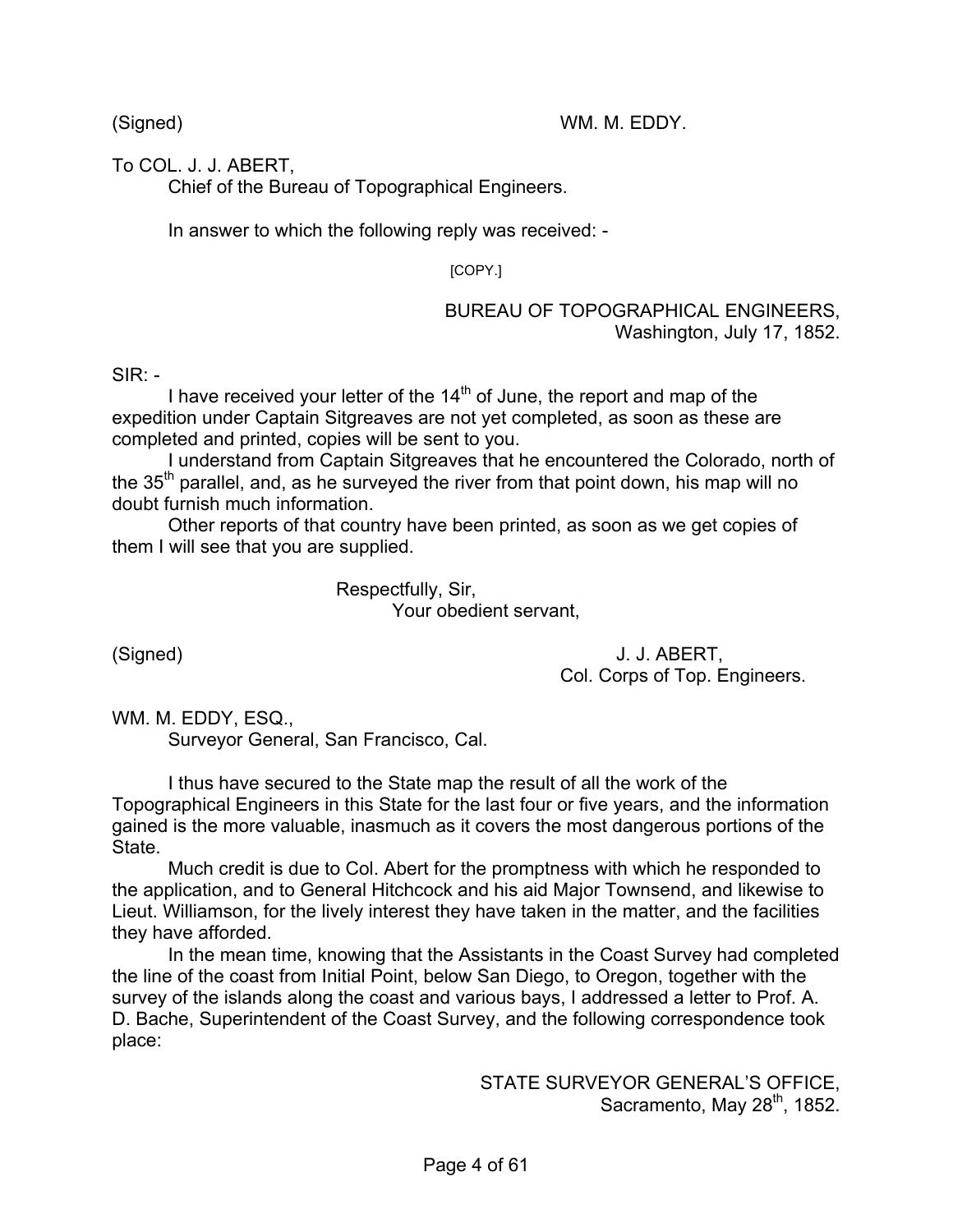## $SIR: -$

By an Act of the Legislature of this State, "to provide for a Map of the State of California," passed May  $4^{16}$ , 1852, I am directed to include in said map "all data which can be obtained from the United States Coast Surveys," as well as other sources. The information collected under your directions in this State is of vast importance to us, and I trust it may be furnished this office at as early a date as possible. It is desired to include in the said map the work as far as completed, and also such work as may be added during this season. If compatible with the regulations of the Coast Survey, please forward me duplicate copies of such work as has been published, and authority to procure from the Assistants on this coast a copy of such work as may accrue up to the month of November of this year.

An answer at your earliest convenience, directed to me at San Francisco, is respectfully solicited.

Your obedient servant,

(Signed) WM. M. EDDY,

Surveyor General.

PROF. A. D. BACHE, Superintendent Coast Survey,

To which I received an answer through Capt. R. D. Cutts, Assistant on the Coast Survey, as follows:

[COPY.]

U. S. SCHOONER BALTIMORE, ASTORIA, O., Sept. 7<sup>th</sup>, 1852.

 $SIR: -$ 

I received to-day, from the Superintendent of the U. S. Coast Survey, a copy of a letter addressed by you to him, dated at Sacramento on the 28<sup>th</sup> May last, requesting to be supplied with all the data collected by the Coast Survey in California, in order that the same may be applied in the construction of the State Map ordered by an Act of the Legislature, passed May  $4<sup>th</sup>$ , 1852.

By the regulations of the Department of the Superintendent is authorized to furnish information from the archives of the Survey on condition that the parties receiving it give full credit to the Coast Survey for such information, and also pay for the cost of copying, drawing, etc.

The estimated expense of supplying you with the data required is stated by the Assistant in charge of the office in Washington, to be about \$300.

I have been requested by the Superintendent to inform you of the above regulation, and to enquire if the arrangement with respect to the expense would be satisfactory to you.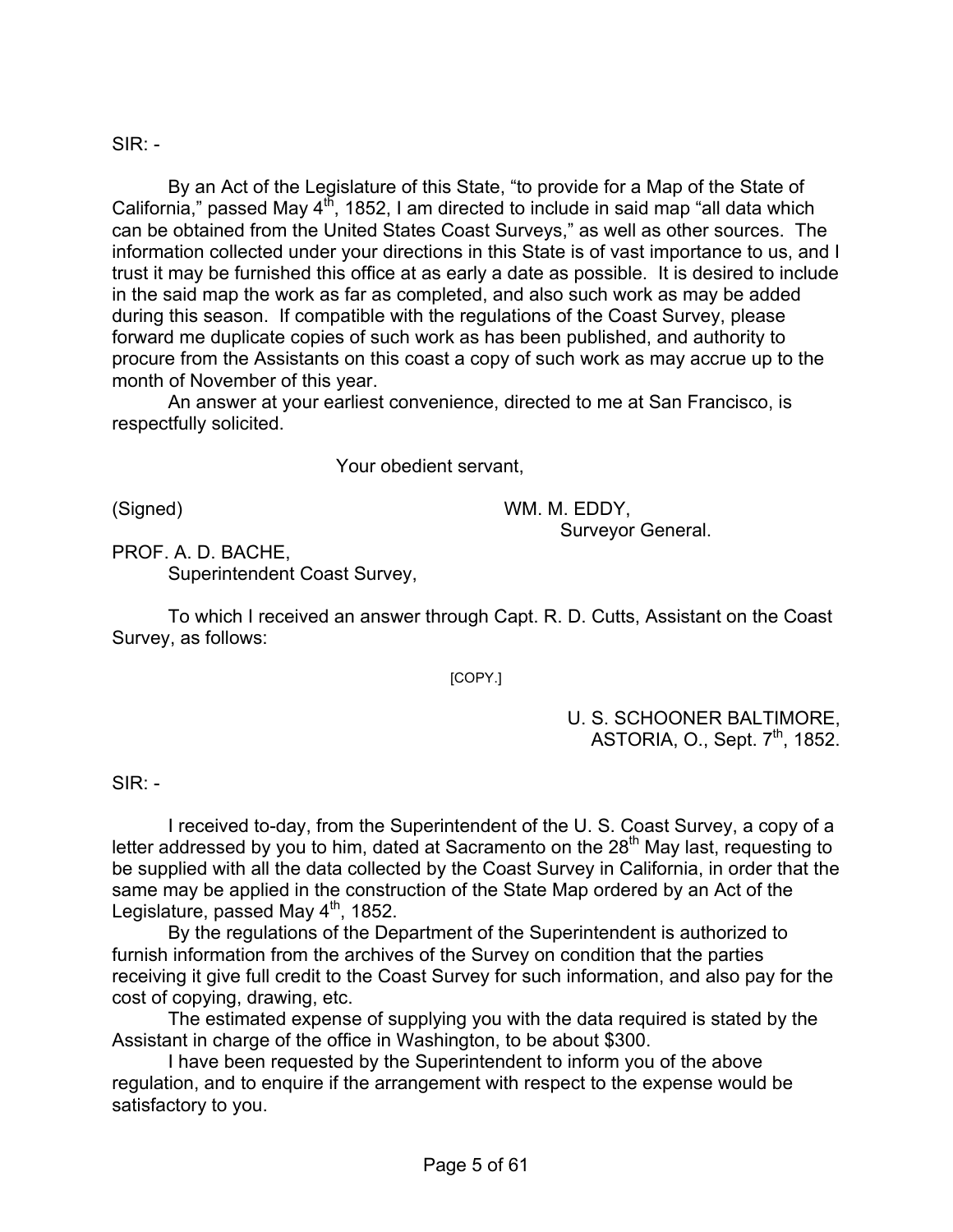As I shall not return to California until October, it would materially hasten the matter were you to direct your reply to this note to Prof. A. D. Bache, Washington City.

I am very respectfully, etc.,

(Signed) RICHARD D. CUTTS.

To WM. M. EDDY, ESQ., State Surveyor General.

[COPY.]

STATE SURVEYOR GENERAL'S OFFICE, Vallejo, Sept. 25, 1852.

 $SIR: -$ 

I have just received from R. D. Cutts, Esq., Assistant on the U. S. Coast Survey, a letter dated at Astoria, Oregon, informing me of the regulations of the Department in reference to information furnished from the archives.

I will conform to the regulations and give "full credit" upon the face of the map, and will pay the office charges as you may see fit to direct.

Please forward me at once a duplicate copy of all such matter as has been printed, and a copy of that still unpublished, at the earliest possible moment.

I am desirous of completing the map by the  $1<sup>st</sup>$  of January next, and therefore permit me to solicit the forwarding of the printed matter by the mail of the  $5<sup>th</sup>$  of November, and the other by the mail of the  $20<sup>th</sup>$  of November.

Please direct your communications to me at San Francisco.

 Very respectfully, Your obedient servant,

> WM. M. EDDY, Surveyor General.

To PROF. A. D. BACHE, Superintendent U. S. Coast Survey.

[COPY.]

OFFICE COAST SURVEY, Washington City, Nov. 3, 1852.

 $SIR -$ 

Yours of the 25<sup>th</sup> of September, addressed to the Superintendent, has been received, and by his direction I hasten to reply, that I this day send by mail, addressed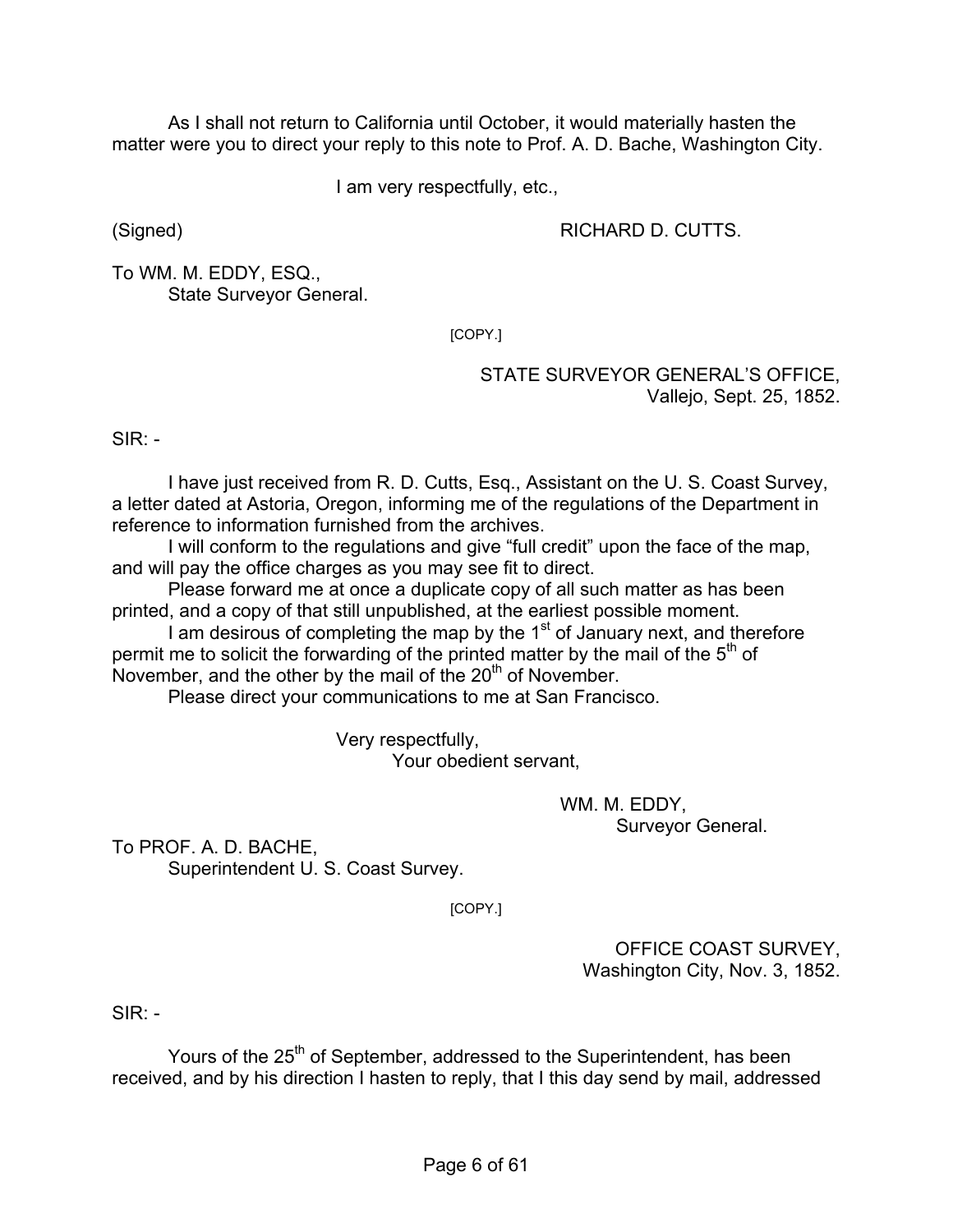to you at San Francisco, a roll containing the following published maps to wit: (two copies of each)

> McArthur's Reconnaissance. San Diego Bay. Trinidad Bay. Point Conception. Point Pinos. Mare Island Straits. San Francisco City. Monterey Harbor. Catalina Harbor. San Pedro Bay. San Francisco Bay.

The roll will then go to the steamer of November  $5<sup>th</sup>$ . Tracings of all the unpublished surveys of the Western Coast will be made and forwarded by steamer of November  $20<sup>th</sup>$ .

Yours, etc.,

(Signed) ISAAC D. STEVENS Assistant in charge of office.

WM. M. EDDY, ESQ., Surveyor General, San Francisco, Cal.

[COPY.]

OFFICE COAST SURVEY, Washington, Nov. 18, 1852.

DEAR SIR: -

By directions of the Superintendent, I send to-day, to your address, per Adams & Co.'s Express, a case containing tracings of the unpublished surveys of California by the Coast Survey, and copies of the published maps, (two copies each,) issued since the date of my last communication, as per inclosed lists. Inclosed I also send a list of the geographical positions in California, and table of the latitudes and longitudes of points between San Francisco and San Diego. Should you desire it, descriptions of the stations can be furnished you.

The cost of preparing the tracings is \$175, which please remit. Those which are marked with a cross  $(X)$  will go by the steamer on the 25<sup>th</sup> inst.

Yours, etc.,

ISAAC D. STEVENS,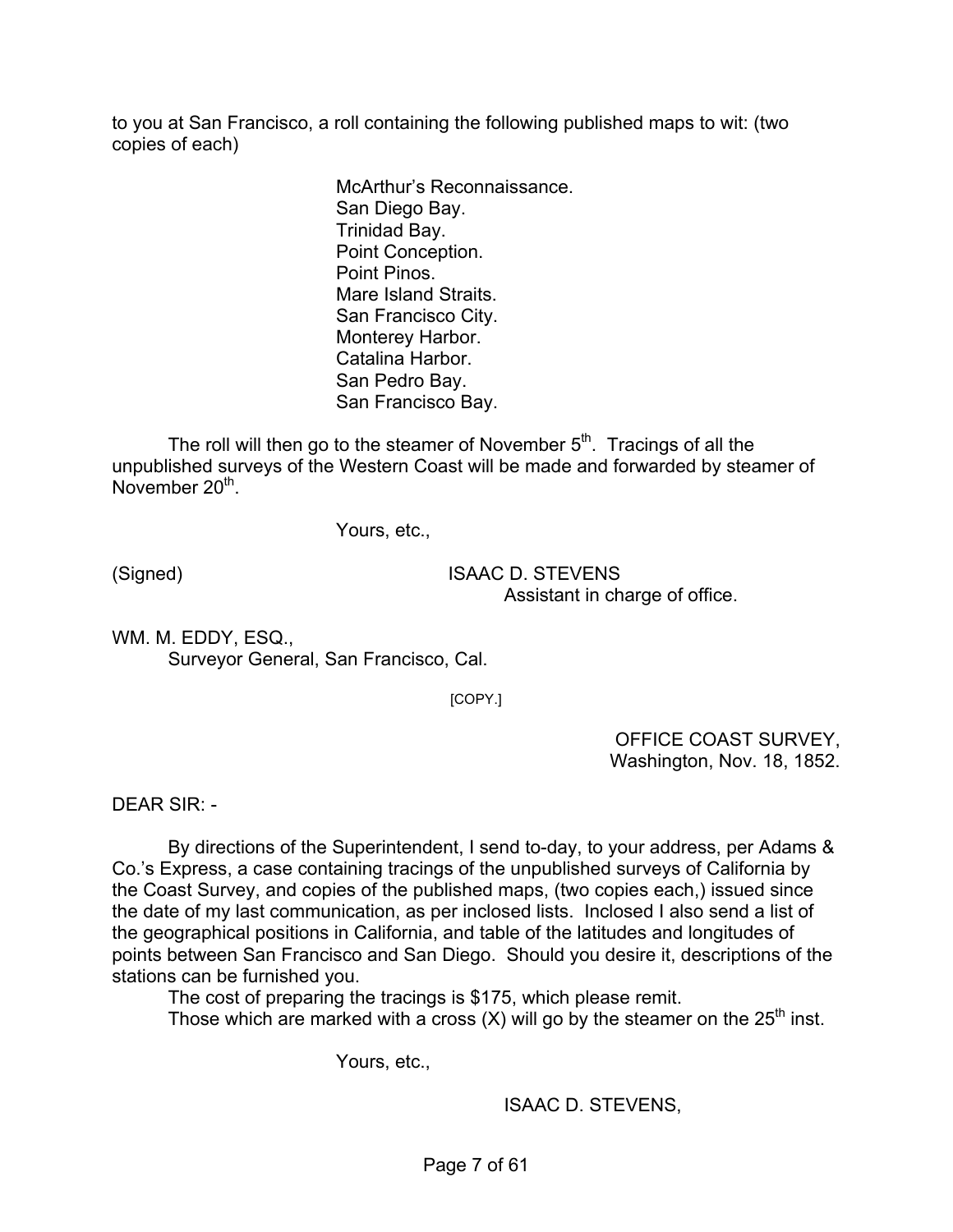Assistant in charge of office.

The importance of the information thus derived can be readily understood, when we take into consideration that the whole coast will be as complete upon the map as is possible to be shown upon such a scale.

I take this opportunity of expressing my thanks to the Department at Washington for their promptness, and to Messrs. Cutts, Alden and Davidson, assistants on this coast, for their courtesy and attention throughout the matter.

That portion of the boundary of the State which lies between the initial point on the Pacific, and the junction of the Colorado with the Gila was furnished my be A. B. Gray, Esq., late United States Surveyor of the Boundary Commission, who kindly allowed me to take a copy of the same, with the adjoining country, from the official map prepared by him for the Department at Washington.

The remainder of the boundaries of the State being astronomical lines, it will be seen that I have met with great success in collecting data enabling me to fix it, with precision, the entire boundary lines of California, and I now proceed with a description of the work in the interior, and of my other labors during the season.

In compliance with the  $10<sup>th</sup>$  section of the "Act concerning the Office of the Surveyor General, Statutes 1850, page 257," I prepared the following circulars to County Surveyors and County Assessors, which were addressed officially to the respective officers in each county in the State.

> SURVEYOR GENERAL'S OFFICE, Sacramento, June 1, 1852.

SIR:

I respectfully call your attention to the following extracts from the laws bearing upon the duties of your office in its connection with the Office of the Surveyor General.

1<sup>st</sup>. From the "Act concerning the Office of the Surveyor General, passed April 17th, 1850."

Sec. 9. He shall deliver to the Governor, annually, on or before the 15<sup>th</sup> December, his report which shall contain –

 $2^{nd}$ . An accurate statement of the progress he may have made in the execution of the surveys enjoined on him by law, and in the preparation of the map of the State.

3<sup>rd</sup>. An estimate of the aggregate quantity of land belonging to the State, and the best information he may be able to obtain as to the characteristics of the same.

 $4<sup>th</sup>$ . An estimate of the aggregate quantity of lands used for, or adapted to tillage and grazing within the State, and each county of the State, together with a description of the locations in which the same may be situated.

5<sup>th</sup>. An estimate of the aggregate number of horses, cattle, sheep and swine within the State, and each county of the State.

 $6<sup>th</sup>$ . An estimate of the aggregate quantity of wheat, rye, maize, potatoes, grapes, and other agricultural productions of the preceding year.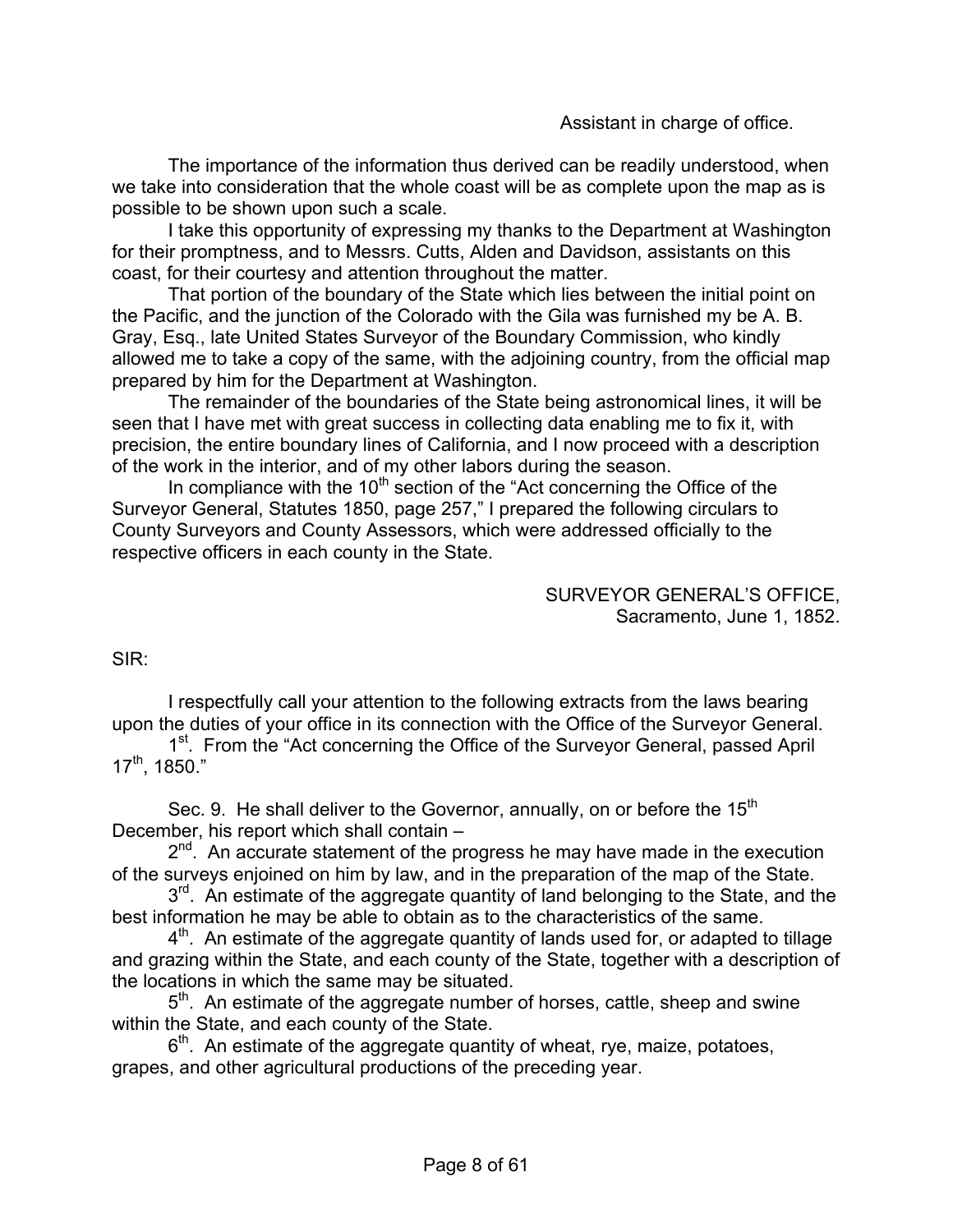$7<sup>th</sup>$ . An estimate of the aggregate quantity of mineral lands within this State, and each county of the State, and the quantity and value of each mineral produced during the preceding year, together with a description of the localities in which said minerals may be found.

Sec. 10. He shall address a circular letter to the County Surveyors and County Assessors, instructing them, and it is hereby made a part of their official duties, to use their utmost diligence in collecting information relative to each and every matter mentioned in the ninth section of this Act, and to transmit to him quarterly, at the Seat of Government, a report in writing, setting forth the result of their inquiries.

Sec. 11. he shall with his annual report transmit to the Governor all reports which he may have received from his deputies and other persons, as mentioned in the tenth section of this Act.

Your attention as County Surveyor is especially called to the third, fourth, and seventh paragraphs of section nine, and it is desired that some especial care shall be taken in collecting the data as required. A sketch of your county, made on any convenient scale, noting all fixed and known points; the range and bearing of mountains and hills, the general course bearing of all rivers and small streams, with the names thereof; names and locations of all towns, villages or settlements, with their distances from each other; is respectfully solicited from you to aid in carrying out the law "To provide for a Map of the State."

All geographical and topographical information thus furnished will be duly acknowledged in my Annual Report.

All reports containing the above information must be mailed to this office, (at Vallejo,) not later than the first of December, in order that they may be embodied in my annual Report, which I am required to make on or before the fifteenth of December.

 $2^{nd}$ . From the School Land, or 500,000 acre Land Bill.

"An Act to provide for the disposal of the five hundred thousand acres of land granted to this State by Act of Congress."

Sec. 3. "The parties purchasing such warrants and their assigns, are hereby authorized in behalf of this State to locate the same upon any vacant and unappropriated lands belonging to the United States within the State of California subject to such location, but no such location, shall be made unless it be made in conformity to the law of Congress, which law provides that not less than three hundred and twenty acres shall be located in a body.

Sec. 4. "Lands thus located shall be run off by a line north and south, east, and west, and shall be sufficiently designated by lines and distances, corners or posts, as the case may be, and an entry made thereof in the office of the Clerk of the County Court of the County in which said lands be located."

Sec. 5. "The location made of lands belonging to the United States as aforesaid, shall secure to the purchaser the right of possession to the land embraced within said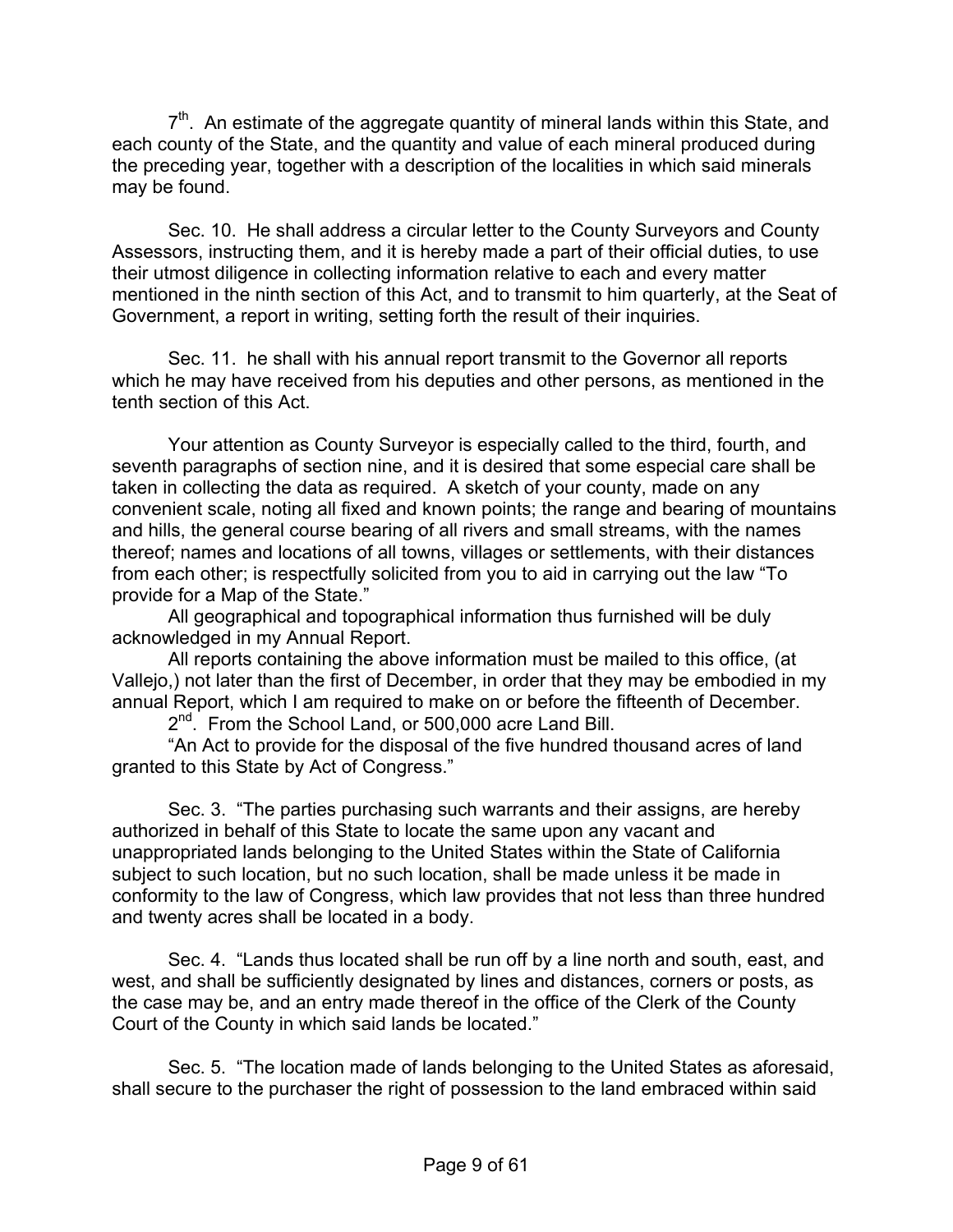survey, until such time as the government survey shall have been made, after which said lines shall be made to conform to the lines of sections, quarter sections, and fractional sections of said government survey; and in the event that two or more persons shall have made a location on the same section, then, and in that event, the person whose location embraces the largest portion of said section, or fractional section, shall be first entitled to said location of the same."

Sec. 6. "If in the survey to be hereafter made by the General Government, it shall so happen that the improvement made by any person purchasing and locating under this Act shall not comprise the larger part of the first survey, then, and in that case, the party may, if they prefer it, retain that portion which has upon it their buildings and improvements, although it may be the smaller portion of said section, quarter section, or fractional section: *Provided*, nothing herein contained shall authorize such location upon any lands heretofore granted by the State, or by the General Government, or on any lands at the time of such survey and location, actually occupied and improved by actual settlers, unless such location be made by the owner of such improvements, not to exceed six hundred and forty acres by any one person: *Provided*, also, that nothing herein contained shall prejudice the ownership or possession of any lands that at the time of said survey and location, held, or claimed under grants from the Mexican or Spanish Government: and *Provided*, moreover, that at the time of making such location, the first settler or owner of any improvements situated on the tract proposed to be located, shall in all cases have the preference."

Sec. 7. "In the event that any location of lands be made under and by the provisions of this Act upon lands supposed to belong to the United States, which should prove to be land not the property of the United States, then, and in that case, the party owing such land warrant or warrants may float the same upon any other public land in the State of California: *Provided*, the float, and the reasons therefore, be made a matter of record, at the time, in the office where the original location was recorded."

Sec. 10. "Lands located under the provisions of this Act shall be surveyed by the County Surveyor, in each county where the location is made, who shall give a certificate setting forth the bounds, and the number of acres contained in such survey, and shall receive for his services such fees as are now or may hereafter be provided by law."

Sec. 11. "The clerk of the County Court shall make a record of all certificates of land located under the provisions of this Act, which may have been run off by the proper officer, and shall be entitled to receive from the owner of such location three dollars for such services."

Sec. 12. "The County Surveyor of the respective counties of this State, at the end of every three months from the taking effect of this Act, shall make out and forward to the office of the Surveyor General of the State, without fee for the same, a duplicate copy of each plat or survey, and certificate of the location of any land warrant made under the provisions of this Act in their respective counties, and for failure to do so, shall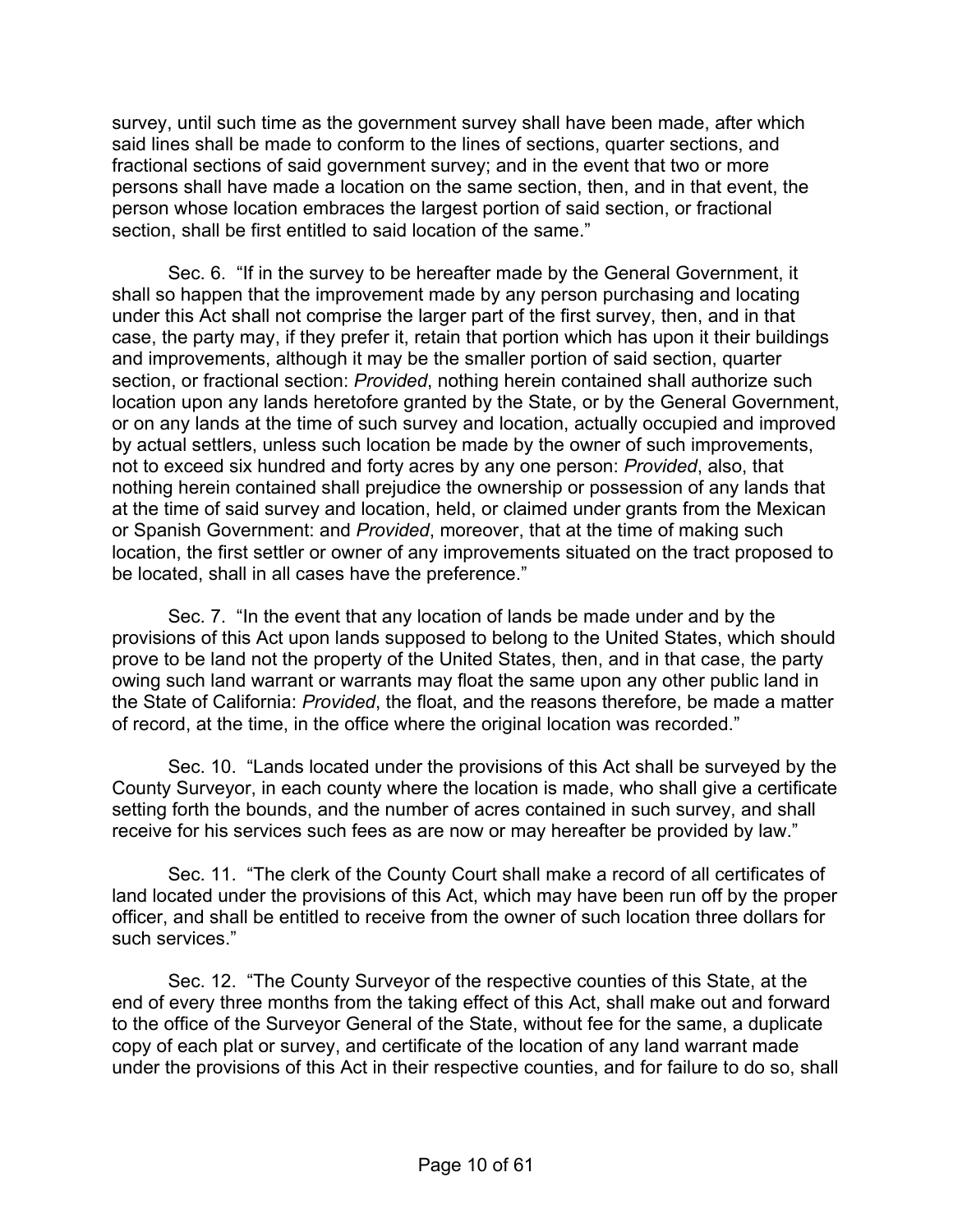be liable to a fine of not less than five thousand dollars, recoverable before any court of competent jurisdiction on the complaint of any person or persons in interest."

N. B. All lines run as required above, in section 4, north, south, east, and west, must be run by the true meridian, and not magnetic, so as to conform to the lines of the United States land surveys, and the Act takes effect from the 1<sup>st</sup> of June inst.

3<sup>rd</sup>. from the law to "provide for a Map of the State of California."

Sec. 3. County Surveyors are hereby required to connect all surveys made by them in their respective counties with, and to some known points to be determined astronomically, or by connection with the United States surveys, wherever practicable, under the direction of the Surveyor General, and report the same to the Surveyor General in accordance with the provisions of the Act "prescribing the duties of County Surveyors, passed April 9<sup>th</sup>, 1850."

Your attention is particularly called to this law, and all returns of surveys under the 500,000 acre land law must be connected as herein provided, and express such connection in plain terms, to that the work can be used in constructing the State Map.

To prevent fraud, endorse on all warrants surveyed by you under the 500,000 acre land bill, the date and number of survey, and for whom surveyed.

Please acknowledge the receipt of this circular at once, and direct to San Francisco.

Respectfully yours,

 WM. M. EDDY, Surveyor General.

To ----- -----, County Surveyor. ----- County.

> SURVEYOR GENERAL'S OFFICE, Sacramento, June 15, 1852.

 $SIR: -$ 

I respectfully call your attention to sections nine and ten of "Act concerning the office of the Surveyor General," passed April 17, 1850; and in accordance therewith, request from you a report upon the matters referred to in the third, fourth, fifth, sixth and seventh paragraphs of the ninth section.

 $\frac{1}{2}$ 

You will find the law referred to, on pages 256 and 257 of the Statutes for 1850.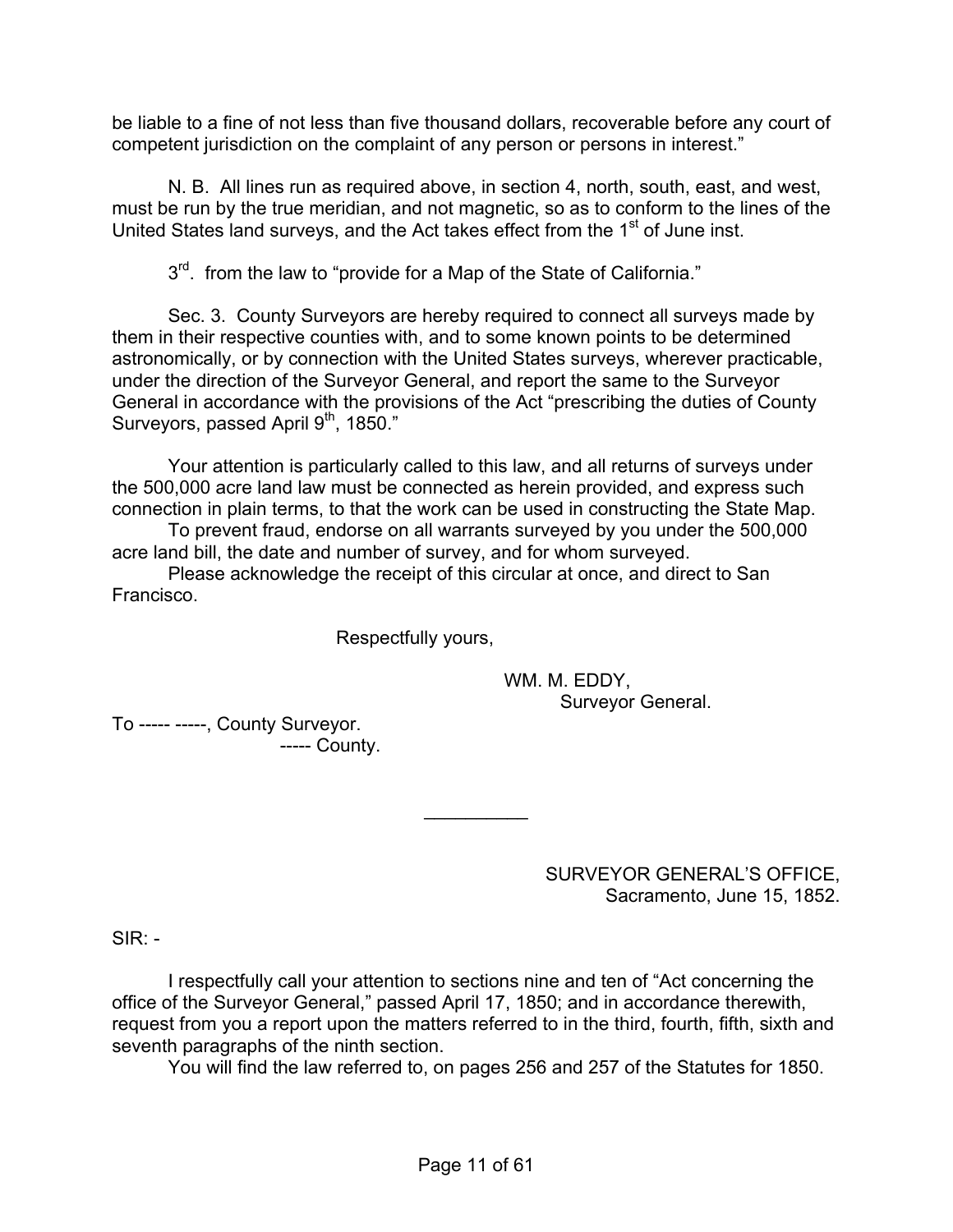Your report must reach me before the  $1<sup>st</sup>$  of December, in order that it may be included in my annual Report, which I am compelled to make on the 15<sup>th</sup> of December.

Please acknowledge the receipt of this circular, (by mail,) direct to San Francisco.

Your obedient servant,

 WM. M. EDDY, Surveyor General.

To ----- -----, County Assessor,

----- County.

In the Appendix will be found such reports as came to hand in answer. I would here recommend that the law making it the duty of the County Surveyors to transmit such reports, be amended, or else provision made for their payment while engaged in such duties.

It is entirely foreign to the business of a Surveyor to collect any data respecting the items mentioned in section nine of the act referred to above, except so far as the quantity of land is concerned, and the requirement made of County Assessors is equally oppressive, unless provision be made to pay for the necessary labor.

The number of reports sent in is conclusive, that parties will not work without pay, and therefore, the law is entirely inoperative, and had better be repealed or properly amended.

As the census is taken once in five years, and as its returns are very full upon all points of interest in an agricultural view, and as all results under the present system must be very imperfect, I would suggest the doing away of the present system, and relying entirely upon the census returns for statistics of agriculture.

I had, in the meantime, completed my arrangements for a surveying expedition into the mountains, and on the  $19<sup>th</sup>$  of June I left San Francisco for Sacramento city, where the party who were to accompany me were to rendezvous on Monday the 21<sup>st</sup>.

Monday morning found the party consisting of W. W. O'Dwyer, Esq., and Capt. J. R. L. Smith, as assistants; J. J. Gardiner and John Sherman, as subordinates, all on hand and everything ready for action.

We were well supplied with good instruments, some of which I purchased for the State, and others I had hired for the time being.

We had a fine thirty-four inch transit, with two and a quarter inch aperture, which I was compelled to purchase, as it was the only one that could be obtained in the State, and the party who held it, would not lease it for the trip – it is a valuable instrument, and would readily sell for nearly its prime cost, but it is such an instrument as ought always to belong to this office.

We also had two sextants and one quadrant with artificial horizons, one compass, one barometer, and two thermometers.

One of the sextants with horizons and the thermometers were bought for the State, and the rest hired.

I hired two fine chronometers of Mr. McGregor, of the San Francisco Observatory, who rated them with great care and nicety; they were placed in a basket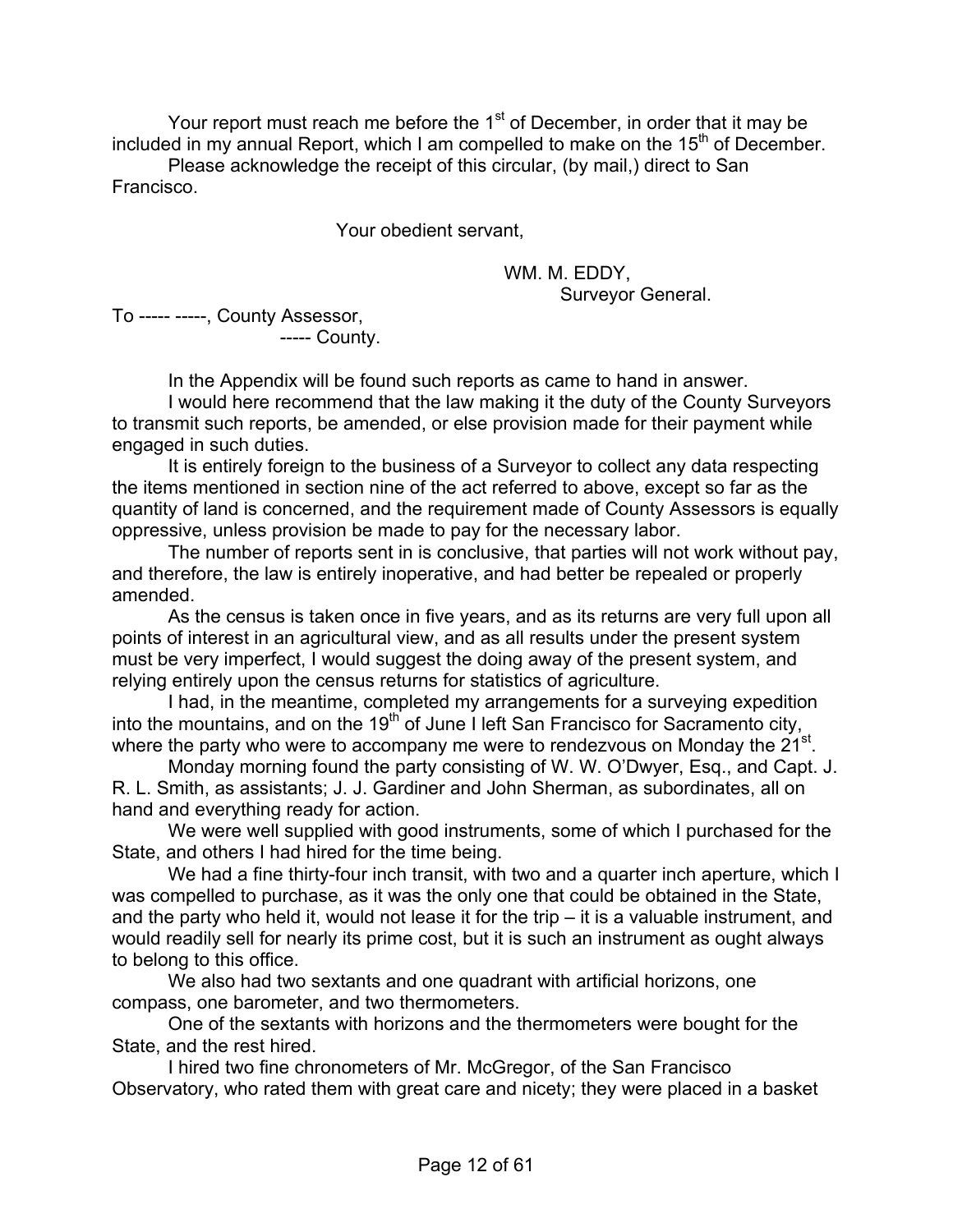well cushioned, so as to prevent as far as possible any jarring; these chronometers were at all times carried by hand, and whenever the road was at all rough, the person having them in charge was required to go on foot.

I also fortunately had with me an excellent pocket chronometer.

Having been applied to by a large number of citizens of this State, and others, residents of Carson's Valley, to determine the position of the eastern boundary with reference to that valley, and being informed by parties who had crossed this season, that the road was practicable for a wagon, and having so many instruments to carry, I hired a wagon as a matter of economy to transport ourselves and baggage.

I had made full arrangements to cross the Sierras for that purpose, intending to travel with the relief train from Placerville – and with this view, the greater part of this day was taken up in getting the necessary stores, etc., together; in the meantime we took A. M. and P. M. observations for time, testing the rate of our chronometers, and in the evening we took observations on *Polaris* and *Antares* for latitude.

Tuesday 22<sup>nd</sup>. This morning, as early as possible, we left town and made twenty miles this day; our progress was necessarily slow, as the great caution required in carrying the box chronometers would not allow us to go faster than a walk.

 $23<sup>rd</sup>$ . This morning we proceeded to White Rock Springs before breakfast; this place is at the commencement of the foot hills of the Sierra, and is about twenty miles in a direct course (25 by road) from Sacramento City, the road thus far lying in the plain, was very smooth and level; for the next fifteen miles we passed over a fine rolling country suitable for grazing and tillage; as we approached Placerville, the route became quite hilly and broken, still with a very good road, and we arrived at Placerville at sunset. *A topographical sketch of the country was in all cases made as we went along*.

Intending to make this a point of departure with reference to Carson's Valley, I determined to fix its locality with the greatest precision our time would admit of; to this effect, we set up the transit on the  $24^{th}$ , and remained here until noon of the  $28^{th}$ ; during this time we observed daily the meridian passage of the *Sun, Jupiter,* and *Antares*, and other stars, with morning and evening observations for time, which, together with full sets of lunars, gave us twenty-three observations for longitude, the extremes of which came within 52 seconds of each other, and give the longitude 120° 48' 11".

We also took twelve observations on northern, and six meridian observations on southern stars for latitude; the mean of these, both north and south, gives for the latitudes 38° 45' 05".

While here we computed a sufficient number of observations to satisfy ourselves as to our position *approximately*, and finding that Placerville was but about forty-six miles from the angles of the State boundary at the intersection f the 39<sup>th</sup> parallel and the 120<sup>th</sup> meridian, and that the lowest estimate of the air line distance from Placerville to the Mormon station in Carson's Valley was sixty miles, I was reluctantly forced to the conclusion that the valley was from twelve to fifteen miles out of the State.

In coming to this conclusion, I had the opinion of every one that I could fall in with in that vicinity, who had any information upon the subject, amongst whom were several residents of the valley, and persons who were anxious that the valley should be declared within the State.

I stated to them the distance, and they all said "'Twas useless to try to make that distance less than sixty miles in air line."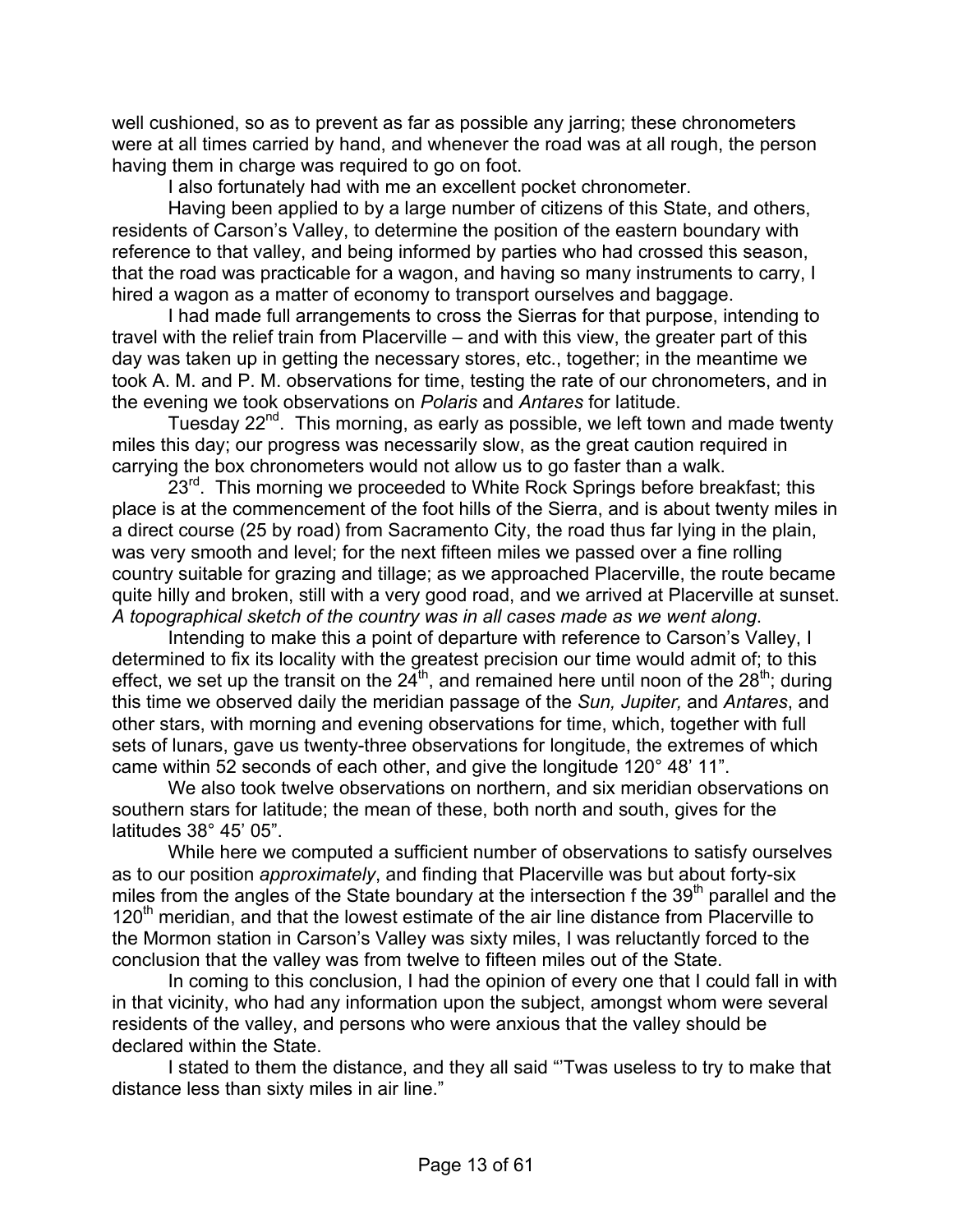Owing to the smallness of the appropriation and the certainty that I felt in the fact that Carson's Valley was outside the limits of the State, I did not feel warranted in going over there at the expense of the State.

However, I made a proposition to the gentlemen from the valley, that if they would pay the bare expense of my party, I would go over in the month of August. This proposition they agreed to lay before the inhabitants of the valley, and to let me know the result; but I have not heard anything from them relative to the matter.

Our plan of operations being thus changed, I determined to return to Sacramento, procure animals and strike across the country, from the American to the head waters of the Feather. Accordingly, we left Placerville the afternoon of the  $28<sup>th</sup>$ , and reached Sacramento the next day at 3 P. M., June 30. July 1<sup>st</sup> and 2<sup>nd</sup> we passed in taking a full set of observations, using the transit, and found the latitude 38° 34' 40", and longitude 121° 23' 16".

We left Sacramento at 5 P. M. on the  $2^{nd}$ , and rode to Oak Grove that night. We reached Auburn the  $3^{rd}$  at 3 P. M., and immediately adjusted our instruments, and at night took lunars for longitude, and altitudes of *Polaris, Antares* and *Jupiter* for latitude.

We left Auburn July 4<sup>th</sup>, at 11 A. M., and arrived at Grass Valley at 8 P. M. On the morning of the  $5<sup>th</sup>$ , we proceeded to Nevada where we took a similar set of observations to those taken at Auburn, and left on the  $6<sup>th</sup>$  for Downieville, and arrived at Galloway's ranch, four miles from Downieville, on the  $7<sup>th</sup>$ . For various reasons I determined to take the observations for Downieville on the hill at Galloway's, instead of going down to the village.

We took usual lunars and altitudes, and on the  $8<sup>th</sup>$  left Galloway's at 11 A. M., and started for the Feather River. We arrived at Bidwell's Bar on the  $10<sup>th</sup>$ , but the weather was so cloudy that we could not get any observations, and for the first time in our trip had missed them.

As I had a connecting survey from this point to Hamilton, we proceeded to Ophir that night, and the next morning pushed on to Marysville.

At this place we set up the transit to test our chronometers, and passed the  $12<sup>th</sup>$ ,  $13<sup>th</sup>$  and  $14<sup>th</sup>$  in taking a similar set of observations to those taken at Placerville and Sacramento, and found that our chronometers had run remarkably well. Latitude of Marysville 39° 09' 12", longitude 121° 30'.

On the 15<sup>th</sup> we returned to San Francisco, and Messrs. Gardiner & Sherman were discharged. Mr. O'Dwyer, Capt. Smith and myself, immediately commenced computing the mass of work which we had taken, which kept us busy until the  $3<sup>rd</sup>$  of August. On the 3<sup>rd</sup> Mr. O'Dwyer went to Vallejo with me, where we commenced the office work on the map.

On the 16<sup>th</sup> of August Mr. O'Dwyer, Capt. Smith and myself started for another expedition, through the counties on the San Joaquin and tributaries.

We visited Moquelumne Hill, Sonora, Stockton and Mariposa, taking all the necessary observations for latitude and longitude, and a topographical sketch of the country.

We returned to San Francisco on the  $7<sup>th</sup>$  September, and computed the observations taken during the trip.

In Appendix "A" will be found a table of latitudes and longitudes of various places, including those taken by me during the season.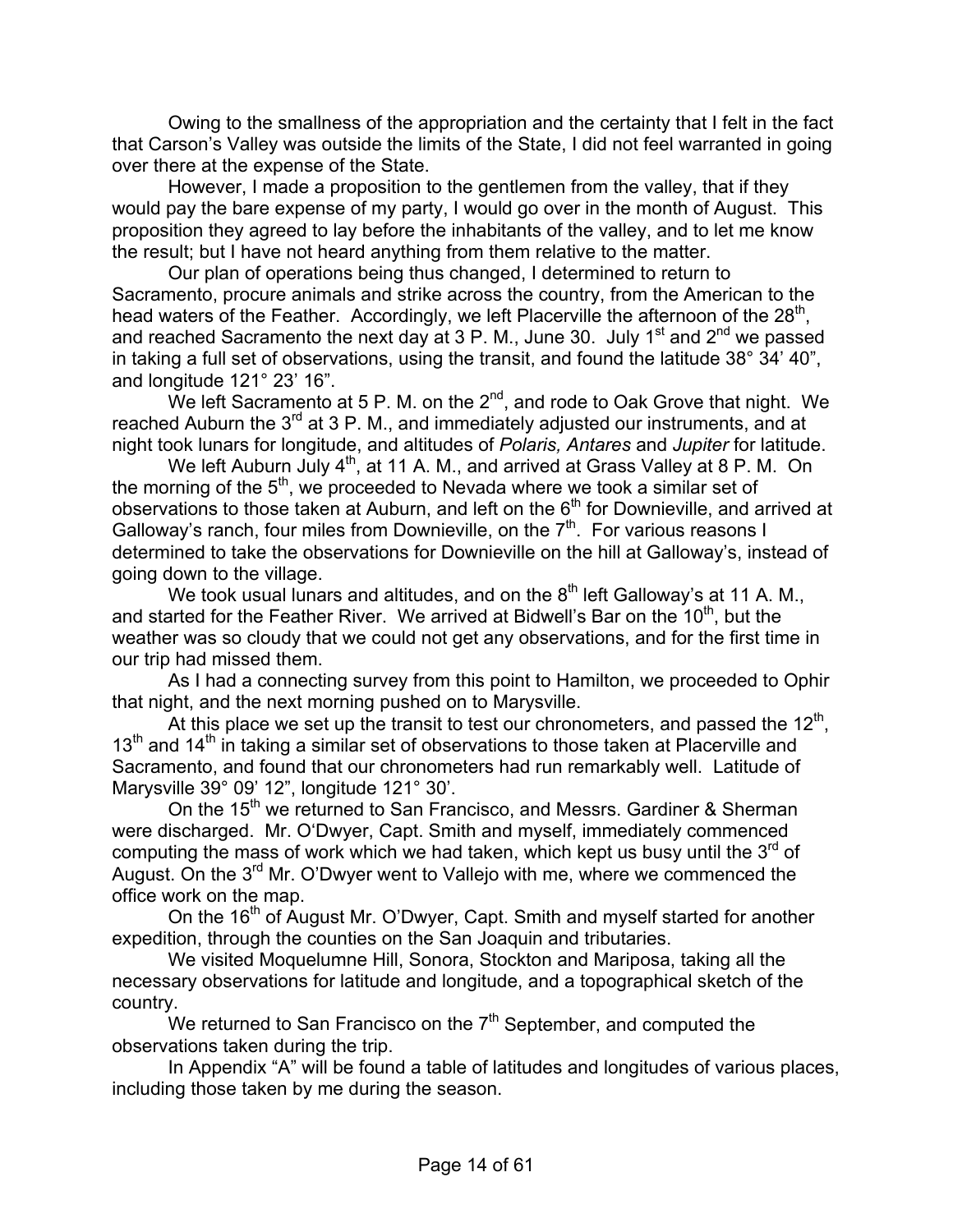The two expeditions covered that portion of the State embraced in Mariposa, Tuolumne, Calaveras, San Joaquin, Sacramento, El Dorado, Placer, Nevada, Sierra, Yolo, portions of Butte and Sutter counties, and with the aid received from other parties, I feel confident that this portion of the map will be found to be in the main correct.

The construction of the map is rapidly progressing and will be ready early in the session.

I must at this place return my sincere thanks (for data furnished) to the following County Surveyors:

| To                 | J. T. Lowry,                               |    | County Surveyor of | Siskiyou.    |
|--------------------|--------------------------------------------|----|--------------------|--------------|
| "                  | Mr. Vosburgh,                              | do | do                 | Shasta.      |
| "                  | Dr. Stockton,                              | do | do                 | Butte.       |
| "                  | D. B. Scott.                               | do | do                 | Yuba.        |
| "                  | C. Marsh,                                  | do | do                 | Nevada.      |
| "                  | A. Rowe and Col. Cleal,                    | do | do                 | Sacramento.  |
| "                  | M. B. Lewis, (Dep.)                        | do | do                 | Mariposa.    |
| "                  | W. J. Lewis & S. Day,                      | do | do                 | San Jose.    |
| "                  | D. C. Pinkham,                             | do | do                 | El Dorado.   |
| "                  | Col. Dickinson, (Dep)                      | do | do                 | Mariposa.    |
| $\epsilon$         | J. S. Whiting,                             | do | do                 | San Joaquin. |
| "                  | F. R. Loring,                              | do | do                 | Solano.      |
| "                  | J. A. Tivey,                               | do | do                 | Tulare.      |
| "                  | Mr. Carter, (Dep.)                         | do | do                 | Marin.       |
| $\epsilon\epsilon$ | Messrs. Col. Tatham, N. Gray and A. Brouk. |    |                    |              |

*Mare Island*. – I would call attention to the fact, that, by an Act passed at the last session defining the boundaries of Solano and Sonoma Counties, Mare Island, was left out of both counties, and, at present, is not within the jurisdiction of either, surveys being called for on the Island the past season, I directed the Surveyor of Solano to attend to them.

## GEOLOGICAL SURVEY OF THE STATE.

The geology of this State is of great importance to us, and in the development of its mineral resources would be of much value – it would point out to our citizens, as well as foreign capitalists, our vast resources, not only from quartz veins and veins of *other ores*, but those lands which are impregnated with precious metals, yet are not, at present, available from the want of water, and the high price of labor.

Professor J. B. Trask, has, for the last two years, been engaged in making a geological survey of the mineral region lying on the Sierra Nevada, from the Tulare country to the Oregon line, and has prepared a geological map, which, the publication of, under the auspices of the State, would, I think, be of great service to every one engaged in mining.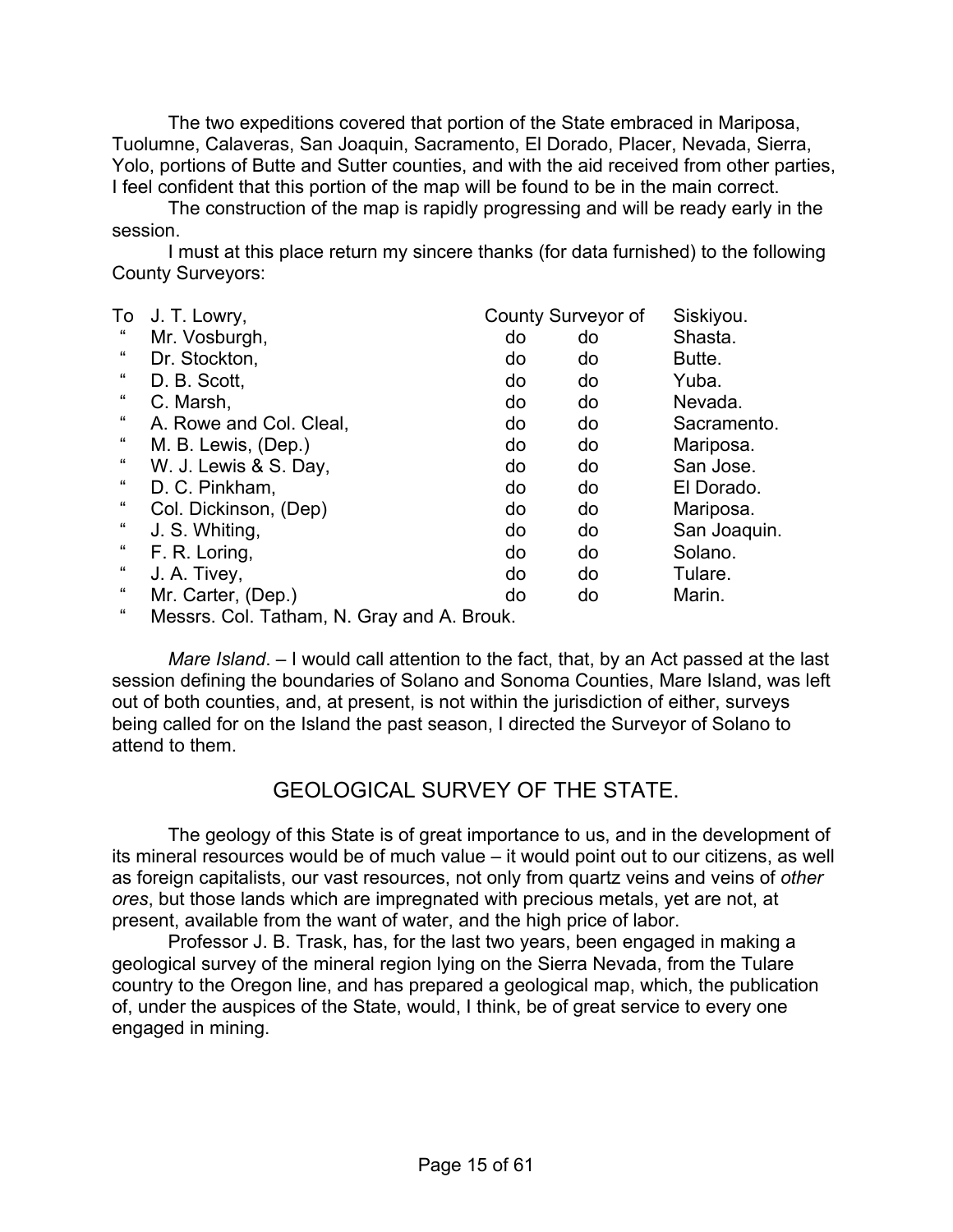## SCHOOL LANDS.

Under an act passed by the last Legislature "to provide for the disposal of the 500,000 acres of land granted to this state by act of Congress," there has been up to December  $1<sup>st</sup>$ , (as I am informed by the Comptroller,) 372 warrants issued for 160 acres each, and 160 warrants issued for 320 acres each.

The law requiring the warrants to be located by the County Surveyors, and quarterly returns of such made to this office, I have to state, that at the end of the first quarter, (Sept.  $1<sup>st</sup>$ ), the quarterly reports began to come in, of which, many had to be sent back for various informalities.

In my circular to County surveyors, dated June  $1<sup>st</sup>$ , I had copied all that portion of the law which referred to the duty of County Surveyors, but finding that many provisions were not fully understood, I issued the following circular, which I forwarded to each County Surveyor in the State.

 $\frac{1}{2}$ 

SURVEYOR GENERAL'S OFFICE, Vallejo, October 1, 1852.

SIR:

In June last, I forwarded to you the annual circular required of me, and directed it to -----, to which I have received ----- answer.

Having had many inquiries made to me in reference to various constructions of law relative to "School Land Warrants," I deem it proper to add the following suggestions:

1<sup>st</sup>. The boundaries of all lands located under "School Land Warrants" must run north, south, east and west, by the *true meridian* in all cases, except where one of more of the sides are such *natural boundaries* as will be taken under the U. S. Land Surveys to make fractional sections.

 $2^{nd}$ . Fractional sections are made in the U. S. Surveys whenever the lines strike any bay, lake, or navigable stream.

I suppose that in this State, our mountain streams will in most cases be regarded as natural boundaries, when they become too large to measure across without triangulation.

3<sup>rd</sup>. Swamp or overflowed lands being at present the property of the State and not of the United States, cannot be taken as school lands.

 $4<sup>th</sup>$ . The number of the warrants must in all cases be returned to this office, with your report of the survey.

 $5<sup>th</sup>$ . In the event that no school land warrants are located in your county, you will notify this office of the fact.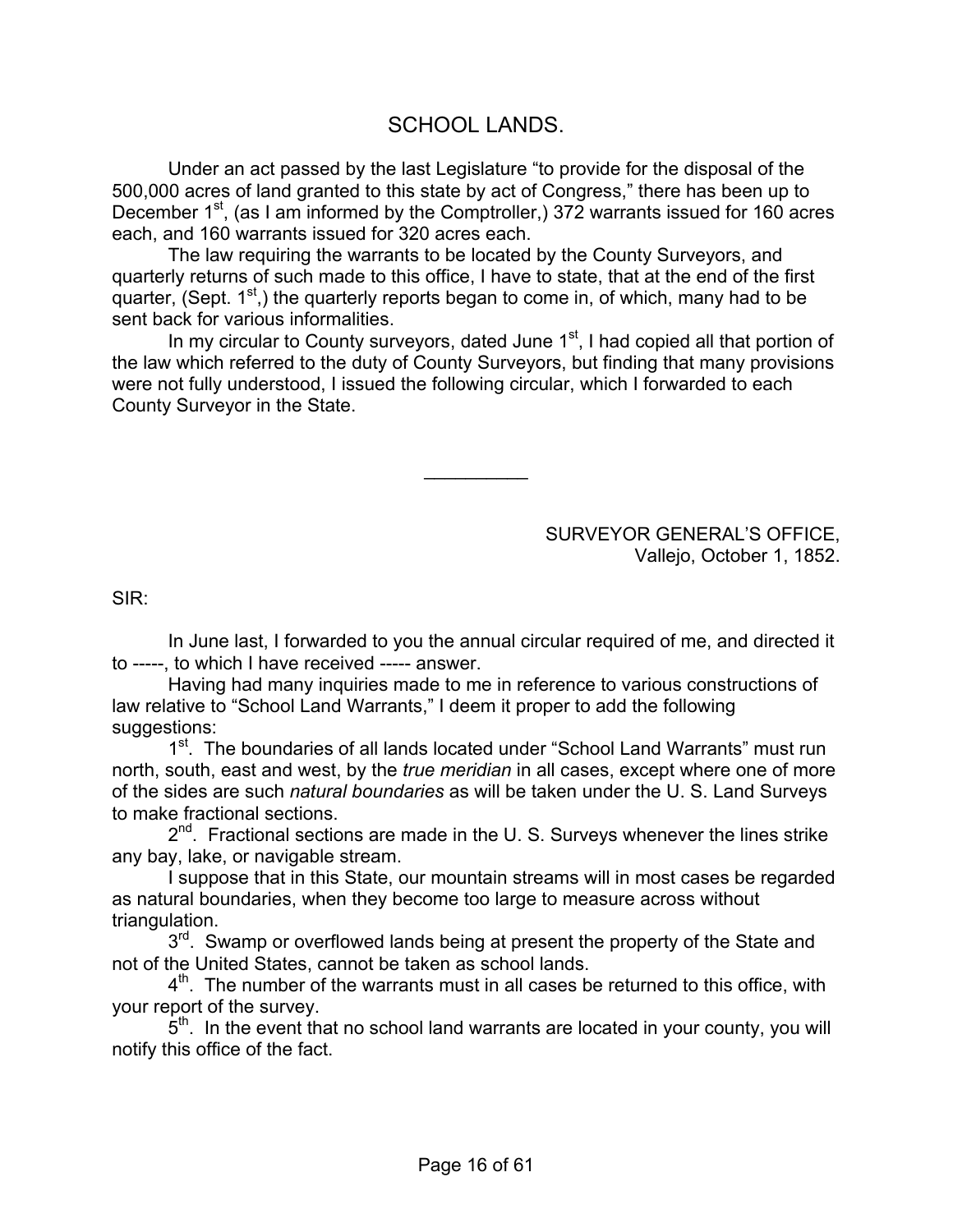N. B. All reports for this office must be mailed not later than the  $1<sup>st</sup>$  of December, in order that they may be embodied in my Annual Report, which I am required to make by the  $15<sup>th</sup>$  December.

Respectfully yours,

 WM. M. EDDY, Surveyor General.

To ----- -----, County Surveyor.

Up to the present date there has been received and registered in this office the certificate of survey for ----- warrants for 160 acres, and ----- warrants for 320 acres each, a statement of which by counties, is more fully set forth in Appendix (B.)

I would call your attention to an important omission in the present law. It is this – the law does not provide that when a warrant is located, that the proper officer shall endorse upon the back of said warrant *the date and place* of such location; and there is nothing to prevent the same warrant being located in several counties. In many instances the returns have come to this office without the numbers of the warrants so located, and others, where there was more than one warrant, the quantity to each number not given, only the gross amount.

Again an instance occurred where the same warrants were located in two different counties, and the fact not ascertained until the returns came into this office, and the party making the location was applied to for an explanation of the matter; his reply was "that he intended to 'float,' but as yet had not made his election which piece he would keep."

He is at the same time in a position to reap a double benefit from his warrant, for it is not to be supposed that a party who might wish to take up this land would look further than the County Records of the county in which the land lay. In my circulars I requested the County Surveyors in all cases to endorse the location upon the back of the warrant, and also to return the numbers of the same; still, as there is no law *requiring it to be done*, it is optional with the holder of the warrant whether he will permit it or not.

# SWAMP OR OVERFLOWED LANDS.

In my last report I gave an estimate of the quantity of such lands in this State, amounting to two million six hundred thousand acres. During the past season I have more fully examined the matter, and am now confident that the above is an under estimate.

I would recommend that the Legislature pass at this session some act to provide for the disposal of these lands, to the actual settler, and repeat the views expressed in my last report, viz: - "These lands being as fully the property of the State at this present time, as if the patent had issued, the State has an undoubted right to dispose of them in a similar manner without waiting for the patent, by giving a warrant containing an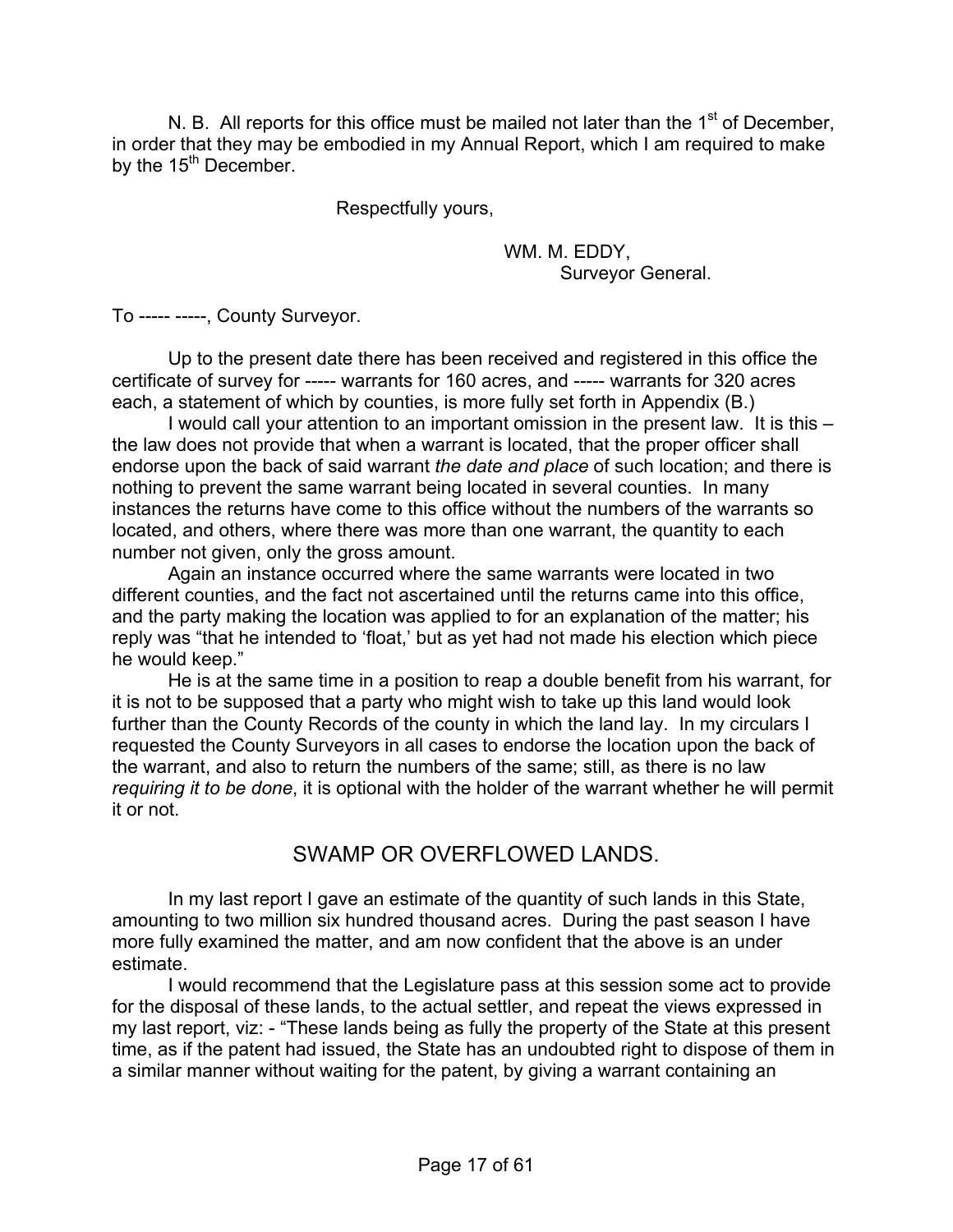agreement on the part of the State, to give the purchaser a good and sufficient deed whenever the patent is obtained.

"These warrants being made evidence of title, there would remain no cause for delay in disposing of the lands at an early date."

As the United States land surveys are being pushed with great vigor, it will be within our power this season to have lists and plats of large quantities of this land made out and forwarded to the Secretary of the Interior, and have the patent thereof, issued at once, without waiting for the completion of the U. S. survey of the whole State, which owing to its extent, our mountain and mineral lands will require many years to complete.

The addition of a law providing for the occupation and possession of our swamp or overflowed lands, in conjunction with the present statutes relative to possessory titles, will at once give a permanence and feeling of security to a large and valuable class of our citizens, and largely add to the list of taxable property, thereby increasing the revenue of the State.

# RAILROAD TO THE ATLANTIC.

The people of this State have often expressed themselves upon the importance and urgent necessity of a railroad to the Atlantic and entirely within our own borders as a nation. Two our of the three Legislatures having spoken strongly in its favor; the press has often urged it; our candidates for political suffrages have felt its necessity so much as to make it a cardinal principle in their creed; and every citizen who cares aught to see the commerce of the world carried across our land, and thereby building us up as the greatest commercial people on the earth, and as a necessary consequence the most powerful and wealthy; all see the desired boon and the means to attain it, but as yet each one is waiting for his neighbor, and all waiting for the assistance of the Hercules in the shape of the General Government.

The great shadow which has frightened capitalists in the matter is in my opinion the crossing of the Sierra Nevada. I have conversed with many persons, several of whom are practical engineers who have crossed the Nevada at different passes, and from information so gathered I am fully convinced that there are several practicable passes, and these too where the snows are not one whit worse than in the New England States and Canada.

I suggest then that, to show that we are in earnest about this work and that we have full faith in its practicability, and more than all to set forth and show to our brethren at the East that the road is practicable, and that too by more than one route, that this Legislature appropriate a sufficient sum of money to pay for a preliminary survey of the various passes through the Sierra, and if need be, let one party strike via of the Humboldt to Salt Lake, and let the other strike from the Mohave across the table lands to the left of the Gila to the Rio Grande.

This survey can be made at a cost trifling in comparison with its importance, it is a first step which, when taken, will be sure to expedite others, and its is the initiative which we in California above all others ought to take; it is bad policy to wait for the General Government to move in a matter where there would be the opposition that this project is sure to meet with; no, let us rather *prove* by demonstration that both routes are practicable, and then let the one who wants the prize most strike first.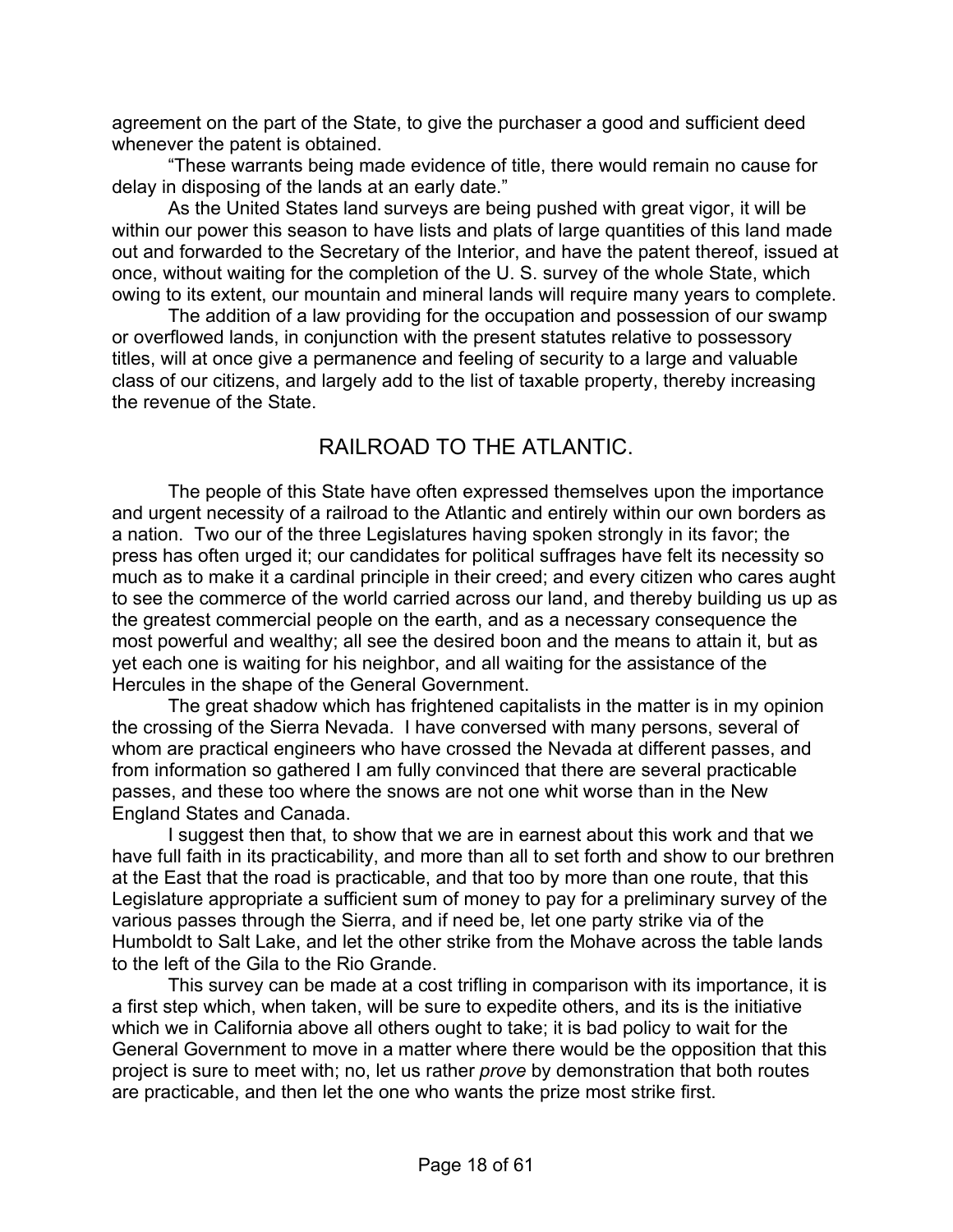Congress now pays over \$700,000 per annum for mail service from the Atlantic to the Pacific States, and which for forty-eight transmissions of the mail is nearly \$15,000 per trip; demonstrate the feasibility of the plan, and can there be a doubt but that Congress would pay largely for the boon of a daily mail, and the certain means of transmitting troops entirely within our borders.

Disguise the fact as we may it is nevertheless true, that unless we commence this work at once and prosecute it with energy we run the risk of losing our natural advantages, and the transshipment of the commerce of the Indies and China will pass into a channel of trade on the Isthmus that will trouble us to change.

Already we see the hand of England at all of the crossing places south of Acapulco, and more especially within a very short time at Panama, by the establishment of a line of five steamers to run from Panama to Australia, touching at the principal islands in the Pacific. These ships are to be on the route in May, 1853, and then England will only need *one link* to complete the encircling of the world with lines of steam.

In time of peace prepare for war, is a maxim that all acknowledge. There are specks in the horizon which may be a mere summer cloud, or the may spread to cover the Heavens. Look at things as they are; let there be a war and where are we here in California? Shut up as it were in a prison; our harbors blockaded – all our resources from the sea cut off – our steamers inefficient for want of armament – and should they venture out with treasure on board, can we doubt that they would be surrounded by a fleet of privateers.

In the event of war with any power that has a sea coast, we would be harassed by *letters of marque*, and let a few cargoes of provisions be destroyed and we would be in a bad fix here in California, where it is almost impossible to get sixty days' provisions ahead.

I have seen in a communication to Congress through one of the committees a letter from Mr. W. H. Aspinwall, in which he instituted a comparison between the late movement of five hundred troops from New York to California in thirty-five days, instead of six months around the Horn.

But mark the fact, those troops had to pass through a foreign country which may be closed to us at any time if a *combination* of certain powers could be effected. Build the road and you can send train after train loaded with troops and provisions from the Atlantic to the Pacific in five days. No foreign country to pass through – no infectious climates to decimate our troops – but our own free, pure soil of liberty to travel over, and our own countrymen to guard us.

For estimates of the various routes and general statistics I have concluded to adopt the words of General James A. McDougal, who has given the subject close attention, and is, I think, nearly correct in his data.

Three different routes have their advocates. The northern route, rising with the valley of the Sacramento to a point opposite where the rugged and abrupt ridges of the Sierra sink into a comparatively low but somewhat broken table land; crossing from this point to a point on the Humboldt River about ninety miles from the sink, and thence on a line north of the great Salt Sea, through the South pass and by Fort Laramie into Independence.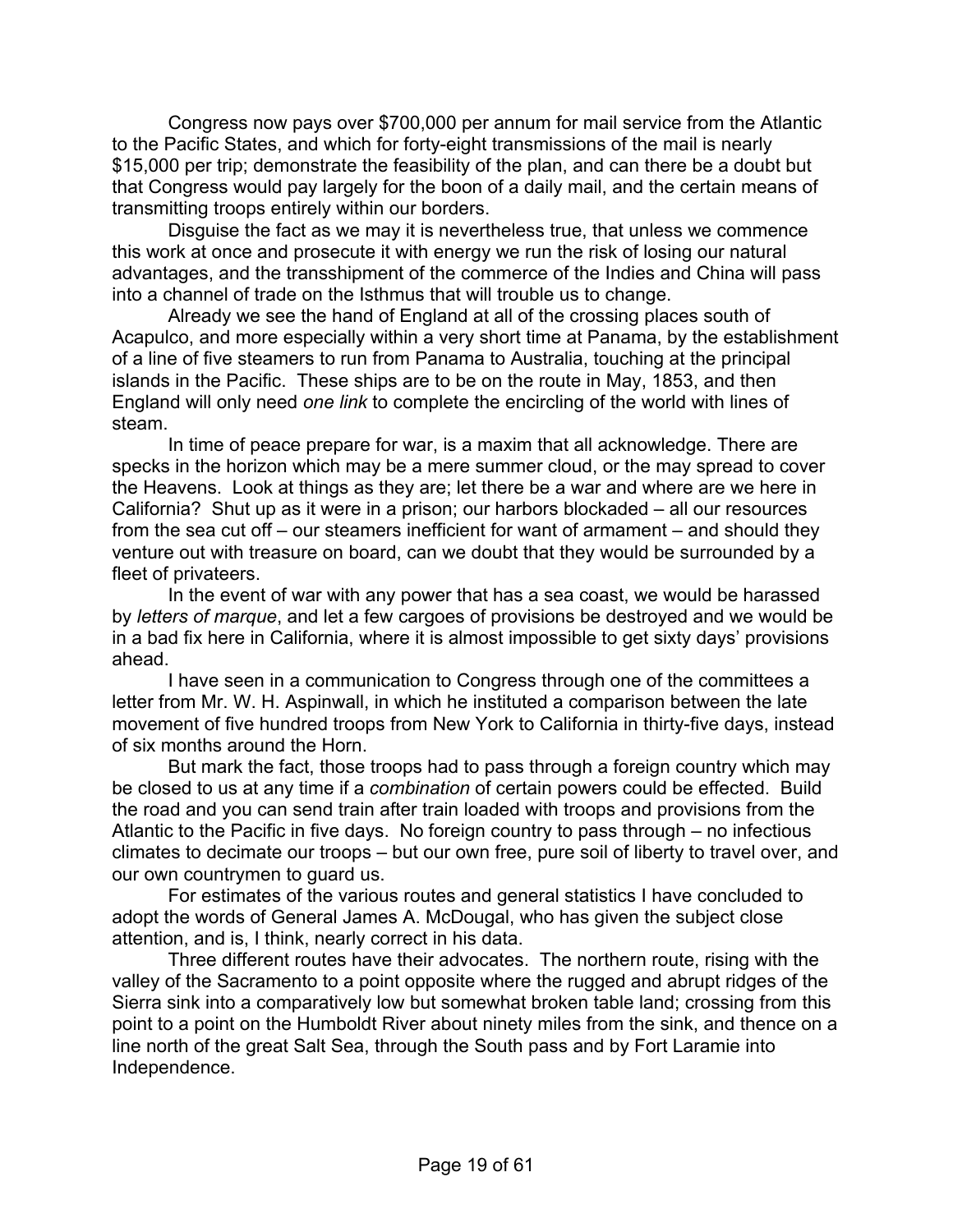The southern route passing up the San Joaquin and Tulare Valleys, crossing a low ridge at the southern base of the Sierra Nevada, through what is known as Kern's Pass, thence to the Mohave, thence to the Colorado below the mouth of the "Big Cañon," thence across the table land cutting the head waters of the northern affluents of the Gila to the Rio Grande, in the neighborhood of Belen or Tome, thence down the Rio Grande to San Diego, from near which point a pass opens into the vast plains extending from the Gulf of Mexico to St. Peters and the northern lakes, affording an almost perfect natural grade to Austin, Nachitoches, Fort Smith or Independence.

There is still another route, going south as before the Mohave, thence north easterly near the line of the road from Los Angeles to Salt Lake, striking the head waters of the Arkansas, and descending with the waters of the Arkansas to Bent's Fort, and from that point to Independence.

This pass through the Rocky Mountains is the same attempted by Fremont in 1848, when losing his way his party suffered so terribly in the snows. The character and capabilities of this pass are not as yet well understood.

The long stretch between the Mohave and the Rio Grande is generally a desert, and the distance is from two to four hundred miles greater than by either of the other routes proposed. For these reasons I shall not discuss this route in detail.

The northern route from the navigable waters of the Sacramento to the point mentioned on the Humboldt, is known to me only from the reports of emigrants and travelers. It is unquestionably true, however, that a great portion of the distance can be accomplished along the natural grade of the Sacramento, that the mountainous ridge of the Sierra can be turned to the north, and that with fifty miles of a broken, but not mountainous line overcome, the road can be carried into the plain of the Great Basin. From the plain of the great basin rising to the summit of the South Pass, and descending to the navigable waters of the Missouri, it is a remarkable and ascertained fact, that along any equal distance of railroad in the world, art has not accompanied as perfect a grade as nature has here afforded for the purpose. From the waters of the Humboldt to the summit of the South Pass, there is not a section of thirty miles where the mean rise is more than fifteen feet to the mile, and all hills can be avoided.

From the South Pass the country falls equally and imperceptibly not more than six feet to the mile, all the way to Independence.

There may be slight inequalities of surface, but there is not a hill and scarce a stream to cross. These facts as to the route from the Humboldt to the Missouri, have been scientifically ascertained, and I state this after a careful examination of a complete profile of the route, prepared from a topographical survey, made at the instance of the of the Government.

From the Bay of San Francisco to the head of the Tulare Valley, there is a continuous, gradually rising, but almost level plain. The low ridge running from the Coast Range to the southern base of the Sierra Nevada, it has long been understood, presents no serious obstacle to egress, with a road into the level country south and east of the Sierra. Extra grading will in all probability not be required for more than ten miles at this point. You then reach the Mohave without obstruction; the grade is already completed. From the Mohave you have to strike across the Desert of the Colorado crossing, and perhaps passing one of its affluents from the west. This sandy desert is the most serious difficulty on the route; but as it is now well ascertained that water can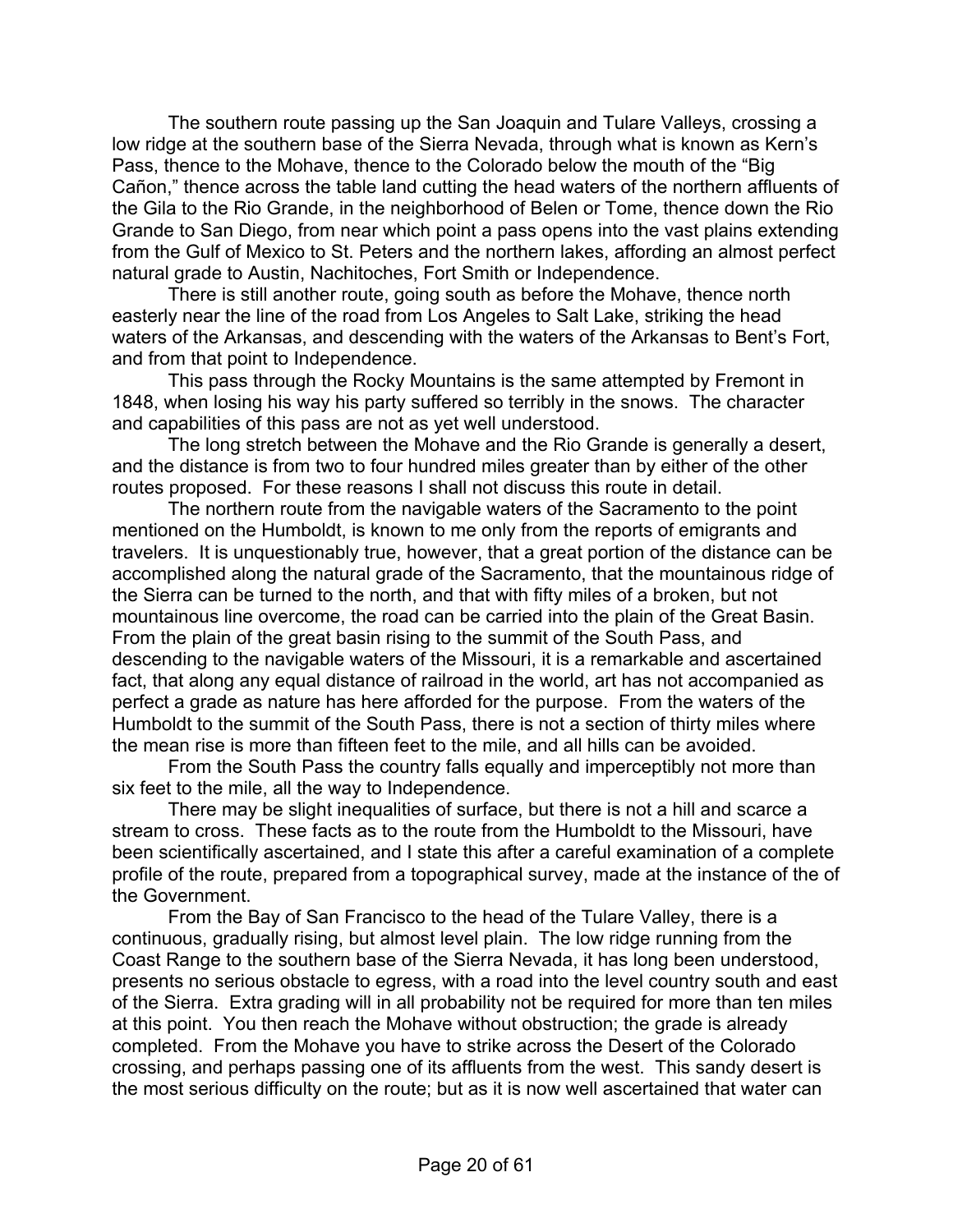be had almost anywhere upon the Desert, by sinking wells but a few feet, the difficulty is only in protecting the road from the shifting sands. This protection will have to be afforded, probably, for sixty miles. It will add but little to the cost of the road, but considerable to the expense of keeping it in order.

I propose to strike the Colorado below the Cañon, and rise to the plain of the table land lying between the Colorado, the Rio Grande and the Gila, then leaving the banks of the waters of the Gila to the south to strike the Rio Grande near Belen. Having traversed this body of country, I know from personal observation, that a road can be run form the Colorado to the Rio Grande without a mountain obstruction. It is a vast and almost level table land, gradually rising towards the center, with abrupt ridges of two or three thousand feet elevation at intervals, but sinking into common table land, after extending some fifteen or twenty miles. From Belen down the Rio Grande to the pass between the Santa Fé range and the Oregon mountains, we have a perfect grade, with no obstruction but the crossing of the Rio Grande, which is by no means a formidable obstruction. The pass of which I speak is a perfectly open and level road without obstruction. From this point, whether you strike towards the south into Texas, towards the east into Arkansas, or towards the north into Missouri, we have a grade about the same with that from the South Pass to Independence.

If these observations be correct, and I am satisfied that they are substantially correct, there is not the least serious natural obstacle to the construction of the road either by the valley of the Sacramento or the San Joaquin, while with the exception of a few trifling obstructions, the great hand of Nature has graded a highway to our hands. We have no Alps to tunnel, no Alleghenies to cross, neither the snows and winters of Moscow or New England to contend against. But fellow citizens, if the curtain of clouds is raised from the route of the road, and all is made to appear smooth and practicable, as it is, yet still an equal obscurity seems to rest upon the sources and resources for its construction.

I shall attempt fearlessly to grapple with this difficulty also. It is said

"Fools rush in Where angles fear to tread."

This may be my case, but confident of the virtue of the attempt, and perhaps egotistically confident too, of being equal to it, I hazard the undertaking.

Ignorant speculation in the Atlantic States, assuming that the Sierra Nevada and the Rocky Mountains were great natural barriers to be overcome by the application of immense labor, has in some instances placed the cost of this work as high as \$200,000,000. I have as yet seen no calculation upon the hypothesis that it is nearly a level route from the Atlantic to the Pacific waters.

For the purpose of making an approximate estimate of the cost I have divided the routes into western, central and eastern sections, and distances as follows: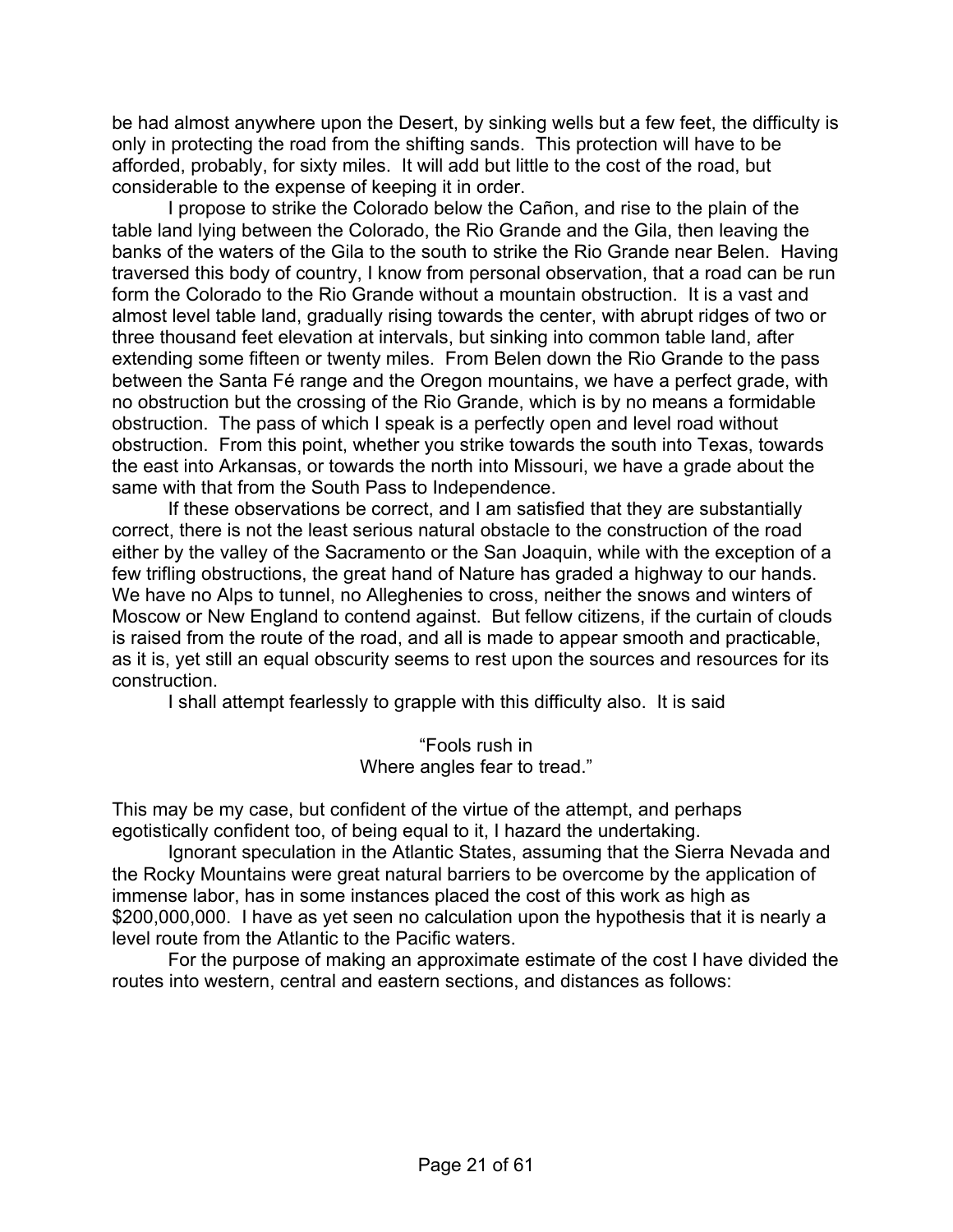|                                                          | Miles. |
|----------------------------------------------------------|--------|
| From New Waters of Sacramento to a point on the Humboldt | 250    |
|                                                          | 925    |
|                                                          | 630    |
|                                                          | 1,845  |
|                                                          |        |
|                                                          | 470    |
|                                                          | 675    |
|                                                          | 790    |
|                                                          | 1,939  |
|                                                          |        |
|                                                          | 825    |
|                                                          | 879    |
|                                                          |        |

Within a few years the cost of constructing railroads has been greatly reduced, partly from improved experience, and the business being better understood and more systematically pursued, and partly from the decrease in price of the iron material, on account of the surplus manufactured and seeking a market.

I recently noticed a statement that the contract to construct a railroad from Terre Haute on the Wabash, to Alton on the Mississippi, with turnouts, depots, cars, and all necessary fixtures, the distance of 175 miles, had been taken by a party of Massachusetts contractors, for the gross sum of \$3,000,000, payable partly in cash, part in stock, and part in bonds, secured by the road. The road and its accompaniments to be of the best description, with the most approved rail. This road is to be constructed and set in operation at a cost of \$17,000 per mile; it passes over a country not equal in point of grade to the eastern section of either route proposed, but little better timbered, and having no advantage over either, except in the distribution of material.

I am no engineer, but in my calculations I have had the assistance of some of the best engineers in California. After making all the allowances that their experience and my own reflections have suggested, I am satisfied that an addition of 33 1/3 per cent. upon the cost of the Illinois road, will cover all extra cost of a road to Fort Laramie or the Rio Grande.

The road from Fort Laramie to the Humboldt river furnishes an almost equally favorable grade – quite equal to the grade of the Illinois road. It runs near the large Mormon City, which will furnish both supplies and labor, and as the road is pushed forward, population and production will be pushed forward with it. Labor here can be employed upon the same terms that it can be employed on the Mississippi. The transportation of provisions and of men will be trifling, as the road must be completed as it progresses, and the perfect healthfulness of the climate will give a great advantage over labor on the Mississippi.

The additional cost of distributing material will again be the principal difference of the cost of this portion of the road, and making all reasonable allowances, I cannot for this section add more than 75 per cent. to the mile, with which I have started.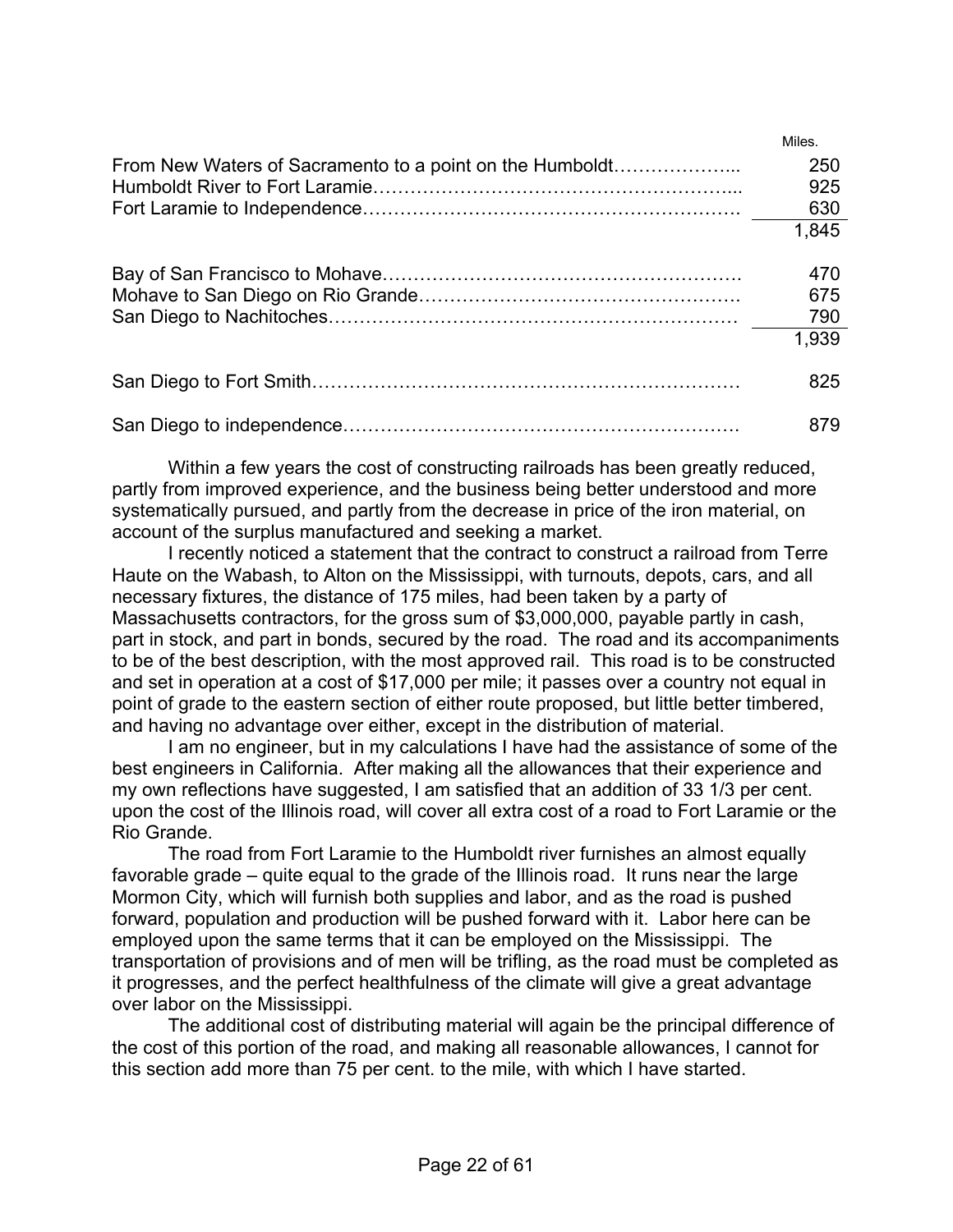The road from the Humboldt to the Sacramento, would be commenced from this end. Iron can be delivered cheaper at San Francisco than at St. Louis. The hills bordering the Sacramento and the Sierra Nevada are planted with the best of timber trees. The labor of distributing the material would not be greater than upon the Illinois road. Would not 100 per cent. added to our starting price be a reasonable allowance? It is much greater than the estimates made by the engineers of the San Jose railroad, and cannot, I think, be below the mark.

From San Diego on the Rio Grande, up the Rio Grande, the grade is perfect, and there is sufficient timber. No heavy cutting is necessary to rise from the bottom to the plain of the table land. There is an abundance of pine and cedar from the Rio Grande to the Colorado. A considerable portion of the route passes through the settlements of New Mexico, and the remarks as to the other central section apply generally to this. The crossing of the Colorado and Rio Grande, with the difficulties of the Desert, will however, add considerably to the cost of this section – say 25 per cent. – making the cost of this section an increase of 100 per cent. upon the Illinois cost. From the Mohave river no reasonable estimate can be made making the cost per mile more than \$30,000.

Assuming these estimates to be true, the northern road will cost, from the Sacramento to the Humboldt, 250 miles, 100 per cent. added, say \$35,000 per mile, is \$8,750,000; from the Humboldt to Fort Laramie, 925 miles, 75 per cent. added, \$30,100 per mile, is \$27,842,500; from Fort Laramie to Independence, 930 miles, 33 1/3 per cent. added, \$22,933 per mile, is \$14,447,790; making the entire cost of the road, turnouts, depots, cars and fixtures, from the navigable waters of the Bay of San Francisco to Independence, on the Missouri, \$51,030,290.

The southern route will cost, from the Bay of San Francisco to the Mohave, 474 miles, \$30,000 per mile, is \$14,222,000. From the Mohave to San Diego, 675 miles, 100 per cent. added, say \$35,000 per mile, \$23,625,000; from San Diego to Nachitoches, 790 miles, 33 1/3 per cent. added, \$22,933 per mile, is \$18,057,170; making the aggregate cost of a complete running road from the Bay of San Francisco to Nachitoches, on Red River, \$55,902,170.

It appears, and to me clearly, fellow citizens, that this road upon either route, can be constructed at about one-fourth the amount estimated by some of the ignorant and dreaming speculators on the Atlantic.

## U. S. LAND SURVEYS.

For the present condition of the United States Land Surveys and the amount of work at present done, I refer you to the following interesting letter from Samuel D. King, Esq., the United States Surveyor General for this State, from which it will be seen that Mr. King is prosecuting the surveys with great energy and vigor.

 $\frac{1}{2}$ 

U. S. SURVEYOR GENERAL'S OFFICE, San Francisco, Cal., Dec. 24, 1852.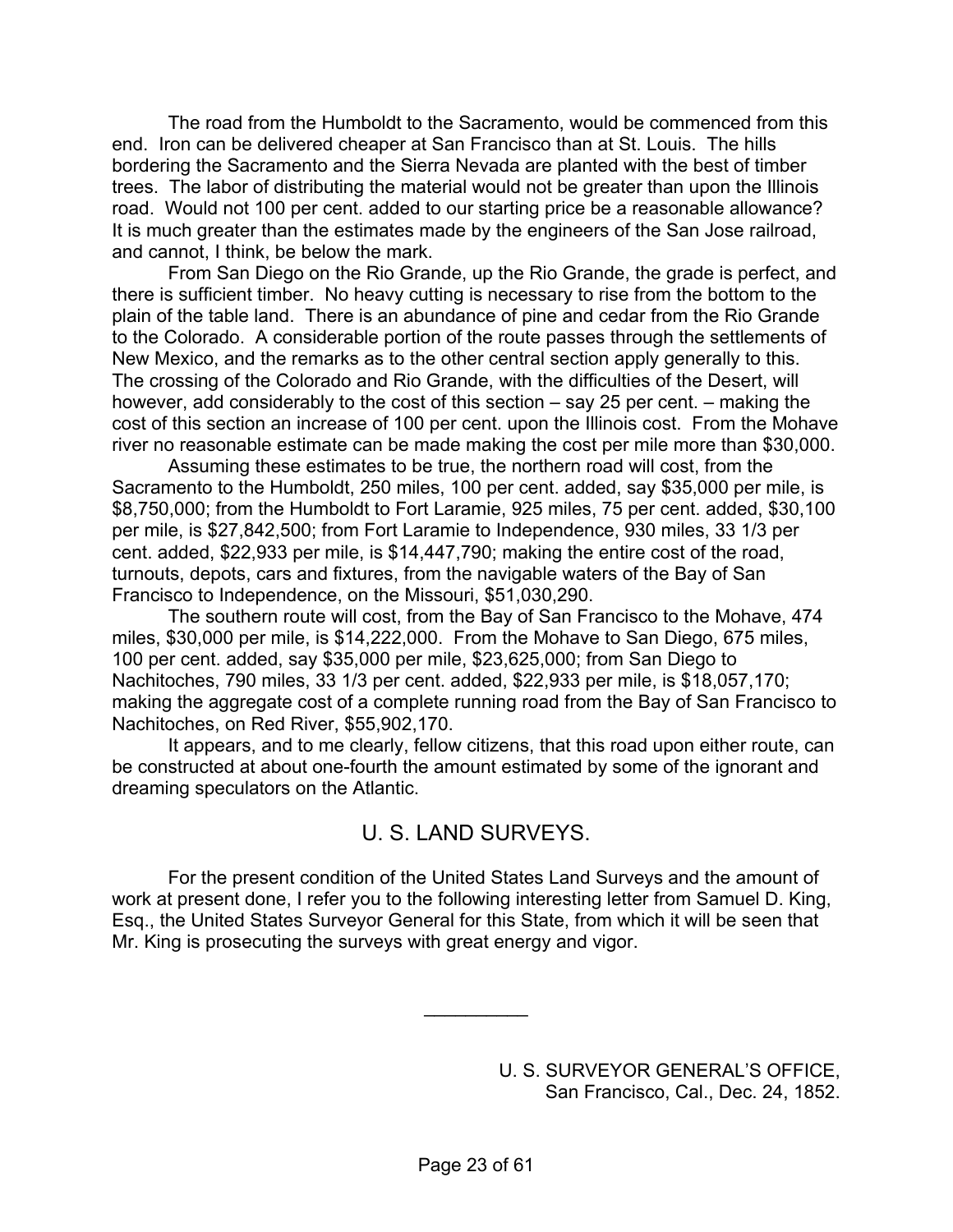#### SIR:

In answer to your inquiry, I have to state for your information that owing to the want of the appropriations necessary for the prosecution of the work, and the general orders of the Department prohibiting the contracting of the same in anticipation of expected news, but comparatively little could be done during the last summer.

To prevent as far as possible any delay in commencing the work in the southern division of the State, a party was organized and sent there in August last, to make a reconnaissance of the country, with a view to the ascertainment of the most suitable position from which to start the meridian and base lines to which the surveys in that portion of the State are to have reference, and after a careful exploration a peak of Mount San Bernardino was selected. Since then a Deputy Surveyor, appointed for that purpose, has erected a permanent and conspicuous monument at that point, and the surveys are progressing therefrom.

Advice of the passage of the Deficiency Appropriation Act having been received early in September, preparations were immediately made for carrying on the work, by subdividing into townships those portions in which the necessary preliminary lines had been previously established, and by running such additional ones as were required for more extended operations, but the continued bad weather has so affected all field operations that five of the seven parties who were out have had to cease work.

The result has been that since the date of my letter to you of February last, the following work has been done in the field.

The first standard line south, has been run from the west foot of the Coast rant to the Pacific. Standard lines, to govern the surveys in the San Joaquin valley, have been run from the corners on the base line to ranges 8 and 9 east to "Four Creeks."

Another line to regulate the surveys in the valley of the Sacramento has been partially extended, north from the corners, to ranges 8 and 9 east, on the base line.

The following desirable portions of the State have been laid off into townships:

All north of the base line, west of the meridian, and east and south of the bays of San Francisco and Suisun.

The tract between the Sacramento river and the meridian line, and south of the second standard line and a range west of the meridian, between the first and second standard lines.

The tract between the meridian line and the Pacific, south of the first standard line, and north of the bays.

And the tract east of San Francisco Bay west of the meridian line, and between the base line and the first standard south. The deputy who was employed upon this work, has been prevented by the weather from executing that portion of his contract which embraces all other lands between the meridian and the Pacific.

A deputy is now in the field, running the base and meridian lines form Mount San Bernardino, and another is engaged in making township surveys connected herewith.

All but one of the initiatory surveys of private claims ordered by the Commissioners have been made and returned, or are now in progress.

The unsettled condition of the private claims will necessarily greatly retard the all important work of sectionizing in the most fertile and densely inhabited portions of the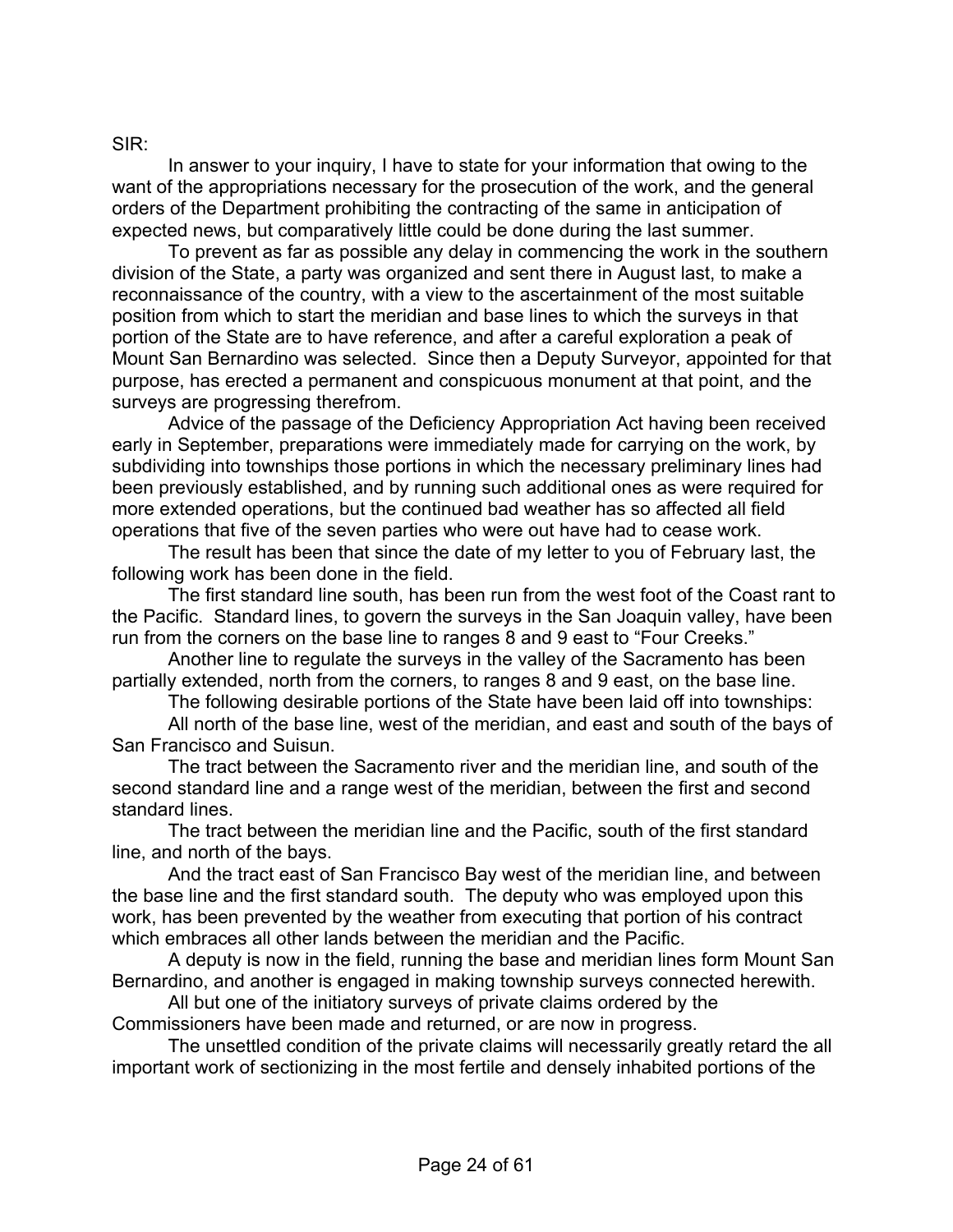State, and where it is most desirable that the settler should be enabled to discriminate between the undisputed public lands and those which are claimed under foreign titles.

So soon as it is practicable to go on with the field work, other base and meridian lines will be established in the north-western part of the State, to control the work in that region, and every endeavor will be made to sectionize so much of the land in that portion of the State as may be required by the wants of the inhabitants at the earliest possible period.

Congress having made all the appropriations which had been asked for this office, ample funds are now applicable to the progress of the work, and it is my intention to press it forward with all practicable rapidity, and wheresoever I can ascertain that the agricultural lands are unclaimed, to have those land laid off into the minutest legal subdivisions, as being a work of permanent interest to the great mass of those desiring to become agriculturists, by enabling them to go on in making their improvements, with the full assurance that their labor will not be expended upon lands which may eventually be ascertained to belong to other persons.

> Very respectfully, Your obedient servant,

 [Signed.] SAMUEL D. KING, U. S. Surveyor General.

WM. M. EDDY, Esq., State Surveyor General, San Francisco.

I would also call the attention of the Legislature to the fact that every county officer, except the Surveyor, is provided with an office at the expense of the county; this is an invidious distinction, and ought to be corrected, by placing the county surveyor on the same footing as other county officers.

 $\frac{1}{2}$ 

I must here return my thanks for the able assistance afforded me during my expeditions and in the construction of the map, to W. W. O'Dwyer, Esq., Capt. J. R. L. Smith, and others comprising my part, for the zeal and application to the business in hand while employed by me.

All of which is respectfully submitted.

 WM. M. EDDY, Surveyor General.

His Excellency, JOHN BIGLER, Governor of the State of California.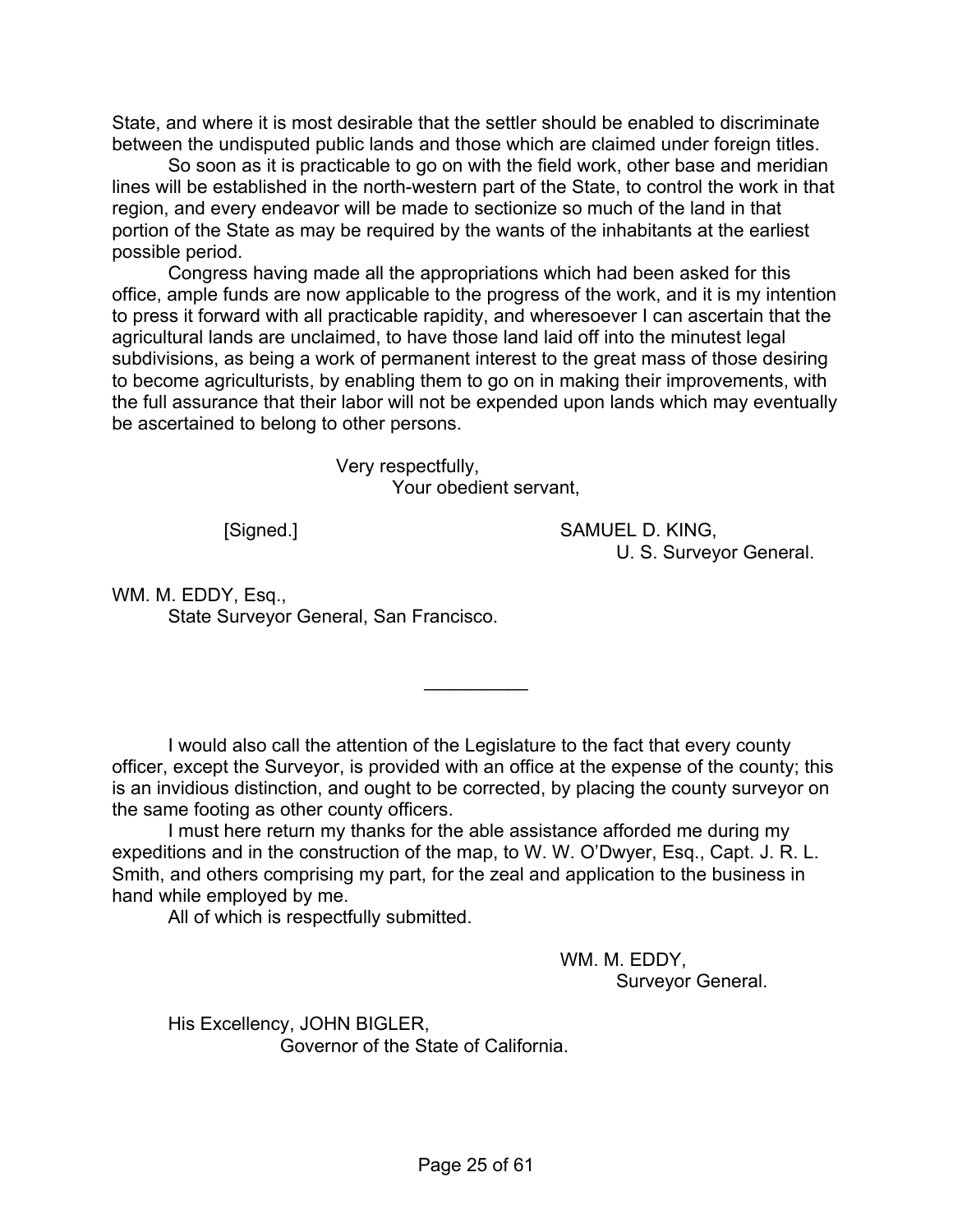# **APPENDIXES**

## **TO THE**

# **REPORTS OF THE SURVEYOR GENERAL.**

## **MADE DECEMBER 15TH, 1852 – CONTAINING AS FOLLOWS:**

 $\frac{1}{2}$ 

 *Appendix [A.]* – Table of Latitudes and Longitudes.

*Appendix [B.]* – A table of School Land returned prior to December 1, 1852, under the Act to dispose of the 500,000 acres.

*Appendix [C.]* – Reports of County Surveyors and Assessors, viz:

|              | Report of W. J. Lewis, Surveyor |              | Santa Clara County, |            |
|--------------|---------------------------------|--------------|---------------------|------------|
| $\mathbf{f}$ | J. T. Lowry,                    | "            | Siskiyou            | $\epsilon$ |
| $\epsilon$   | D. B. Scott,                    | "            | Yuba                | $\epsilon$ |
| $\epsilon$   | Geo. Vosburgh,                  |              | Shasta              | $\epsilon$ |
| $\epsilon$   | Henry Hart,                     | "            | Trinity             | "          |
| $\epsilon$   | A. D. Easkoot,                  | "            | Marin               | $\epsilon$ |
| $\epsilon$   | Warren brown.                   | "            | Contra Costa        | $\epsilon$ |
| $\epsilon$   | V. Wackenruder,                 | "            | Santa Barbara       | $\epsilon$ |
| $\epsilon$   | S. W. Wright,                   | $\epsilon$   | Santa Cruz          | $\epsilon$ |
| $\epsilon$   | Jno. Tatham, Assessor Butte     |              |                     | $\epsilon$ |
| $\epsilon$   | Edgar Frazer,                   | $\mathbf{f}$ | Sierra              | "          |
| $\epsilon$   | S. Vaughn,                      | $\epsilon$   | Solano              | $\epsilon$ |
| $\epsilon$   | F. L. Branch,                   | $\epsilon$   | San Luis Obispo     |            |
| $\epsilon$   | J. C. Pinnell,                  | $\epsilon$   | Napa                | $\epsilon$ |
| $\epsilon$   | J. H. Hastings,                 | $\epsilon$   | Contra Costa        | $\epsilon$ |
|              |                                 |              |                     |            |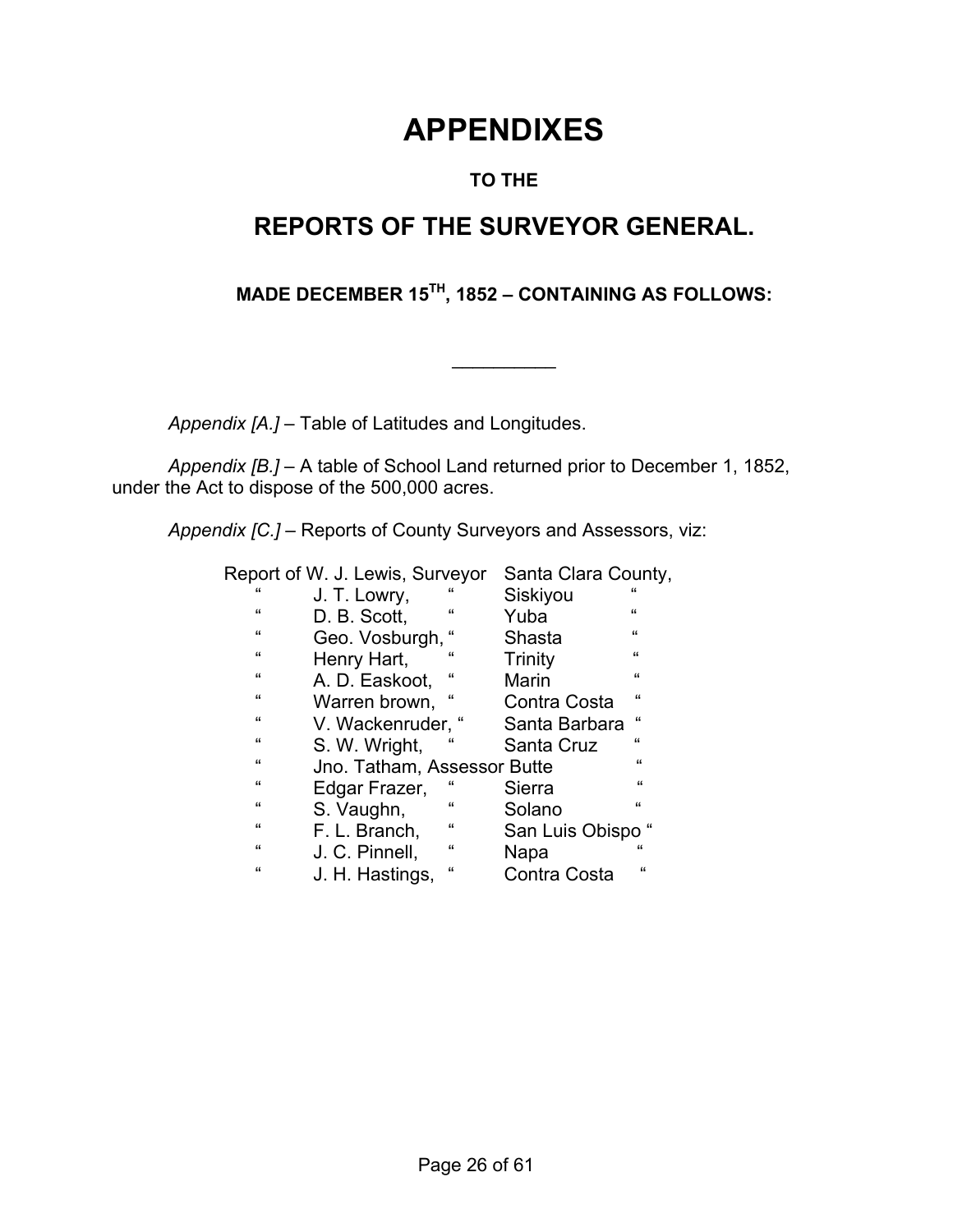# **APPENDIX [A.]**

# TABLE,

 $\frac{1}{2}$ 

#### *Showing the number of Observations of each kind taken at different localities, with the whole amount of the same.*

|                       |                                                              | SETS OF OBS. FOR<br>LATITUDE.  |                          | SETS OF OBS.<br>FOR LATITUDE. |                                                                                                            |                                                    |                                           |                                                            |
|-----------------------|--------------------------------------------------------------|--------------------------------|--------------------------|-------------------------------|------------------------------------------------------------------------------------------------------------|----------------------------------------------------|-------------------------------------------|------------------------------------------------------------|
| NAMES OF PLACES.      | Altitudes                                                    | <b>CHRONOMETER</b><br>Transits | unars.                   | Northerly.                    | Southerly                                                                                                  | Observations<br>ransit<br>nstrument.<br>placing    | Sets.<br>৳<br>Number                      | Sights.<br>৳<br>Number                                     |
|                       |                                                              |                                |                          |                               |                                                                                                            | Extra                                              |                                           |                                                            |
| Nevada.<br>Marysville | 10<br>8<br>2<br>3<br>$\overline{2}$<br>4<br>4<br>3<br>3<br>3 | 9<br>9<br>6                    | 4<br>3<br>$\overline{2}$ | 12<br>3<br>3<br>2             | 6<br>9<br>$\overline{2}$<br>$\overline{2}$<br>$\overline{2}$<br>6<br>3<br>$\overline{2}$<br>$\overline{2}$ | $\overline{2}$<br>$\mathfrak{p}$<br>$\overline{2}$ | 43<br>34<br>6<br>6<br>12<br>22<br>10<br>8 | 163<br>135<br>30<br>39<br>31<br>34<br>82<br>30<br>28<br>29 |
| Total……………………         | 42                                                           | 24                             | 15                       | 19                            | 40                                                                                                         | 6                                                  | 15<br>5                                   | 601                                                        |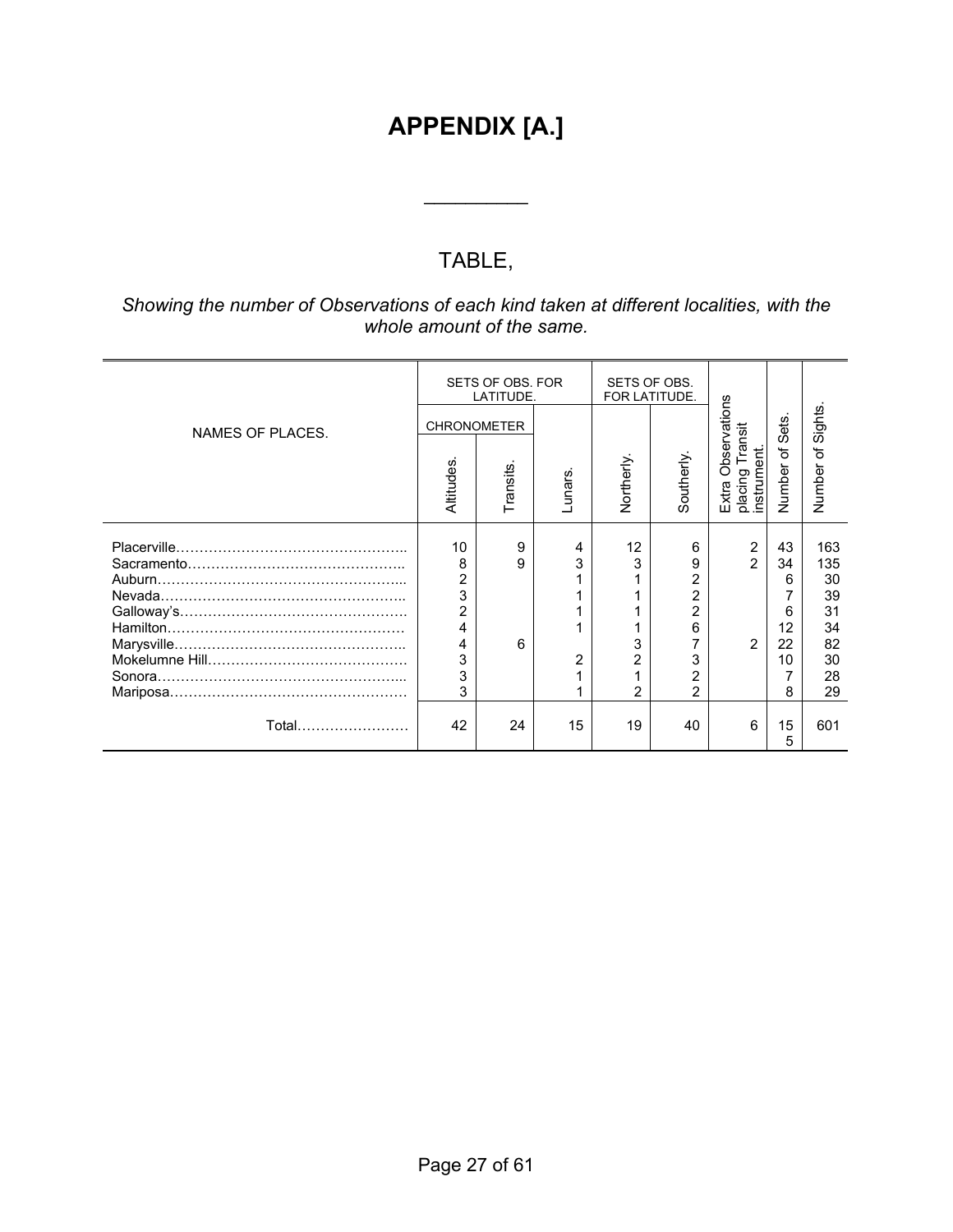# GEOGRAPHICAL POSITIONS.

 $\frac{1}{2}$ 

## *I. – Latitudes and Longitudes from Observations made with reference to the compilation of the State Map.*

| NAMES OF PLACES.                                                                                                                        | LATITUDE N.                                                               |                                                                |                                                                                  | LONGITUDE W.                                                                         |                                                                | REMARKS.                                                                     |                                                                                                                                                                                                                   |
|-----------------------------------------------------------------------------------------------------------------------------------------|---------------------------------------------------------------------------|----------------------------------------------------------------|----------------------------------------------------------------------------------|--------------------------------------------------------------------------------------|----------------------------------------------------------------|------------------------------------------------------------------------------|-------------------------------------------------------------------------------------------------------------------------------------------------------------------------------------------------------------------|
| Placerville<br>Sacramento<br>Auburn<br>Nevada<br>Downieville<br>Ophir<br>Hamilton<br>Marysville<br>Mokelumne Hill<br>Sonora<br>Mariposa | $\circ$<br>38<br>38<br>38<br>39<br>39<br>39<br>39<br>39<br>38<br>37<br>37 | 45<br>34<br>54<br>17<br>33<br>31<br>27<br>09<br>16<br>58<br>28 | $\mathfrak{c}$<br>05<br>40<br>24<br>48<br>16<br>55<br>48<br>12<br>22<br>40<br>36 | $\circ$<br>120<br>121<br>121<br>121<br>120<br>121<br>121<br>121<br>120<br>120<br>119 | 48<br>23<br>02<br>03<br>39<br>26<br>32<br>30<br>29<br>11<br>44 | $\epsilon$<br>11<br>16<br>22<br>18<br>08<br>14<br>47<br>00<br>48<br>25<br>22 | Observations taken in June, July,<br>August, and September, 1852, under<br>superintendence of Wm. M. Eddy, Esq.,<br>Surveyor General California, assisted by<br>W. W. O'Dwyer, Esq., and Capt. J. R. L.<br>Smith. |

#### *II. – Positions obtained by connection with the U. S. Land Survey.*

| NAMES OF PLACES.                                                                                                                                                                     | LATITUDE N.                                                   |                                                    |                                                                    |                                                                        | LONGITUDE W.                                       |                                                                | REMARKS.                                                                                                                                                                                                                                             |
|--------------------------------------------------------------------------------------------------------------------------------------------------------------------------------------|---------------------------------------------------------------|----------------------------------------------------|--------------------------------------------------------------------|------------------------------------------------------------------------|----------------------------------------------------|----------------------------------------------------------------|------------------------------------------------------------------------------------------------------------------------------------------------------------------------------------------------------------------------------------------------------|
| U. S. C. S. Station at<br>Presidio. San Francisco<br>San Francisco, (Portsmouth<br>Monte Diablo, (South Peak)<br>Benicia, (Landing)<br>(Barracks)<br>Stockton<br>Castoria<br>Vallejo | $\circ$<br>37<br>37<br>37<br>38<br>38<br>38<br>37<br>37<br>38 | 47<br>47<br>52<br>02<br>03<br>01<br>57<br>52<br>05 | $\mathbf{f}$<br>37<br>39<br>54<br>29<br>21<br>11<br>00<br>55<br>05 | $\circ$<br>122<br>122<br>121<br>122<br>122<br>122<br>121<br>121<br>122 | 26<br>23<br>54<br>09<br>07<br>07<br>14<br>14<br>14 | $\alpha$<br>25<br>26<br>01<br>25<br>13<br>13<br>26<br>26<br>05 | Connection formed by measurements<br>from U. S. Land Surveys and others, with<br>the U.S. Coast Survey Station, near the<br>Presidio, San Francisco, the Geological<br>position of which was determined by G.<br>Davidson, Esq., U. S. Coast Survey. |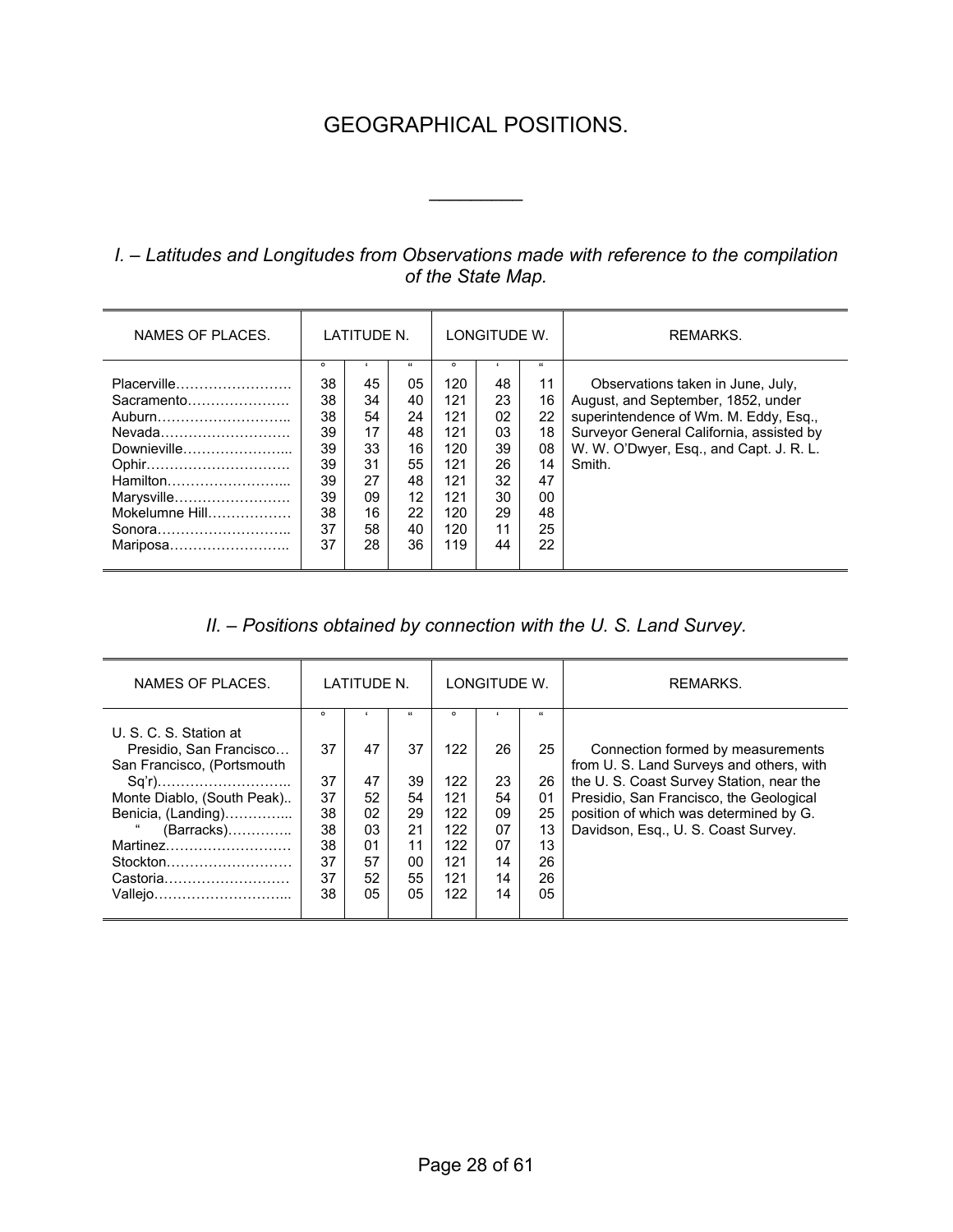## *III. – United States Reconnaissances.*

| NAMES OF PLACES.             |         | LATITUDE N. |            | LONGITUDE W. |    |            | REMARKS.                                    |
|------------------------------|---------|-------------|------------|--------------|----|------------|---------------------------------------------|
|                              | $\circ$ | $\epsilon$  | $\epsilon$ | $\circ$      | ٠  | $\epsilon$ |                                             |
| San Miguel                   | 35      | 35          | 00         | 120          | 27 | 00         | From Reconnaissance of Tulare Valley        |
| Santa Marguerita             | 35      | 18          | 22         | 120          | 11 | 00         | by Lieut. G. H. Derby, U. S. Top. Engineer, |
| Estrella                     | 35      | 36          | $00 \,$    | 120          | 13 | 00         | April and May, 1850.                        |
| Moore's Creek                | 35      | 46          | 43         |              |    |            |                                             |
| Gopher Creek                 | 35      | 40          | 30         |              |    |            |                                             |
| Cottonwood Creek             | 35      | 26          | 41         |              |    |            |                                             |
| Kern River                   | 35      | 18          | 00         |              |    |            |                                             |
| N. point Buena Vista Lake    | 35      | 08          | 23         |              |    |            |                                             |
| Tule River                   | 35      | 50          | 30         | 119          | 07 | 00         |                                             |
| Francis River                | 36      | 15          | 00         | 119          | 14 | 00         |                                             |
| King's River, (Jones' Ferry) | 36      | 24          | 47         | 119          | 28 | 00         |                                             |
| Sajon de San Jose            |         |             |            | 120          | 04 | $00 \,$    |                                             |
| W. point Tacke, or Tulare    |         |             |            |              |    |            |                                             |
| Lake                         | 36      | 48          | 00         | 119          | 49 | 18         |                                             |
| Fort Reading                 | 40      | 28          | 32         |              |    |            | From reconnaissance by Lieut. R. S.         |
| Scott's Valley, (Fort Jones) | 41      | 35          | 36         |              |    |            | Williamson, U. S. Topographical engineer,   |
| Yreka                        | 41      | 45          | 50         |              |    |            | 1852.                                       |
| Natural Bridge               | 41      | 59          | 40         |              |    |            |                                             |
| Willow Creek                 | 41      | 31          | 27         |              |    |            |                                             |
|                              | 38      | 17          | 27         |              |    |            |                                             |
|                              |         |             |            |              |    |            |                                             |

# *IV. – Boundary Line between California and Mexico.*

| NAMES OF PLACES.                                                         | LATITUDE N. |          |                              | LONGITUDE W. |          |                            | RFMARKS.                                                                           |
|--------------------------------------------------------------------------|-------------|----------|------------------------------|--------------|----------|----------------------------|------------------------------------------------------------------------------------|
| Initial Point, on the Pacific Coast<br>Junction of the Gila and Colorado | 32<br>32    | 31<br>43 | $\epsilon$<br>59.58<br>51.58 | 117<br>114   | 05<br>33 | $\epsilon$<br>25.5<br>04.1 | Furnished by A. B. Gray, Esq.,<br>late Surveyor to the U.S. Boundary<br>Commission |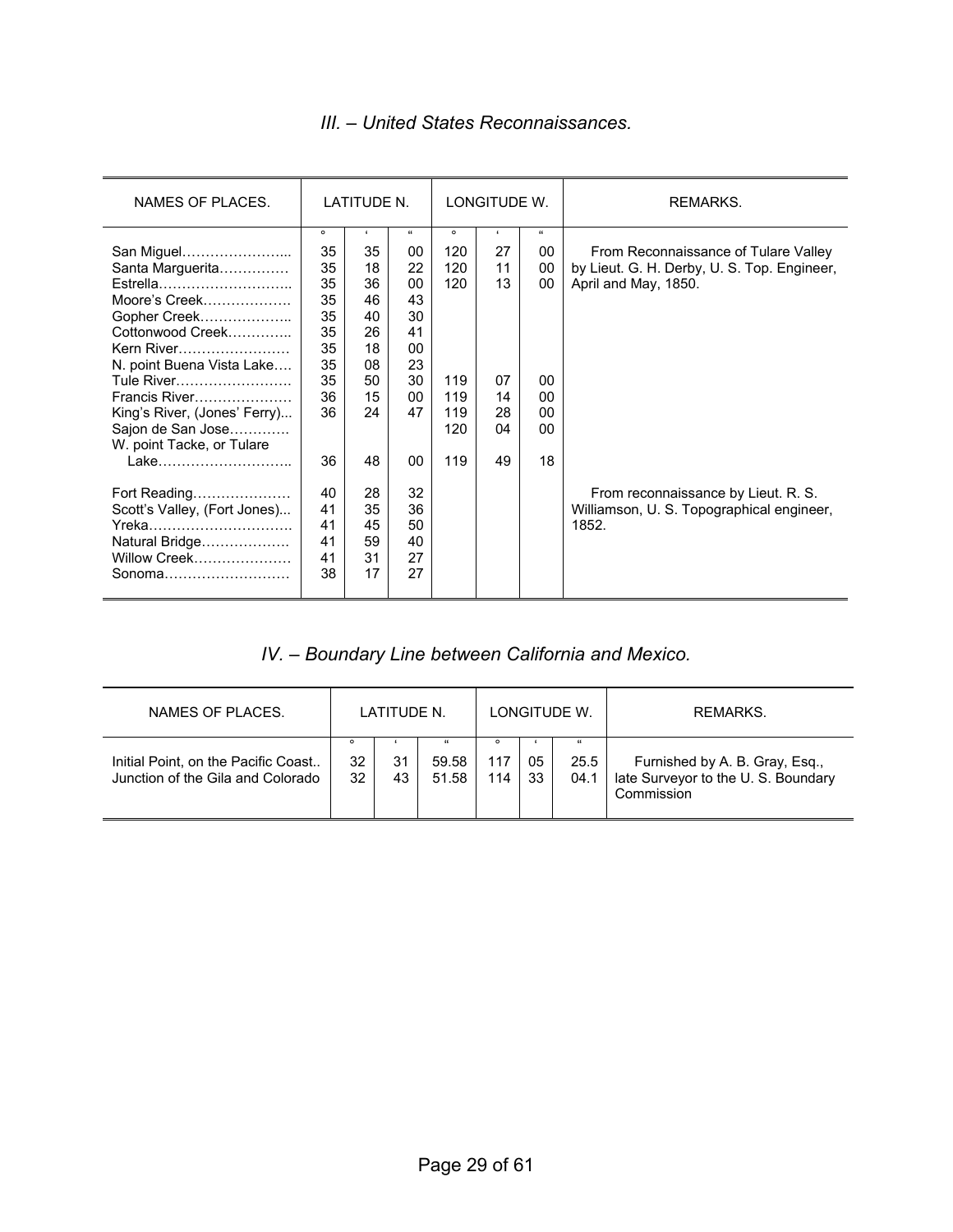| NAMES OF PLACES.              | LATITUDE N. |              |            |         | LONGITUDE W. |          | REMARKS.                               |
|-------------------------------|-------------|--------------|------------|---------|--------------|----------|----------------------------------------|
|                               | $\circ$     | $\mathbf{r}$ | $\epsilon$ | $\circ$ |              | $\alpha$ |                                        |
| Trinidad City                 | 41          | 06           | 00         | 125     | 05           | 00       | Furnished by the Bureau at Washington. |
| Humboldt City                 | 40          | 44           | 45         | 124     | 10           | 15       |                                        |
| Fort Point, (Golden Gate)     | 37          | 48           | 27         | 122     | 26           | 57       |                                        |
| Point Lobos, (Light)          | 37          | 46           | 22         | 122     | 28           | 33       |                                        |
| Santa Cruz, (Landing)         | 36          | 57           | 27         | 122     | 00           | 09       |                                        |
| Point Pinos (Ass't Station    |             |              |            |         |              |          |                                        |
| Monterey Bay)                 | 36          | 38           | 00         | 121     | 54           | 00       |                                        |
| San Simeon Bay                | 35          | 38           | 24         | 121     | 10           | 22       |                                        |
| San Luis Obispo Bay           | 35          | 10           | 38         | 120     | 43           | 30       |                                        |
| Santa Barbara Channel         | 34          | 24           | 27         | 119     | 40           | 15       |                                        |
| Prisoners' Harbor, (Island of |             |              |            |         |              |          |                                        |
| Santa Cruz)                   | 34          | 01           | 10         | 119     | 40           | $00 \,$  |                                        |
| San Pedro Bay                 | 33          | 43           | 20         | 118     | 16           | 03       |                                        |
| Catalina Harbor               | 33          | 26           | 23         | 118     | 28           | 50       |                                        |
| Point Conception              | 34          | 26           | 56         | 120     | 25           | 33       |                                        |
| San Nicholas                  | 33          | 14           | 13         | 119     | 24           | 54       |                                        |
| San Clemente                  |             |              |            | 118     | 33           | 55       |                                        |
| Cuyler's Harbor, (Island of   |             |              |            |         |              |          |                                        |
| San Miguel)                   |             |              |            | 120     | 20           | 21       |                                        |
| San Diego                     | 32          | 41           | 58         | 117     | 13           | 22       |                                        |
| Point Loma                    | 32          | 40           | 13         | 117     | 12           | 22       |                                        |

## *V. – United States Coast Survey.*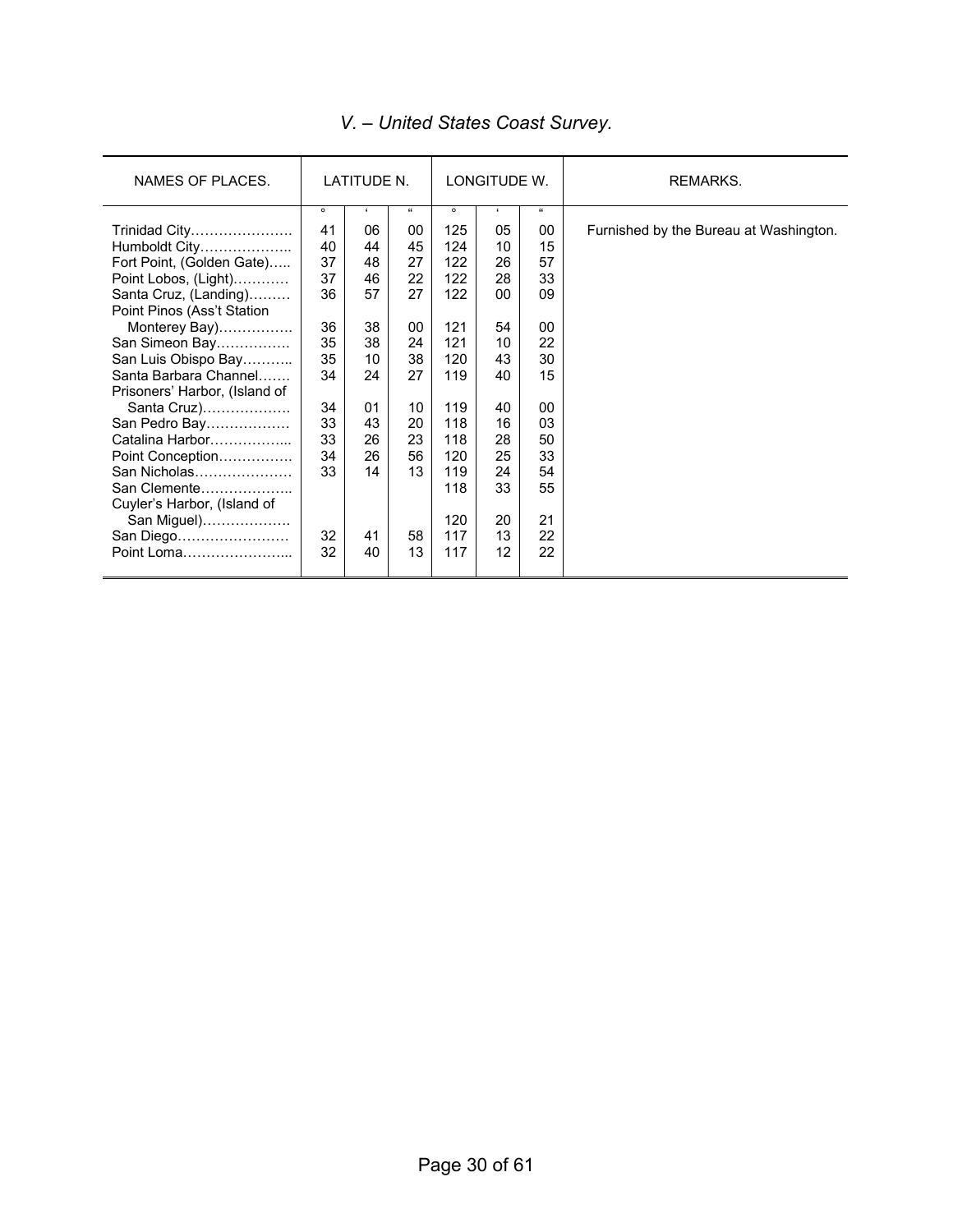# **APPENDIX [B.]**

## RETURNS OF SCHOOL LAND WARRANTS.

#### *Returned to this office under the Act to provide for the disposal of the five hundred thousand acres.*

Up to 1<sup>st</sup> December there had been issued from the Comptroller's office, 160 warrants for 320 acres, and 372 warrants for 160 acres each, making 95,040 acres, of which there has been returned to this office, the following quantity from the respective counties, amounting in the total to 40,320 acres, returned up to the 1<sup>st</sup> of December.

| Counties.                    | Acres. |
|------------------------------|--------|
|                              | 640    |
|                              | 1,280  |
|                              | 320    |
|                              | 1,280  |
|                              | 320    |
| Klamath.                     | 640    |
| Los Angeles (no returns)     |        |
| Mariposa (no returns)        |        |
|                              | 1,120  |
|                              | 6,400  |
| Monterey (no returns)        |        |
|                              | 1,280  |
|                              | 640    |
| Placer (no returns)          |        |
| San Diego (no returns)       |        |
|                              | 2,560  |
|                              | 1,280  |
| San Luis Obispo (no returns) |        |
|                              | 1,760  |
|                              | 2,720  |
| Santa Barbara (no returns)   |        |
|                              | 2,880  |
| Shasta (no returns)          |        |
|                              |        |
| Sierra (no returns)          |        |
| Siskiyou (no returns)        |        |
|                              | 25,120 |
|                              |        |
|                              | 25,120 |
|                              | 1,930  |
| Solano                       | 3,840  |
| Sutter (no returns)          |        |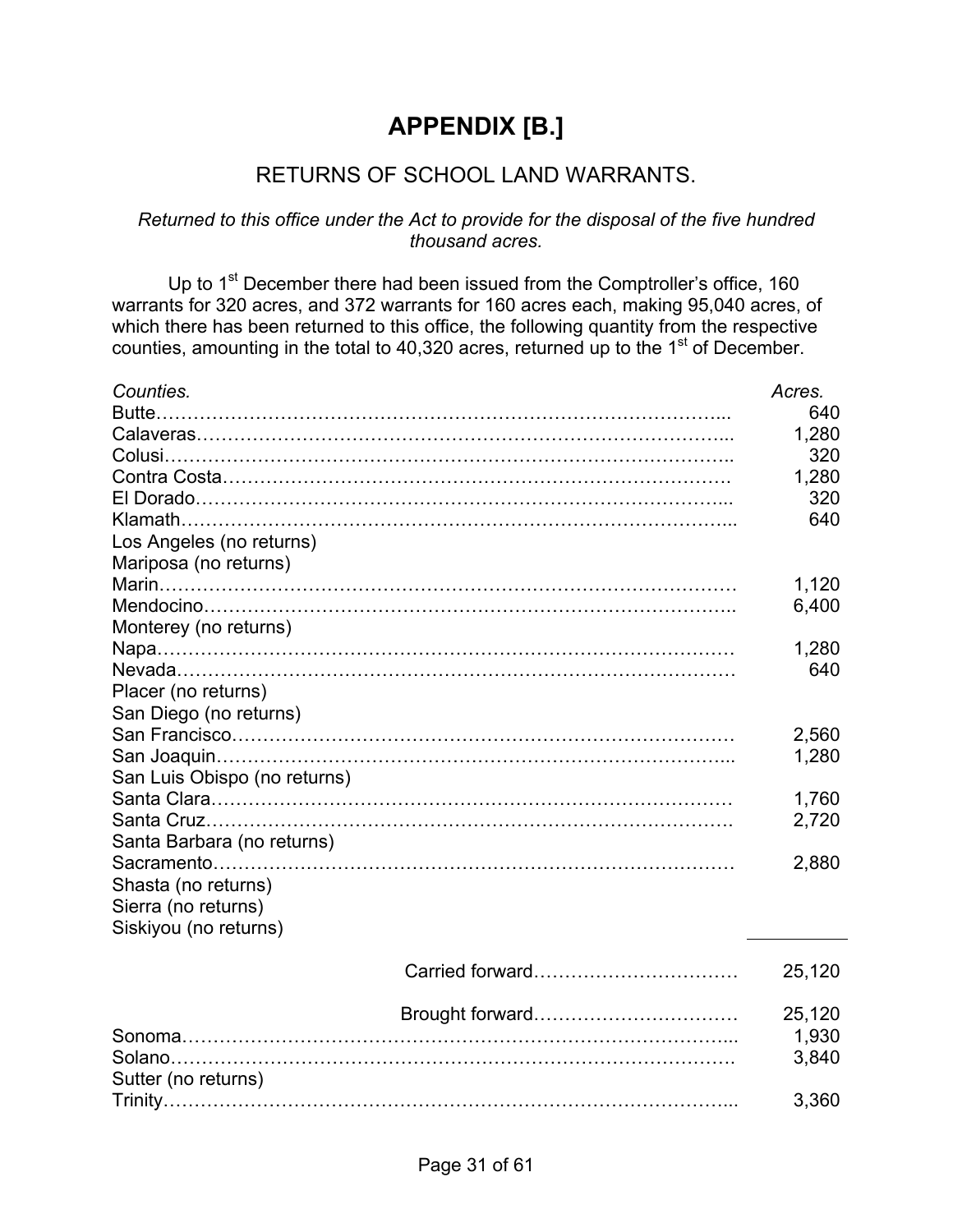|                     | 1 280  |
|---------------------|--------|
| Tulare (no returns) |        |
|                     | 1.920  |
|                     | 2.560  |
|                     |        |
|                     | 40,320 |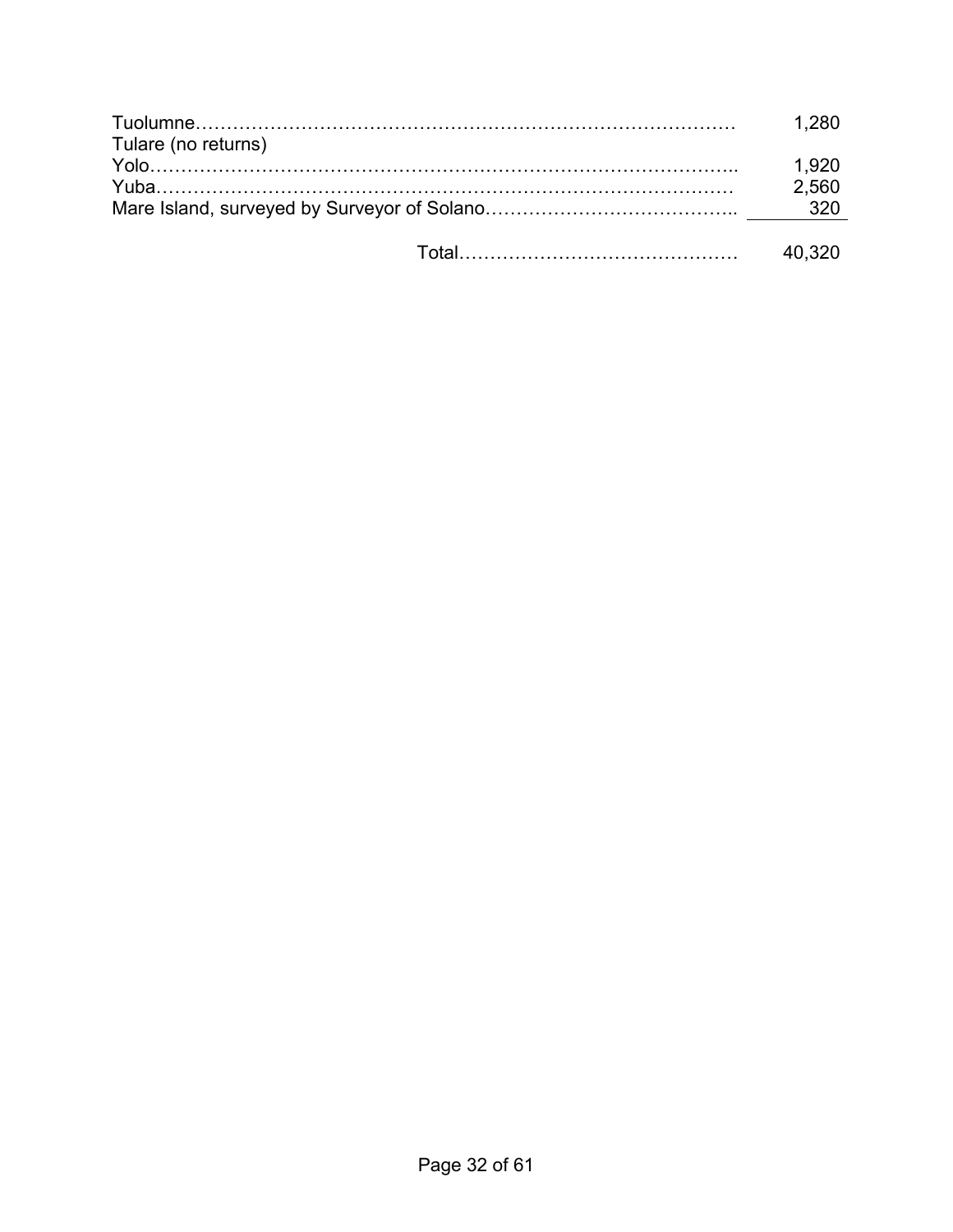# **APPENDIX [C.]**

# **COUNTY SURVEYORS' AND COUNTY ASSESSORS' ANNUAL REPORTS**

**TO THE SURVEYOR GENERAL, FOR THE YEAR 1852.**

REPORT OF THE COUNTY SURVEYOR OF SANTA CLARA COUNTY.

 $\frac{1}{2}$ 

SAN JOSE, Dec. 15, 1852.

W. M. EDDY, ESQ., Surveyor General:

SIR: - A complete and accurate report on the County of Santa Clara, exhibiting its extent, resources, topography, agricultural, mineral and commercial statistics, would make a good sized volume. For such a report I have neither the time nor the data. As the Census Agent of the county will probably report to the Executive concerning its population and general statistics, I shall limit my report to a few points more especially pertaining to the Topographical Department.

 1. *Boundaries*. The San Francisquito Creek, from its source in the Santa Cruz mountains to the Bay, is one of the boundaries. Doubts have arisen as to which of the tributary streams at the head of this creek ought to bear the name of the main creek. The settlement of this question at an early date is important, as it regards taxation, topography, civil and criminal jurisdiction, and the right of suffrage.

A similar doubt arose in relation to the two forks of the Alameda creek, on the other side of the bay, which is also one of the boundaries. On a question of jurisdiction before one of our local courts, it was decided, upon testimony of old residents, that the eastern fork should be called Alameda creek.

Another doubt will probably be started at some future day in regard to the mountain lines on both sides of the county. It is probable that there is no very direct single line of summit ridge, but that many distinct ranges lie in a form of arrangement known in military tactics as *echelon*, crossing very irregularly what was intended to be the boundary line. If the "divide" of the watercourses is intended to be the line, it will doubtless overlap itself in a very circuitous manner. Questions of jurisdiction over redwood timber lands will probably arise hereafter, in which these boundaries will be involved.

 2. *Topography and Surveys.* Within the last eighteen months several important surveys have been made which will aid materially in determining accurately the topography of the country.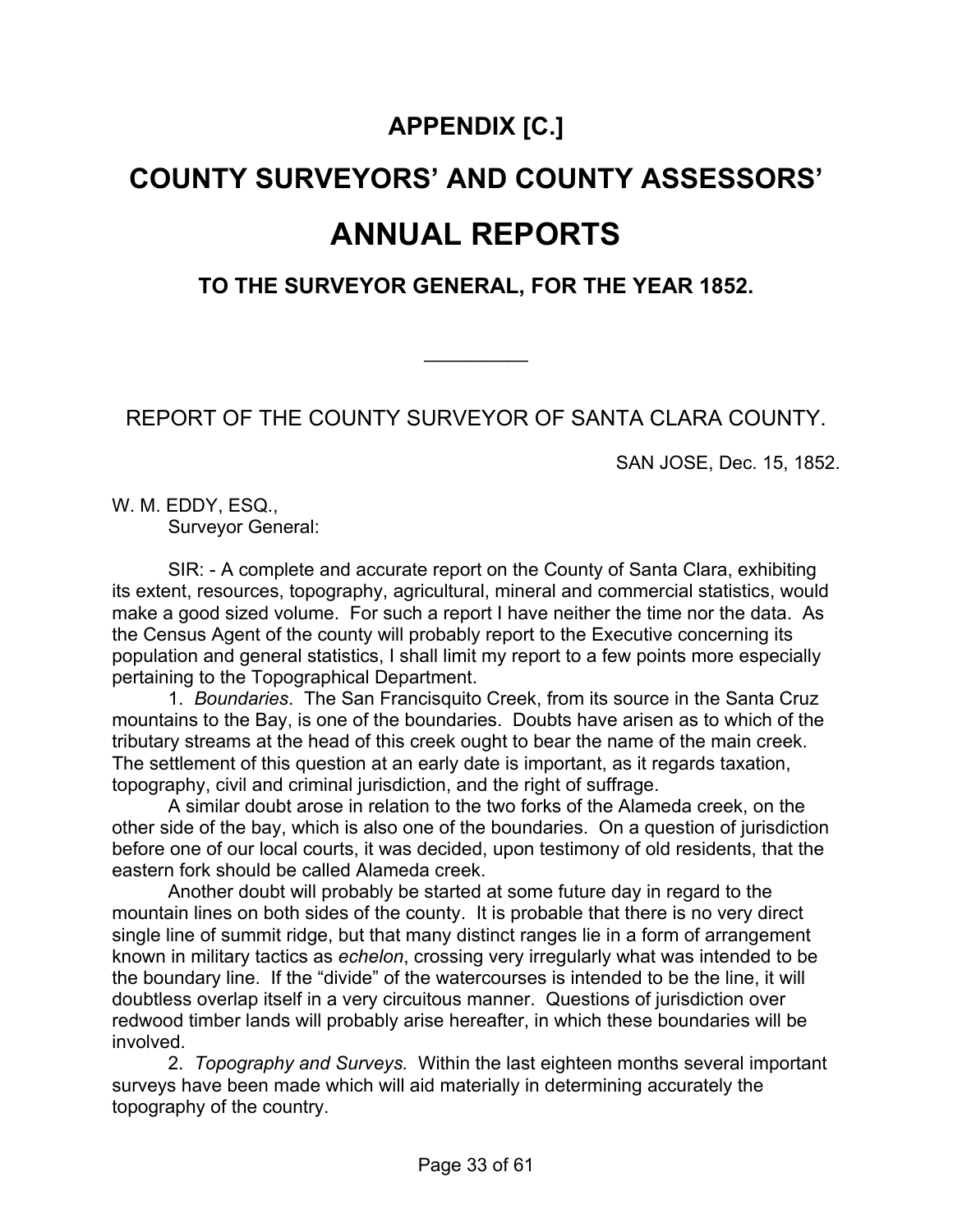The railroad line from San Jose to San Francisco connects those two cities and the village of Santa Clara, besides determining the crossing of several streams. It has also furnished a convenient base line for triangulation to the mountain heights, and also for linking together several separate surveys of large ranches. The United States meridian line from Monte Diablo has been run forty-six miles till it struck the base of the Santa Cruz mountains. At the forty-fifth mile a series of zig zag surveys were made to avoid the mountains. These surveys pass south-easterly and south, through the whole extent of the county.

When these lines shall have been connected with the local surveys, and with the peaks of the Sierras, a very reliable skeleton of the topography of the county could be made.

Some of this work has been incidentally done; much more might have been done, if any appropriation had been made to compensate the county surveyor for that kind of labor.

 3. *Length, Breadth and Area.* Until the topography of the county is; more accurately laid down than it can be at present, all estimates of its area must be approximate only.

The axis of the valley, lengthwise, from near Union City to the tall peak near Murphy's, is about S. 34° E. (true course.) From Union City to San José, in a straight line, is about 20 miles. From San José to Gilroy's, is about 32 miles; and beyond that to the Pajaro, some 5 or 6 miles, making about 58 miles for the length of the county.

The breadth of the main valley at San José is about 15 miles. This breadth is applicable to about 12 miles in length from Alviso southeasterly.

The district between Alviso and San Francisquito creek, may be estimated at 6 miles wide by 8 miles long; and the San José Mission district, beyond Alviso northwesterly, at 5 miles wide and 10 long.

From a point four miles southeast at San José to Pajaro, set down 34 miles long by 6 wide. These elements produce 482 square miles, as the area of the main valley within the county between the bases of the low hills, and not including the bay nor the salt marshes.

The part of the bay within the county may be set down at 40 or 50 square miles, and the salt marshes, at a low estimate, about 20 square miles.

The mountains occupy a belt of about 5 miles wide on each side of the main valley, equal to 550 square miles.

The whole area of the county may be counted at about 1,100 square miles.

 4. *Arable Land, and Land under Cultivation.* Nearly the whole of the main valley is level arable land, generally of the finest quality, adapted to all the products of the temperate zone.

This amounts, as before shown, to 482 square miles. There are several small level tracts in the lateral valleys, which may be estimated at about 13 square miles, making 495 square miles, or 316,800 acres of *level* land.

But about one-half of the mountain lands, that of the low hills, and many of the high ones, would in any populous country be considered excellent arable land, capable of producing fine crops of grain. There are of these say 250 square miles, or 160,000 acres, which added to the other, make 476,800 acres, capable of producing food for man and beast.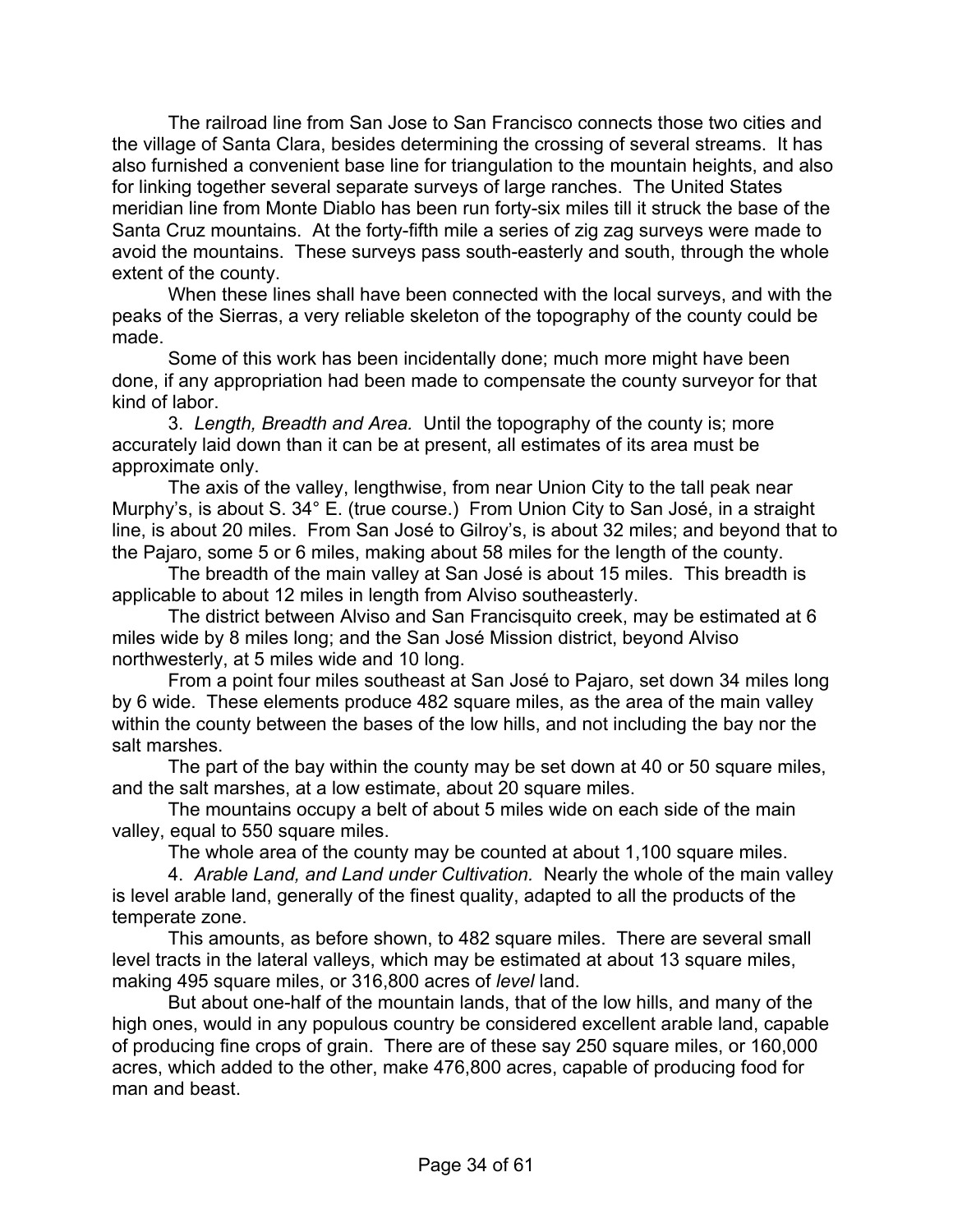Of this there is as much capable of irrigation in summer as will be desired for those peculiar kinds of cultivation to which it is adapted. No allowance is made in the above estimate for fresh water swamps, rivers, creeks and timber land.

By return of the census agent, there appears to have been only 19,066 acres under cultivation the past year. This is less than one-sixteenth of the level valley land, and would furnish only 238 men with a farm of 80 acres each, or 476 men with a piece of 40 acres each. The quantity will probably be doubled in some districts, and in others tripled, during the coming summer. As soon as the land titles are settled an immense amount of land will be fenced and cultivated, which is now held for pasturage by the old rancheros.

The land cultivated lies principally in four districts. First, that of San Jose Mission and Union City. Second, that of San Jose in a circle of about five miles radius. Third, a similar circle around Santa Clara. Fourth, the Gilroy district, at the southeastern end of the county.

 5. *Mines and Mineral Lands.* The celebrated quicksilver mine of New Almaden lies on the northern slope of the Santa Cruz mountains, twelve miles from San Jose, in a direction about S. 10° E. (true bearing.) It is in T. 9 South 1 E. of the principal meridian, near the common corner of sections 1, 2, 11, and 12. The opening is near the summit of a high spur of the mountain. In a direction N. 70° W. (magnetic,) from the Almaden mine extends a range for 5 1/3 miles in which several opening have been made into veins of cinnabar. Of these the San Antonio, the Santa Clara and the Guadalupe mines are principal.

Operations have been suspended in all these mines except the New Almaden, caused mainly by questions of title.

It is believed from what has been developed at the Guadalupe and San Antonio mines, that the mineral is abundant and may be had by a proper application of sufficient capital. Indications of cinnabar have also been discovered southeast of the Almaden mines, along the same range of hills, near Murphy's, and there is a fair probability that the range of cinnabar veins also extends northwesterly from the Guadalupe mine for several miles, possibly as far as San Francisquito creek.

Two small openings were made in '49 and '50 in some low hills three miles southeast of San Jose. Small, isolated deposits of cinnabar were found, but not enough to justify further expense.

The Guadalupe mine is near the 46 mile stake, on the United States meridian.

Circumstances have thus far prevented my procuring authentic statistics of the operations of the New Almaden mine. Application has been made for the information, and if received in time it will be forwarded before the 1<sup>st</sup> of January.

Several isolated deposits of *coal*, of the *lignite* variety, have been discovered in the Santa Cruz mountains in this county. The specimens exhibited burn well. No capital has been expended in working them as far as I can learn.

About a mile south-east of the mission of San Jose, there are warm springs boiling up at the foot of the hills. The temperature of the water is delightful for bathing, and its taste and smell indicate the presence of sulphur.

There is a fine *soda spring* at New Almaden, the waters of which are delicious.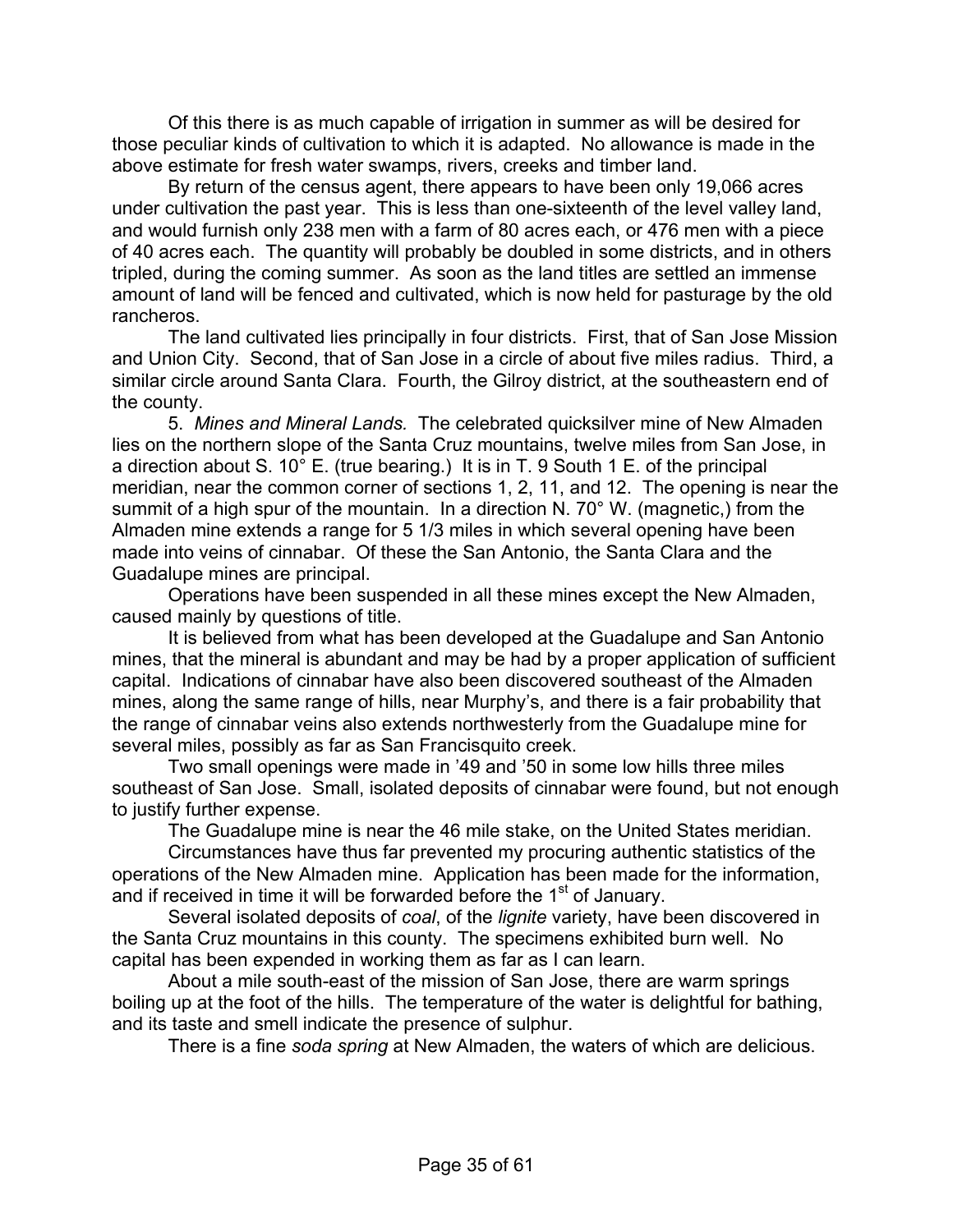Salt has been manufactured from certain springs or ponds near Union City. Silver mines are said to exist somewhere in the county, but I do not know the locality, nor do I think any work is done upon them.

 6. *Positions of Towns and Villages.* – San Jose Mission is on the principal United States meridian, at the 24 miles stake (from Monte Diablo.) Union City and New Haven, (adjoining,) are situated on the Alameda creek, at he border of the salt marsh, 9 ½ miles west of the 20 mile stake. This is the shipping port for the produce of the San Jose mission district.

Alviso, the shipping port for the main valley, is on the Guadalupe river, at its junction with the salt marshes,  $3\frac{1}{2}$  miles west of the 31  $\frac{1}{2}$  mile stake, on the United States meridian. The Mission church and village of Santa Clara are one and one-half miles west of the 36 ½ mile stake.

The central part of San Jose is one and one half miles east of the 37  $\frac{1}{2}$  mile stake.

A small village (McCartysville) has been recently laid out at the toll gate in Campbell's Gap, 10 miles south-west of San Jose, on the new road to Santa Cruz.

The town of Gilroy is on the Monterey road, about 32 miles south-east of San Jose. Its position as regards the United States surveys I do not know.

The position of the Alamedan and Guadalupe mines are noted above.

 7. *Lumber and Milling.* An extensive growth of redwood occupies the slopes of the Santa Cruz mountains. Several mills are doing a good business, besides many persons occupied in getting out fencing and shingles. Nearly the whole valley is dependent on this range for fencing timber.

During the past year only one effective flour mill has been in operation very much to the disappointment of our farmers who raised wheat. There are now several in progress of erection, and next year there will be in operation twelve run of stones near Union City, and eight near San Jose and Santa Clara. A large steam mill with two run of stones has just commenced running in Santa Clara; also another small mill by water at San Jose, and another by horse power.

For further statistics of this county, I refer you to the report of John Yontz, Esq., the census agent for the county.

A small map is in the course of preparation, which will be transmitted to aid in constructing the general map of the State.

> Very respectfully, Your obedient servant,

[Signed.] W. J. LEWIS, County Surveyor.

> Per SHERMAN DAY, Deputy.

P. S. Permit me to call your attention to the fact, that while the law makes provision for an office in the county building for the other county officers, none is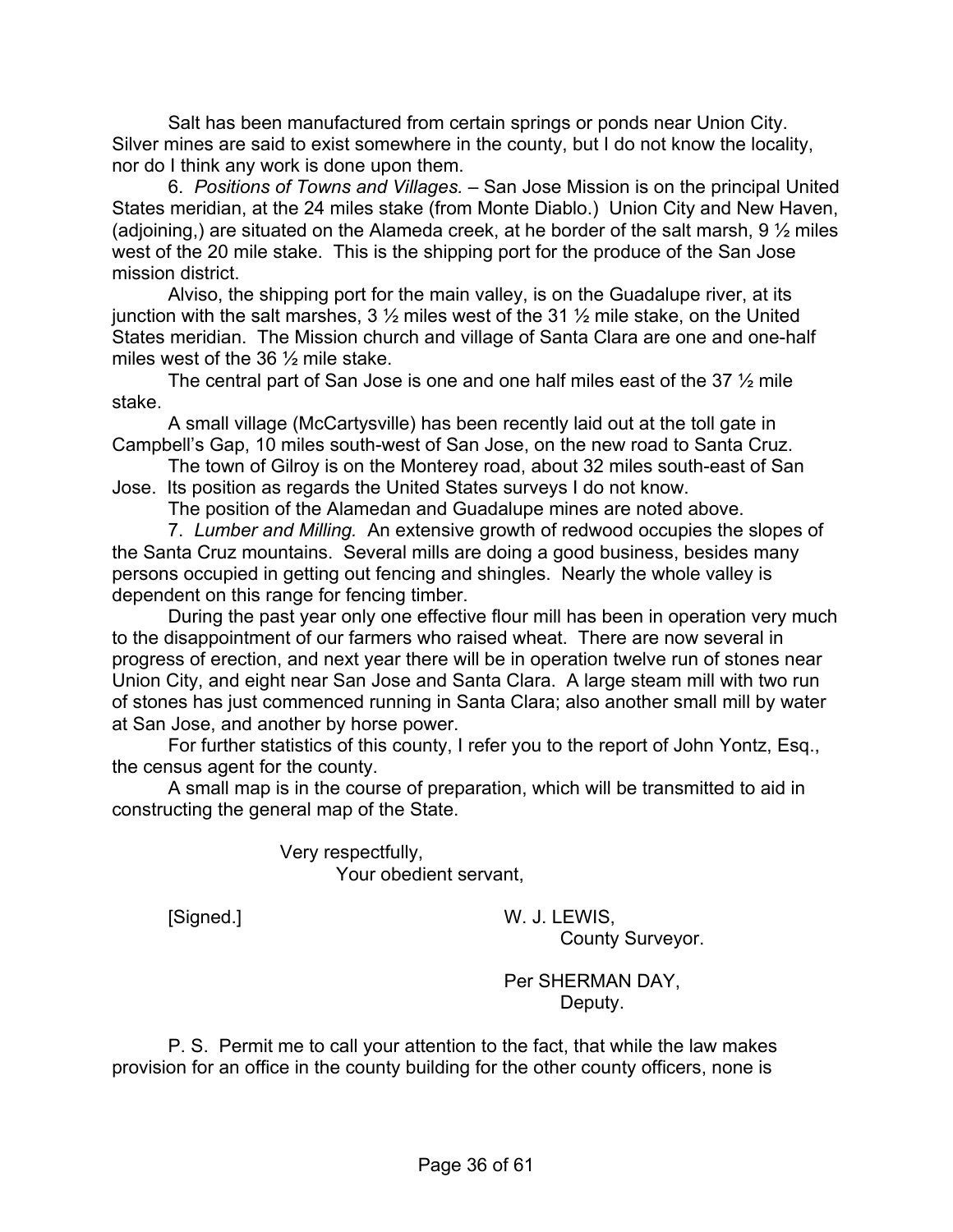provided for the County Surveyor. Yet the record book and files of papers which he is bound to keep are of great value, and yearly becoming more so.

They ought by all means to be preserved safe from fire, and be of easy access to the people; and a proper place should be provided for the display of such maps and plans as are used for constant reference.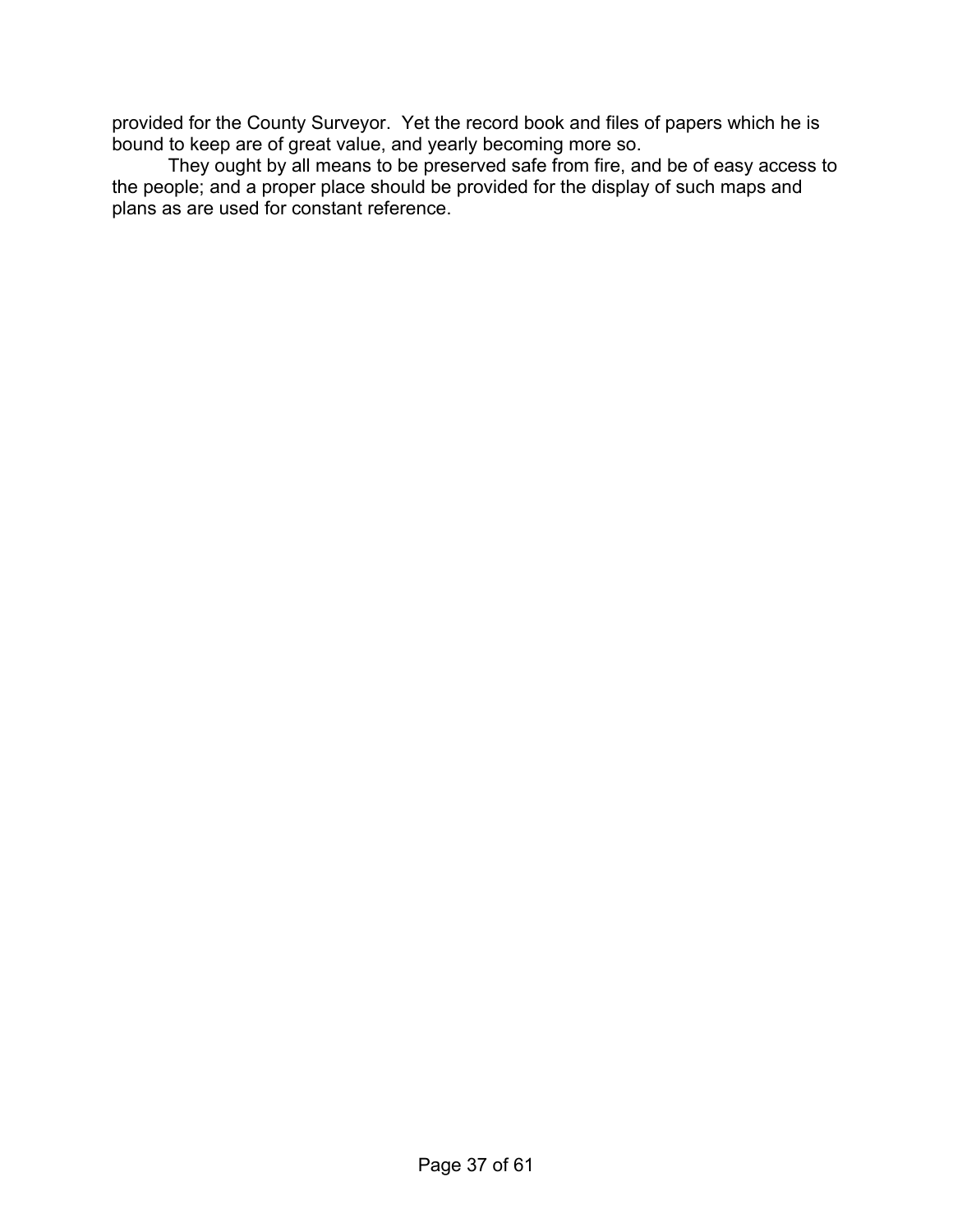# REPORT OF THE COUNTY SURVEYOR OF SISKIYOU COUNTY.

 $\frac{1}{2}$ 

YREKA CITY, SISKIYOU COUNTY, September 10<sup>th</sup>, 1852.

HON. W. M. EDDY, Surveyor General:

SIR: - Accompanying this I transmit to you a rough skeleton of a map of the eastern part of this county. I have spent some weeks in exploring that heretofore almost unknown section of this State, and am satisfied that I have marked down the general features of the country, and the principal land marks very near correctly.

The apology I have for the roughness of my map, is the haste I have used in preparing it and this in time for the departure of the express, and my intention of forwarding to your office by the first of December next, a more complete map of the whole county and the ocean, with a part of the adjoining territory of Oregon. This last I expect to obtain from a talented and scientific friend, who is now prospecting and exploring that country, and mapping and noting the principal features as he goes over it. I expect him to return to this place by the first of November next, and hope then to be able to present to you a full description of all the northern part of the State.

It is somewhat more than what properly belongs to me to do, but I presume that whatever new and useful information I may give, will not be thrown aside on that account.

Of the country over which I have been lately traveling, I will try to give such a description as I can.

From the Shasta range of mountains (i.e., those running N. N. W. from Shasta Butte) to the Sierra Nevada, is a large basin bounded on the south by a mountainous and very rough range extending from Shasta Butte south-easterly to the Sierra Nevada.

This range is not in all its length a distinct range of mountains. Volcanic eruptions have scattered and broken the county into a roughness which I presume is not equaled in any other part of the State. Pitt river, the main branch of the Sacramento, breaks through this county, and also McLeod's Fork (of Pitt river) passing through cañons so deep, narrow and rocky, as to be utterly impassable to man.

The north side of the basin is formed by the extension of the Umpqua and Rogue River mountains. In this basin are four large lakes, none of which, expect Klamath lake, have an outlet.

Klamath lake, the source of the Klamath river, is from 25 to 30 miles long, and 18 to 20 wide. Its waters are of a yellow muddy color, and very strongly alkaline. Near its southwest corner, I found some fine specimens of chalk, and have reason to think it is abundant in this part of the county. There is no arable land around this lake.

East from Klamath is Tulare or Indian lake. Around this are some valleys of agricultural land. The water of this lake is slightly alkaline.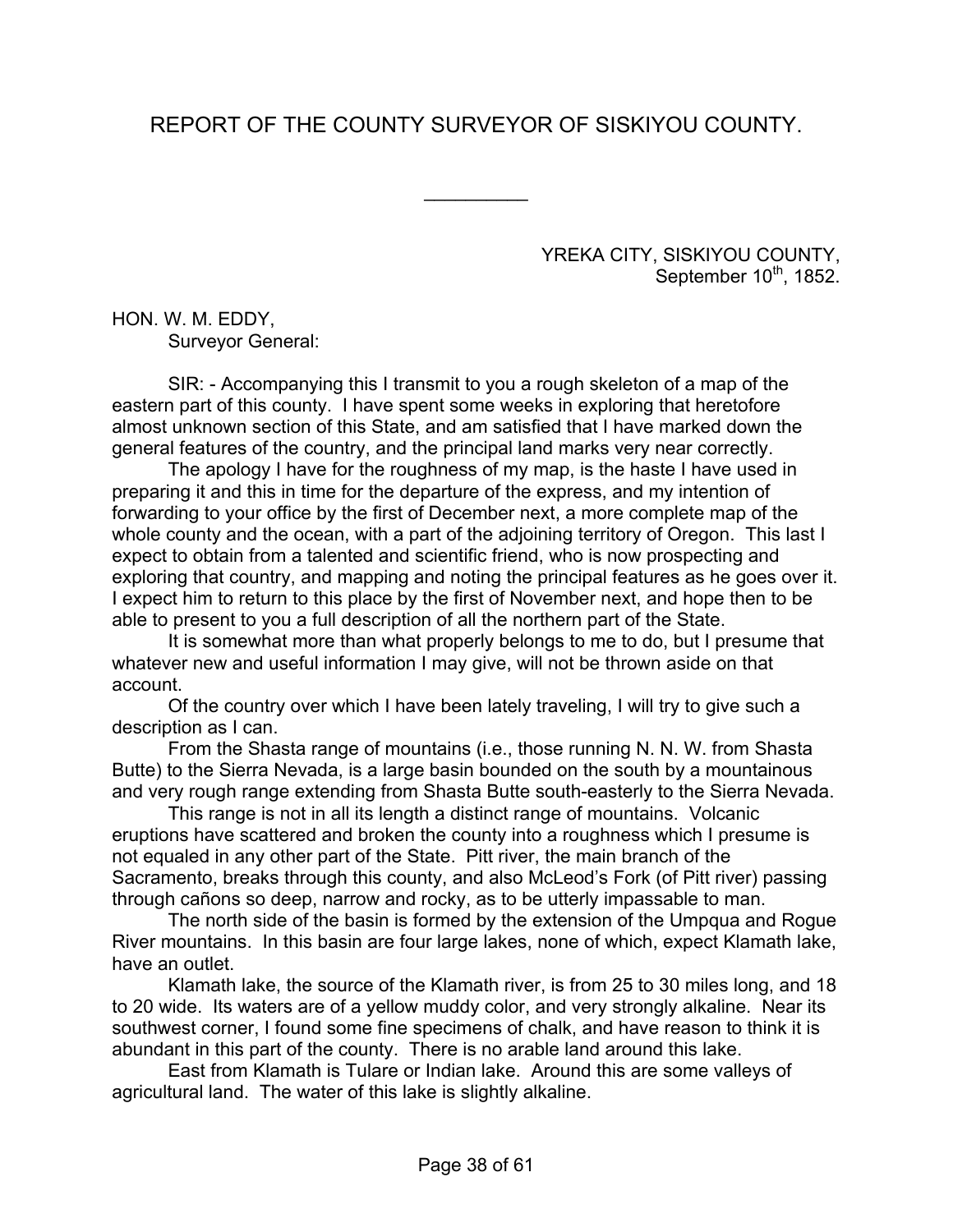Lost river, which heads in some smaller lakes to the northeast, running west, then southward, and passing for some distance within a mile of Klamath lake, empties into Tulare lake.

This is a very deep, narrow stream. The "natural bridge" on this river is a dam formed by a ledge of rocks about 30 yards wide, across the stream. Over this natural dam the river pours in a current about 8 to 12 inches deep, while above and below, the water is generally from 6 to 10 feet deep.

Tulare lake is about 30 miles long, and from 10 to 15 wide. Across a low range of barren hills to the eastward and northward of this lake, lies Little lake, a smaller sheet of beautiful clear good water. It is nearly circular in shape, and ten miles across.

There is but little timber in the neighborhood of these lakes – the hills and mountains around only being sparsely covered with a scrub growth of cedar.

Eastward and southward of these lakes, the country is very rough and broken. I crossed several small cañons (usually from 10 to 60 yards wide, and 5 to 10 yards deep) which seemed to have been once the beds of considerable streams. The bottoms of these were usually covered with a rank growth of grass and willows.

Goose lake is a handsome sheet of water, lying directly at the western base of the Sierra Nevada mountains. It is 40 miles long, and 6 to 12 miles wide. The hills to the west of the lake are covered with excellent pine and fir timber. There are no streams other than small mountain torrents emptying into this lake.

Pitt river rises about 12 miles to the south of Goose lake, and runs in a southwest course – McLeod's Fork (of Pitt river) rises south of Tulare, and its general course is southerly.

Along these streams there is but little arable land; indeed, for the greater part of their course, they run through deep cañons.

There is an abundance of game of all kinds throughout all this country, and the lakes (except Klamath) abound in water-fowls of various kinds.

The Indians are very numerous, and are a bold, hostile set of thieves. Some of the little party I was with were killed by them, and others severely wounded.

I extended my excursions a few days beyond the Sierra Nevada mountains in examining the cañons, "Mud Lake," and boiling springs of that strange country. Some account of my observations I may some day transmit to you, but would prefer first to visit that country again, and be able to examine its curiosities more at leisure.

In the instructions you sent to me I find such an abundance of work to do that I think I shall never accomplish half of it, and it is very certain to my mind that I will not if I have to do it all without any remuneration. I have seen no Act making provision for the payment of County Surveyors for all the duty imposed upon them. I am but little inclined to do all this work merely for the sake of having my report "duly noticed" in your annual reports, for my experience teaches me that serving in any office merely for the honor of the office, brings poor comfort in the long run.

Respectfully, etc.,

 JAMES T. LOWRY, Surveyor Siskiyou Co.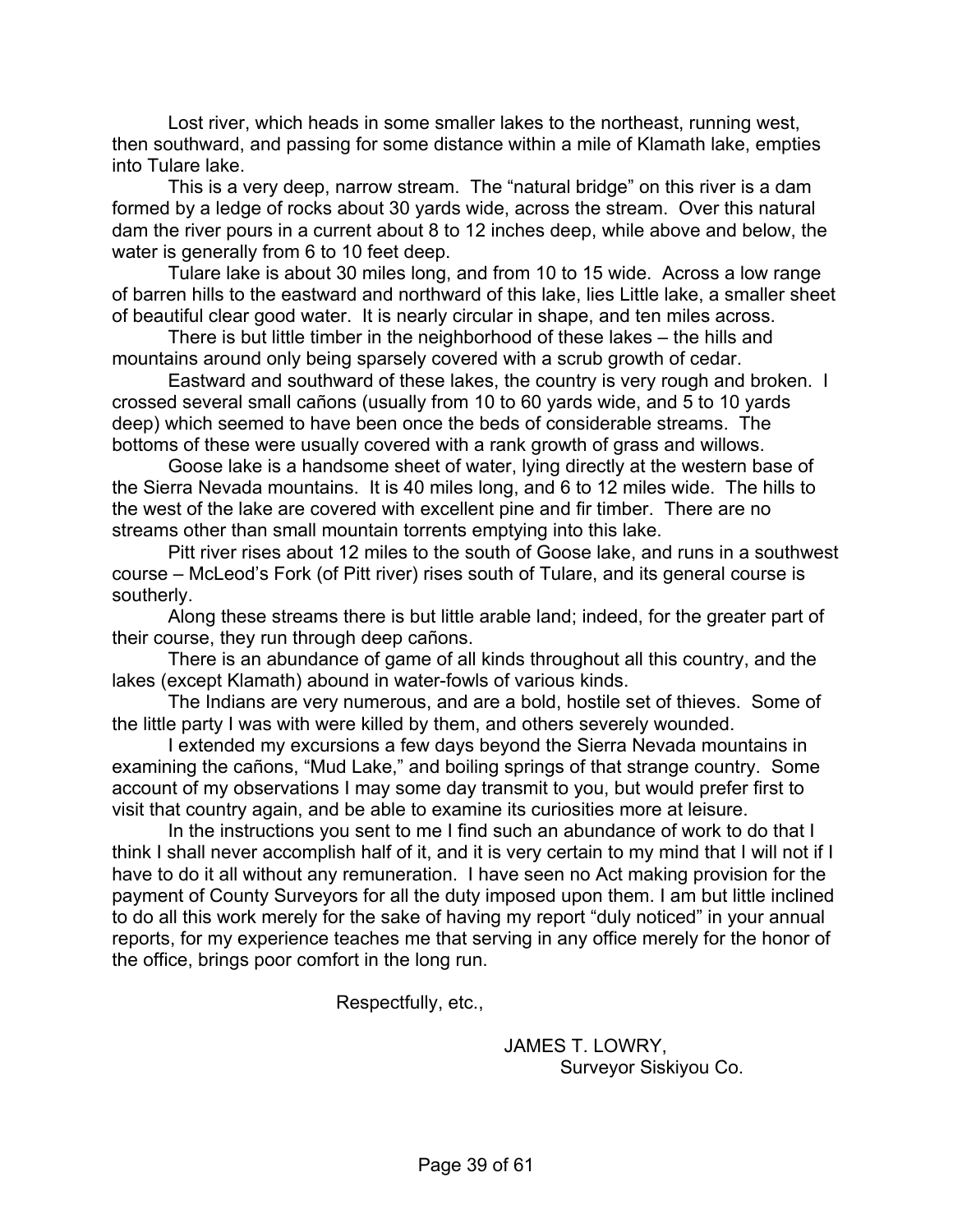[COPY.]

YREKA CITY, Siskiyou Co., November 25, 1852.

Hon. W. M. EDDY, *Surveyor General* –

SIR: - Having just returned from a trip of six weeks into the mountains in the western part of this county, and also in the northern part of Klamath county, I found your letter of October 23, and hasten to reply to it. Accompanying this I send you a hasty *but correct* sketch of the country between this place and the coast.

My excursion was to find a pack trail to a harbor, (and to examine the said harbor,) which is situated near Point St. George, and about due west from this place. At present it is sufficient to say, that we were completely successful, in finding a good trail and a good harbor.

You request in your letter such information as I can give in regard to the new emigrant road opened this year from the Humboldt to this place. I was over this route once this year, and will give you the distance and description as I have them on my journal of the trip.

From the Humboldt to Black Rock springs, 60 miles W. N. W., country very level; no timber; water in two places. The road then bears N. N. W. 24 miles over very level country, gradually ascending; then over a low rocky ridge, S. W. 7 miles to the mouth of Big Rock cañon. – Through the canon W. 10 miles is a valley about 100 yards wide, level and good traveling; then 4 miles over gently rolling country to Little Rocky cañon; through this 2 miles, a rocky wagon road but level; thence W. N. W. 20 miles, to a mud lake 3 miles long, half mile wide, over rolling but not hilly country; thence west over rolling country, sometimes rocky, but usually a good natural wagon road, 12 miles to a hot spring. These springs are between two salt or mud lakes, and directly at the eastern base of the Sierra Nevada mountains.

From Humboldt to the Sierra Nevada there is no timber, but an abundance of good grass and water. The two lakes are about 5 or 6 miles apart and are very shallow, so that late in the summer the greater part of each is dry.

From the hot springs the road is north 15 miles, level road, fine grass and clover; then over the main ridge of the Sierra Nevada, one mile; thence to Goose Lake valley, nine miles; descent vary gradual except the last 300 yards, which is quite steep.

I have never crossed the Sierra Nevada mountains at any other place than this, but I have been told by several persons who have been over the different "crossings," that this is the lowest and easiest crossing now in use. I rode my mule over and was 42 minutes in going from base to base of the main ridge, which is the only part which resembles a mountain.

Around the south end of Goose lake the road is over a level, grassy valley, 25 miles; leaving the lake nearly directly west of where we struck, it passed up a gradual descent one mile, through heavy pine and fir timber, then 5 miles of rolling timber country to a small cañon, average depth about 25 feet, and sixty to 100 yards wide. Down this the road followed 11 miles, then across a flat 2 miles. This flat is surrounded by a perpendicular rocky wall, similar to the sides of the cañon, and appears to have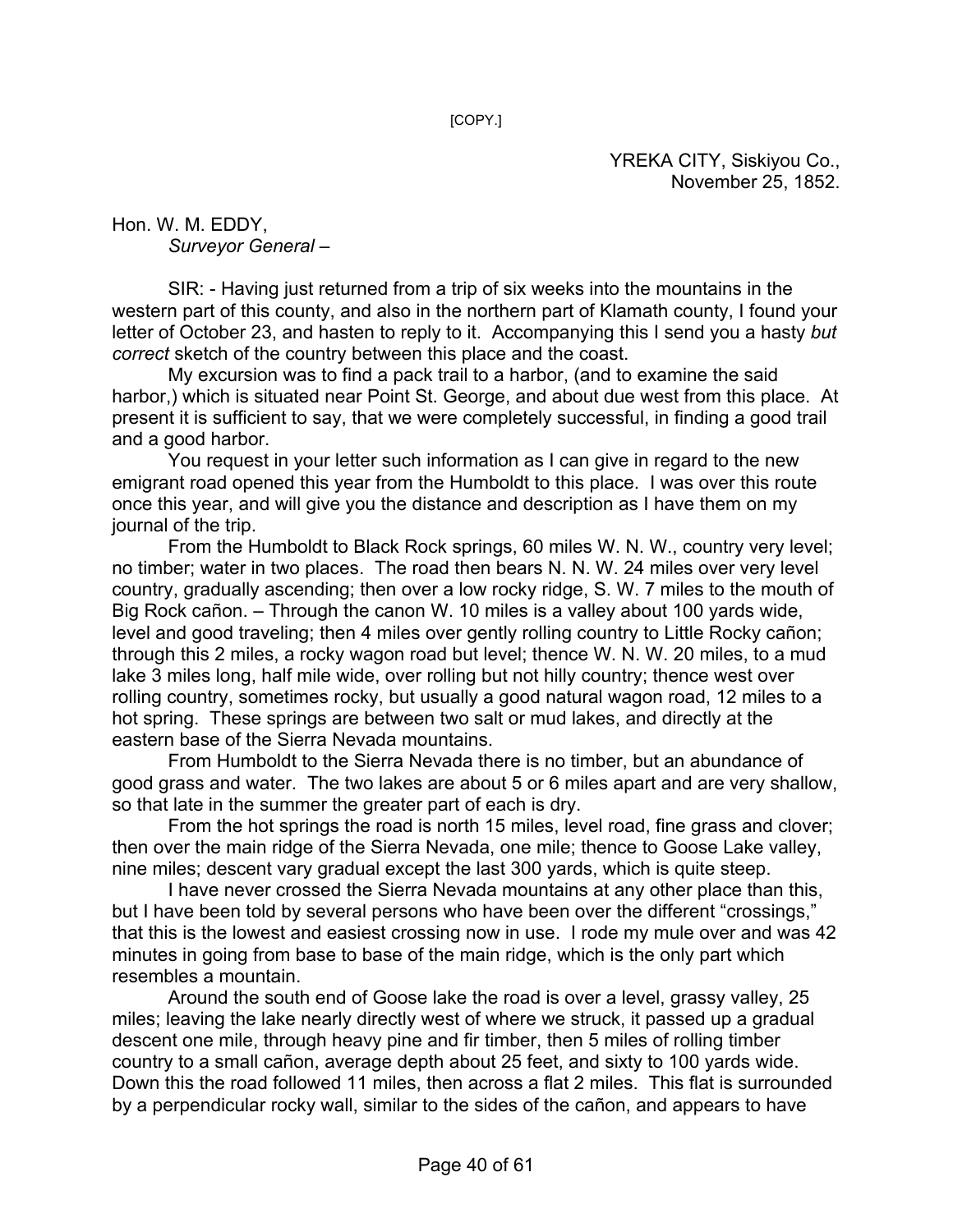been once full of water – along another cañon 2 miles, then over a flat, very rocky country 14 miles. This is the extreme northern point of the road, and is W. N. W. from the point of leaving Goose lake.

There is abundance of good water and grass along this part of the road, and the low hills are scantily covered with tolerable timber.

From this the road bears S. W. 6 miles, over rolling rocky country, then 6 miles over a grassy flat to Little lake; around this 3 miles, road good and level; thence over a rocky ridge 6 miles, ascent and descent very easy to Tulare lake valley, then up this valley W. N. W. to the natural bridge, 15 miles, level road; then S. S. W. 7 miles across a low ridge into Klamath lake valley. Around this lake the road is for the most part level, passing over two small spurs from the hills.

From Klamath lake, road good and level 10 miles, then ascent a low hill to the upland level, thence 18 miles to Butte creek, the last 8 lies through heavy timber, level road; up Butte creek the road good and level 6 miles, passing then through a low gap in mountains to Shasta valley 15 miles.

In constructing a railroad the Sierra Nevada might be avoided by crossing to the northward of Goose lake, and then passing to the south-west and leaving Little and Tulare lakes to the right, a route could be had tolerably clear of mountains, but very rocky and rough.

*December 3rd.* Since writing the above none of our expresses have been able to arrive or depart on account of the continual storm. This is one of the most serious disadvantages we labor under. We are at times cut off entirely from all communication with the rest of the State.

My sketch of the western part of this county is very rough, but still I feel confident that the position of the various streams, etc., are correctly laid down.

With respect, yours,

 [Signed] JAMES T. LOWRY, County Surveyor Siskiyou Co.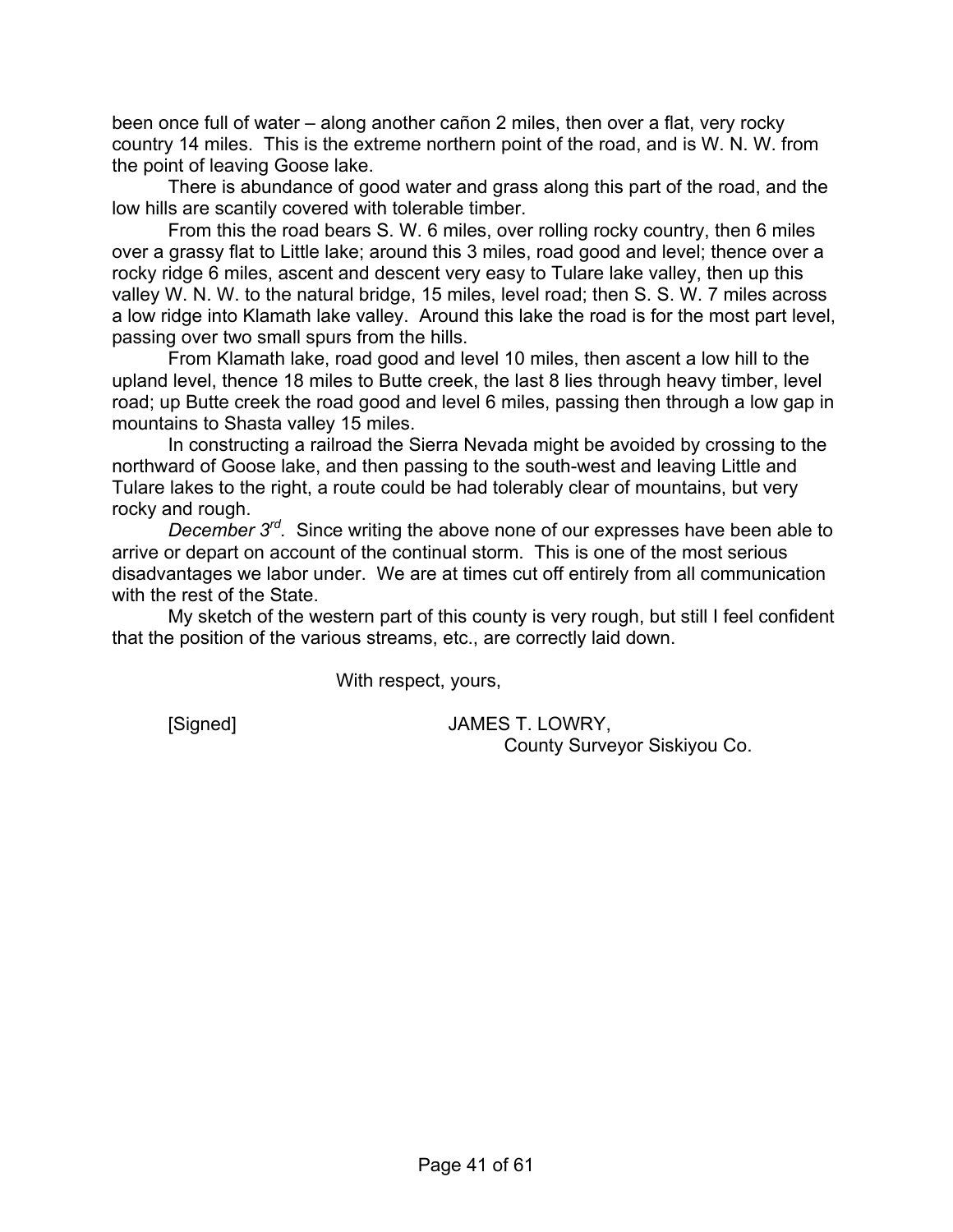# REPORT OF THE COUNTY SURVEYOR OF YUBA COUNTY.

 $\frac{1}{2}$ 

MARYSVILLE, Yuba County, November 27, 1852.

W. M. EDDY, ESQ.,

Sir: - In compliance with requisitions embraced in the  $9<sup>th</sup>$  section of your circular of June 1<sup>st</sup>, I here send you the following estimates:

An estimate of the aggregate quantity of land in Yuba county.

|                                                                                | Acres.  |
|--------------------------------------------------------------------------------|---------|
| Plain and bottom lands situated west of the foot hills                         | 153,600 |
| Mountain and uplands extending east from the base of the foot hills            | 399,360 |
|                                                                                |         |
| Total area of Yuba county, 864 square miles, equal to                          | 552,960 |
| Recapitulation.                                                                |         |
| Primary bottom lands situated on Bear, Yuba and Feather rivers, and on         |         |
|                                                                                | 26,640  |
| Secondary bottom lands bordering on the above, susceptible of                  |         |
|                                                                                | 50,000  |
| Arid plains situated west of the foothills, suitable for grazing, only         |         |
|                                                                                | 76,960  |
| Valley and arable lands situated on the west slope of the Sierra Nevada        | 76,000  |
| Mineral lands unsusceptible of cultivation, comprising the eastern portion     | 322,560 |
|                                                                                | 552,960 |
|                                                                                |         |
| Estimate acres of land susceptible of cultivation                              | 230,400 |
|                                                                                | 7,000   |
|                                                                                |         |
| Estimate of the aggregate number of horses, cattle, etc., etc., in the county. |         |
|                                                                                | 1,607   |
|                                                                                | 1,749   |
|                                                                                | 2,470   |
|                                                                                | 1,010   |
|                                                                                | 1,012   |
|                                                                                | 2,000   |
|                                                                                | 8,000   |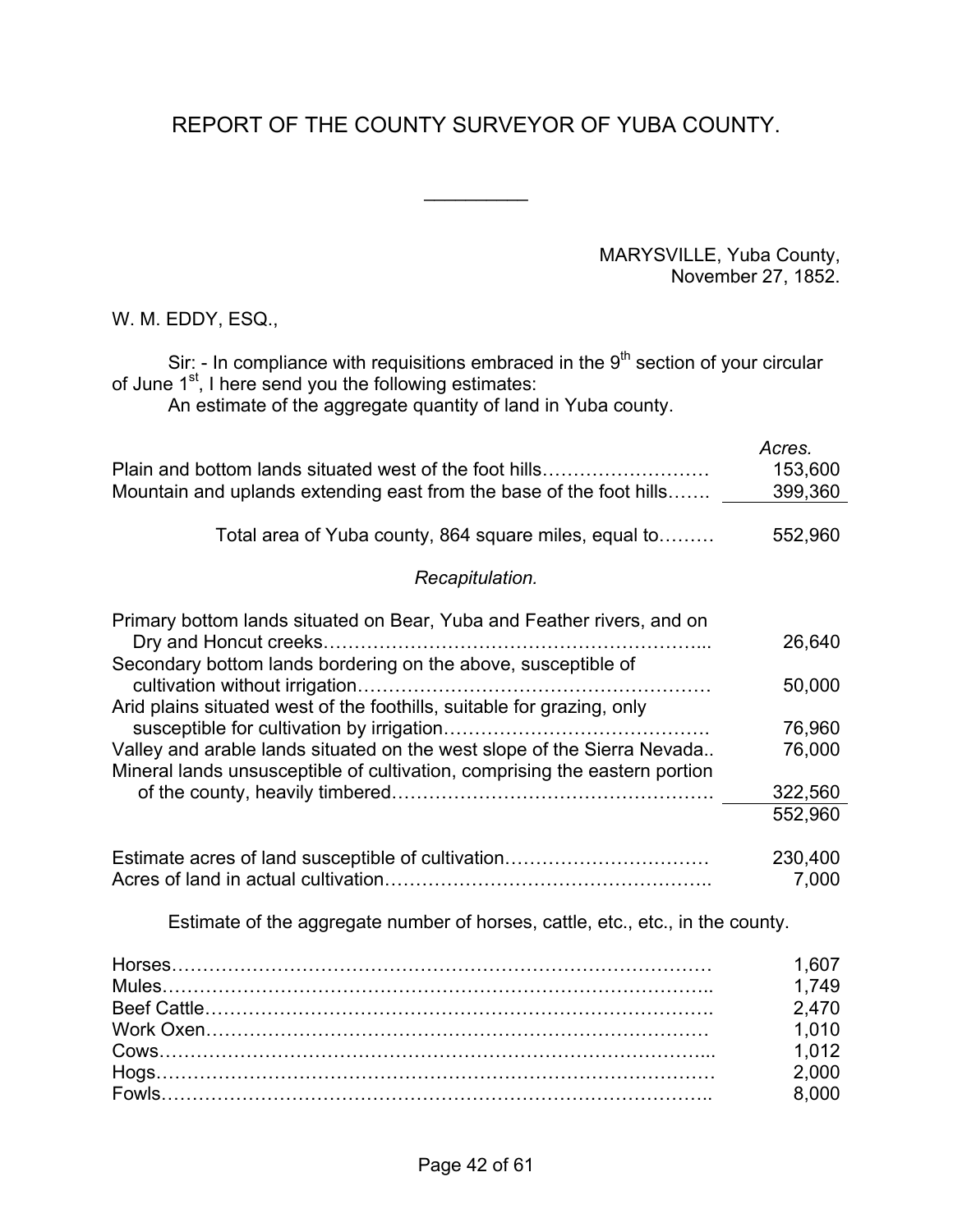Estimate of the aggregate quantity of the agricultural products of this county for the preceding year.

| 810     |
|---------|
| 8,480   |
| 6,345   |
| 14,377  |
| 128,376 |
| 28,000  |
| 4.010   |

| Estimated value of gold produced from placer, river and quartz mining |                 |
|-----------------------------------------------------------------------|-----------------|
|                                                                       | \$16,000,000 00 |

This estimate of the mineral production is made upon the basis of the portion of the population that are engaged in mining, estimating the average day's labor at \$4.

|    | Capital invested in quartz mining in Yuba county | \$121,400 |
|----|--------------------------------------------------|-----------|
| Do |                                                  | 710,000   |
| Do |                                                  | 1,687,150 |
| Do |                                                  | 1,939,600 |
| Do |                                                  | 81,000    |
|    |                                                  |           |

Total…………………… \$4,539,150

The above estimate, and those of the agricultural products and live stock, are made by Mr. Ackley, census agent for this county, which he kindly furnished me.

I herewith send you a list of the names of different localities along the streams in the mining districts, with their distances apart by the river.

I am informed by Mr. Ackley and Mr. Tompkins, (assessor,) that the *two Dry creeks* emptying into bear and Feather rivers are separate distinct streams; the one emptying into the Feather river rises about *one mile south of Watson's survey*, the other as represented on the sketch that I sent you, emptying into Bear river about five miles above its confluence with Feather river, about seven mils below Johnson's ranch.

When I located the warrants for Mr. Watson, he informed me that they were the same streams as represented on the plat of his survey.

I have made no other surveys of importance since I sent you my returns, which by-the-by I directed to Vallejo some two months ago, also the sketch of the country. Mr. Eddy of this place, thinks that you had not received them when he was down last. I directed, as solicited in your circular of June  $1<sup>st</sup>$ , to Vallejo, and am extremely sorry if you have not received them. I am in much doubt whether to direct this to San Francisco or Vallejo. However, I shall see Mr. Eddy, as he informed me that he should write by December 1<sup>st</sup>.

Respectfully, Yours, etc.,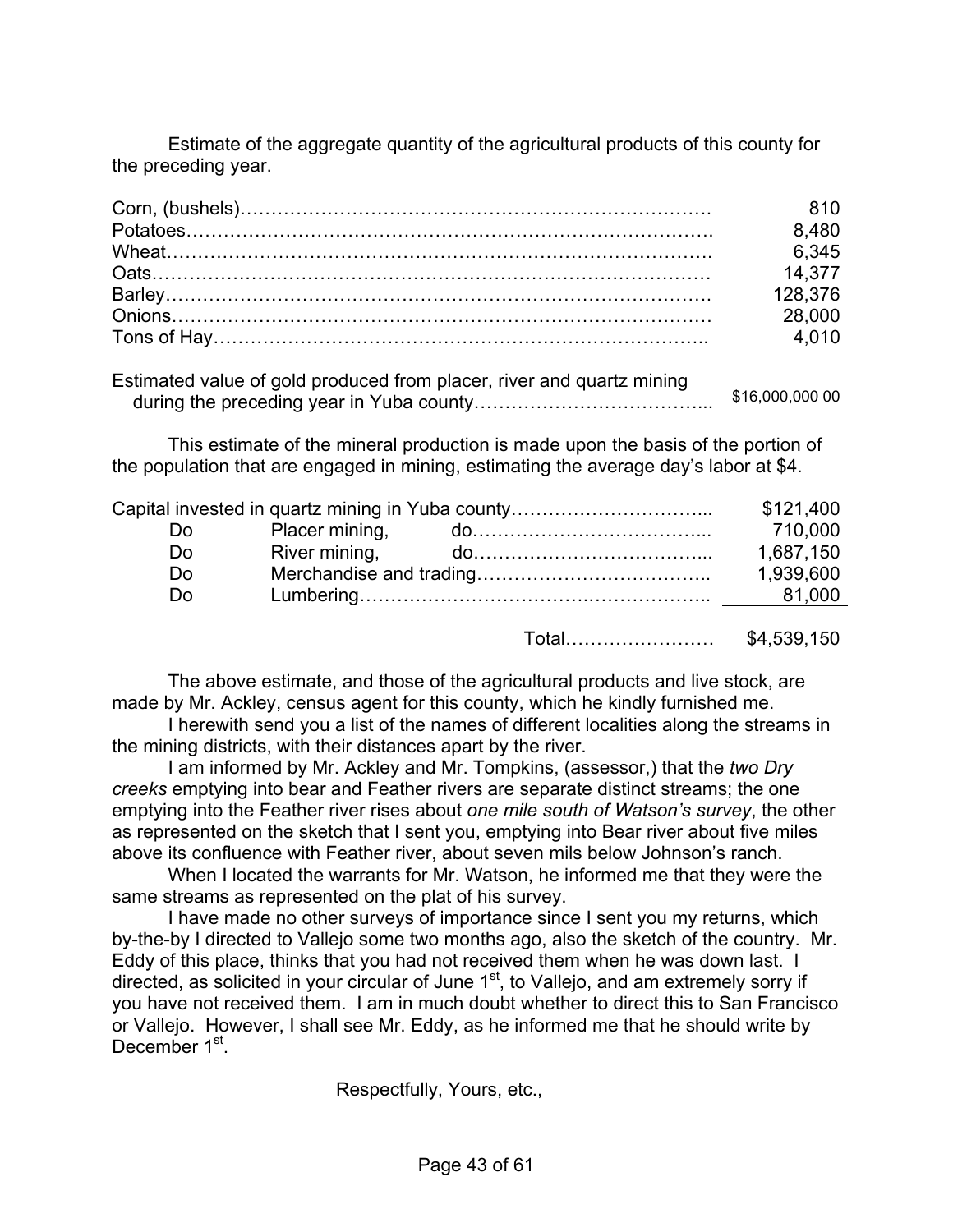[Signed.] D. B. SCOTT, **County Surveyor.** County Surveyor.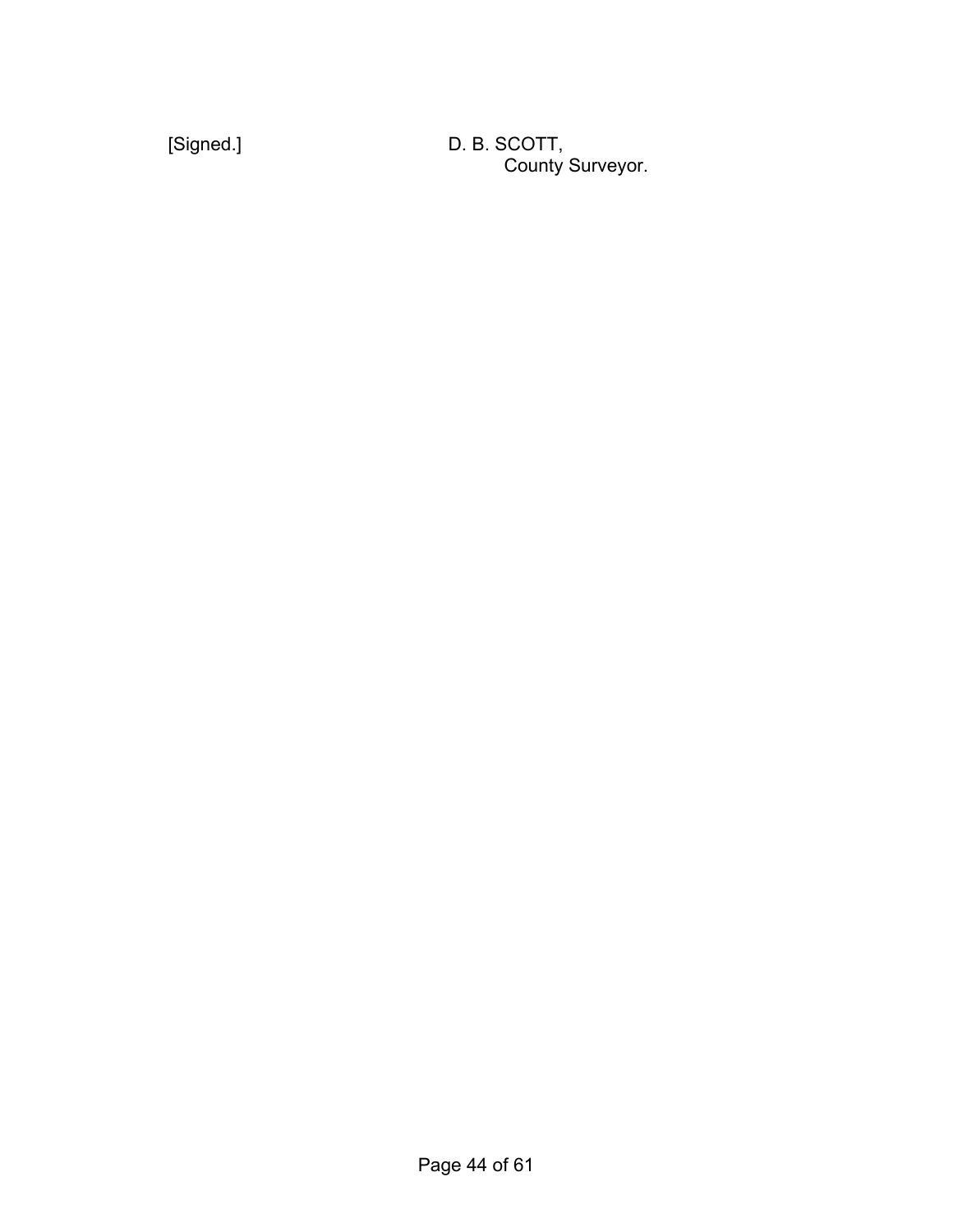# REPORT OF THE COUNTY SURVEYOR OF SHASTA COUNTY.

 $\frac{1}{2}$ 

*Extracts from letters of George Vosburgh, County Surveyor Shasta County, dated November* 10*th,* 1852.

The number of square acres of arable land in this county may be designated as follows:

| 72.968 |
|--------|
| 64.000 |
| 30.000 |
|        |

Total square acres……………………… 166,968

The remainder, as far as I have any knowledge of this county, may all be classed under the head of mineral lands.

The number of bushels of grain in this county it is impossible to guess at, and I have no other means of arriving at any stated figure.

Respectfully,

 GEORGE VOSBURGH, County Surveyor, Shasta County, Cala.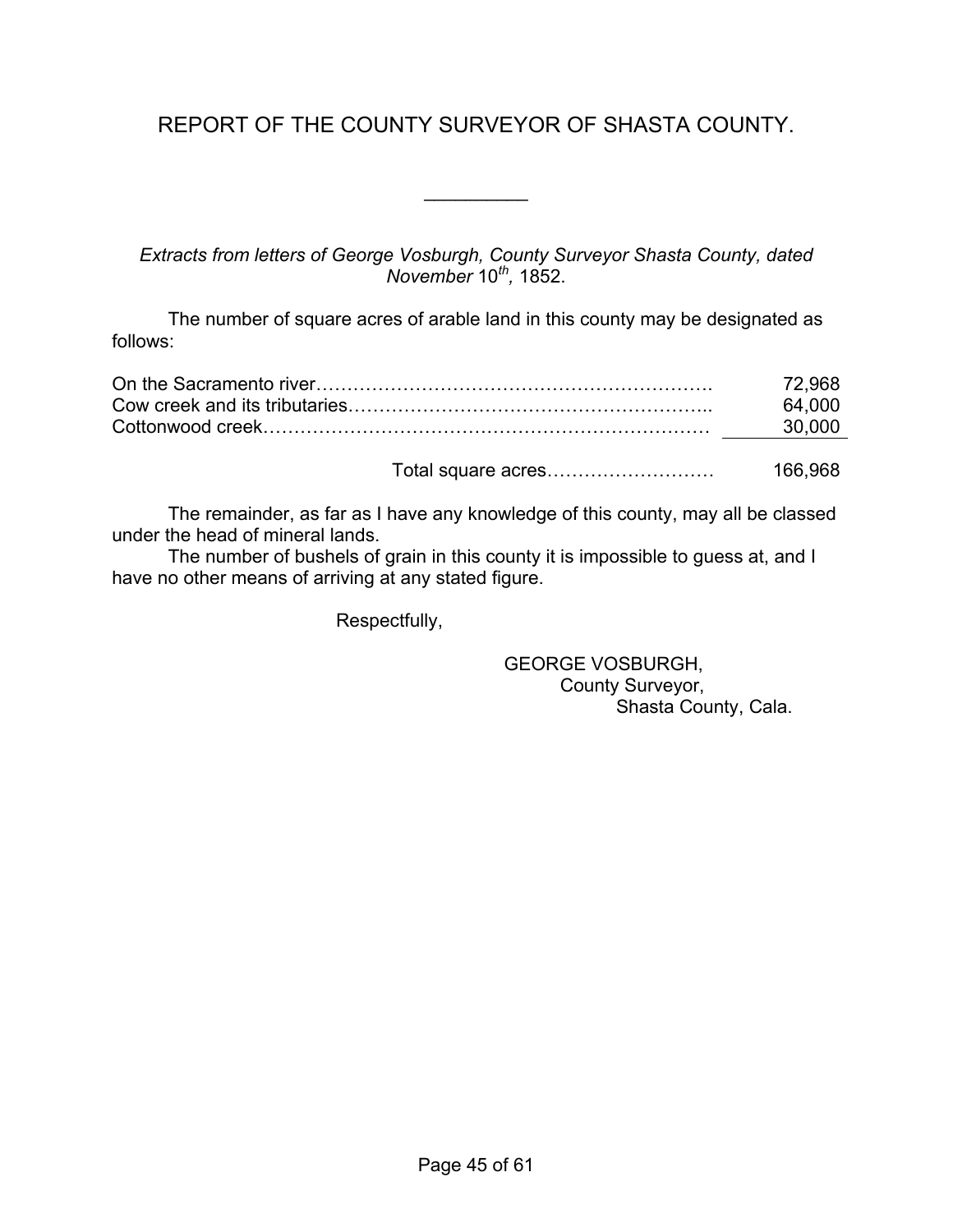# REPORT OF THE COUNTY SURVEYOR OF TRINITY COUNTY.

 $\frac{1}{2}$ 

[COPY.]

WEAVERVILLE, Trinity County, December 7, 1852.

 $SIR: -$ 

In compliance with your circular of June  $1<sup>st</sup>$ , enclosed is one of  $1<sup>st</sup>$  October, I lay before you the report for this county.

Section  $9 - 1$ <sup>st</sup> and  $2^{nd}$ . Vide enclosed duplicate plats and abridged field notes marked A and B.

3<sup>rd</sup>. I estimated the aggregate quantity of land belonging to this State at 30 square miles, consisting of about 27 square miles of salt marsh on the margins of Humboldt Bay and its tributary streams and sloughs, which is an alluvial deposit and seems to be gradually increasing its height above the level of the bay, and eventually may become capable of cultivation, and about 3 square miles of sandpit at the entrance of that bay, subject to occasional overflow.

 $4<sup>th</sup>$ . I estimate the aggregate quantity of lands under cultivation at 350 acres. I estimate about one half of the lands in the county to be suitable for tillage and grazing. That portion adapted to tillage lies on the margin of Humboldt bay and the streams throughout the county, and on low and flat ridges that can be irrigated. The mountain sides in many places afford good grazing.

I will here give and extract from Deputy at Humboldt. He says – "I am unable to give an estimate of the aggregate quantity of land adapted to tillage and grazing in this portion of the county. Its locality is from lake Mendocino on the south to the mouth of Mad river on the north. I am unable to say how far it extends inland. The land within 12 miles of the coast seems to be about one half covered with timber of a very great size and of a useful description. Of the remaining half three-fourths is arable. The remaining fourth adapted to grazing."

Beyond 12 miles, the nature of country is changed; it consists of high flat ridges, covered with grass of an excellent description for two-thirds of its extent, and about onethird wood, principally in ravines.

 $5<sup>th</sup>$ . I estimate the number of horses at 150, mules 300, cattle, 300, sheep, 100, swine, 250; in addition to which are a number of mules engaged in the transportation of goods to this place, and from Humboldt bay to the mines in this county and Klamath, which I estimate at 600.

 $6<sup>th</sup>$ . I estimated the quantity of wheat at 100 bushels, potatoes 375 tons, oats cut for hay 40 tons, other hay 150 tons, barley 1000 bushels, cabbage 15 tons, beets 4 tons, pumpkins 15 tons.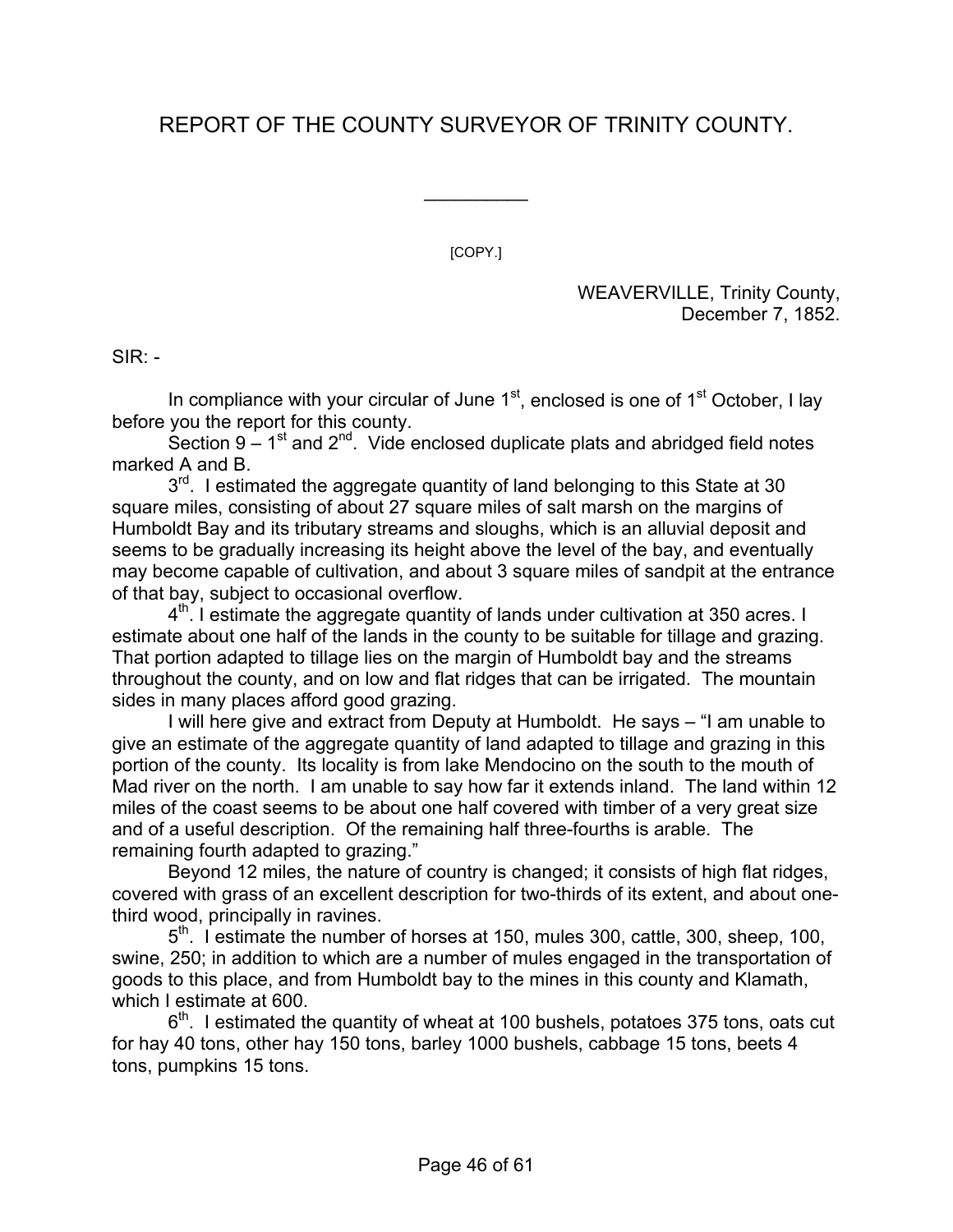$7<sup>th</sup>$ . I estimate the aggregate quantity of mineral lands at 1,600 square miles, having produced in the last year (according to the best information I can get) about one and a half millions of dollars.

The gold is found in the beds of the streams and in bars on the same, in gulches or ravines and on the hills.

Section 11 – Having been over but a small portion of this county, I cannot give any sketch that could be depended on for accuracy.

The latitude of this place is about 40° 44' north.

Having reported what is required by your circular of June  $1<sup>st</sup>$ , as far as I am informed, I trust you will consider it compiled with.

Respectfully,

 (Signed) HENRY HART, County Surveyor, Trinity Co.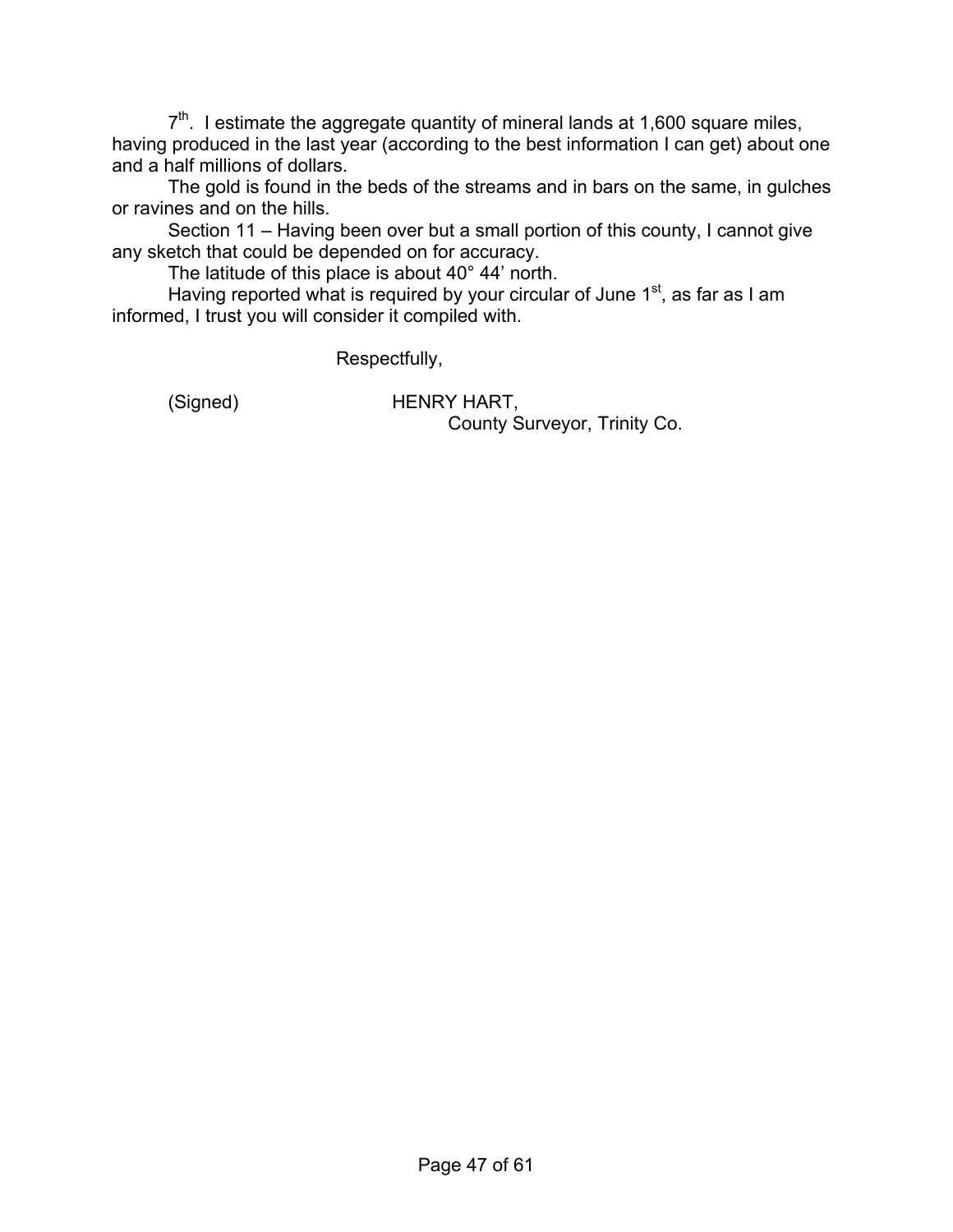# REPORT OF THE COUNTY SURVEYOR OF MARIN COUNTY.

 $\frac{1}{2}$ 

[COPY.]

SAN RAFAEL, Marin County, November 23<sup>rd</sup>, 1852.

 $SIR: -$ 

I have received your circular in relation to my duty as County Surveyor. I have been in office but a few days. I have located two school warrants in this county, as you will see by reference to the certificates and plats herewith sent. There are four or five other school warrants about to be located in this county.

Nearly all the land in this county is covered by Mexican grants, and there is but a small quantity of United States land in this county.

There is considerable quantity of marsh land which frequently overflows on the margin of the creeks and bays. These lands are supposed to belong to the State.

This county is generally broken and hilly. The highest mountain in it is called Table Butte by all the old inhabitants and records; but on some Mexican maps it is called Table Hill. Its elevation is 2,590 feet. The accompanying map shows the names of the creeks, bays, lakes, etc.

There are many men having warrants who want them located as No. 51 is located. They suppose if the lines run north, south, east and west, is all that is required by law, if it should be a parallelogram.

You will please inform me, as I have never done any of this kind of work, I do not know.

Respectfully, yours,

 (Signed,) ALFRED D. EASKOOT, County Surveyor.

To W. M. EDDY: Surveyor-General.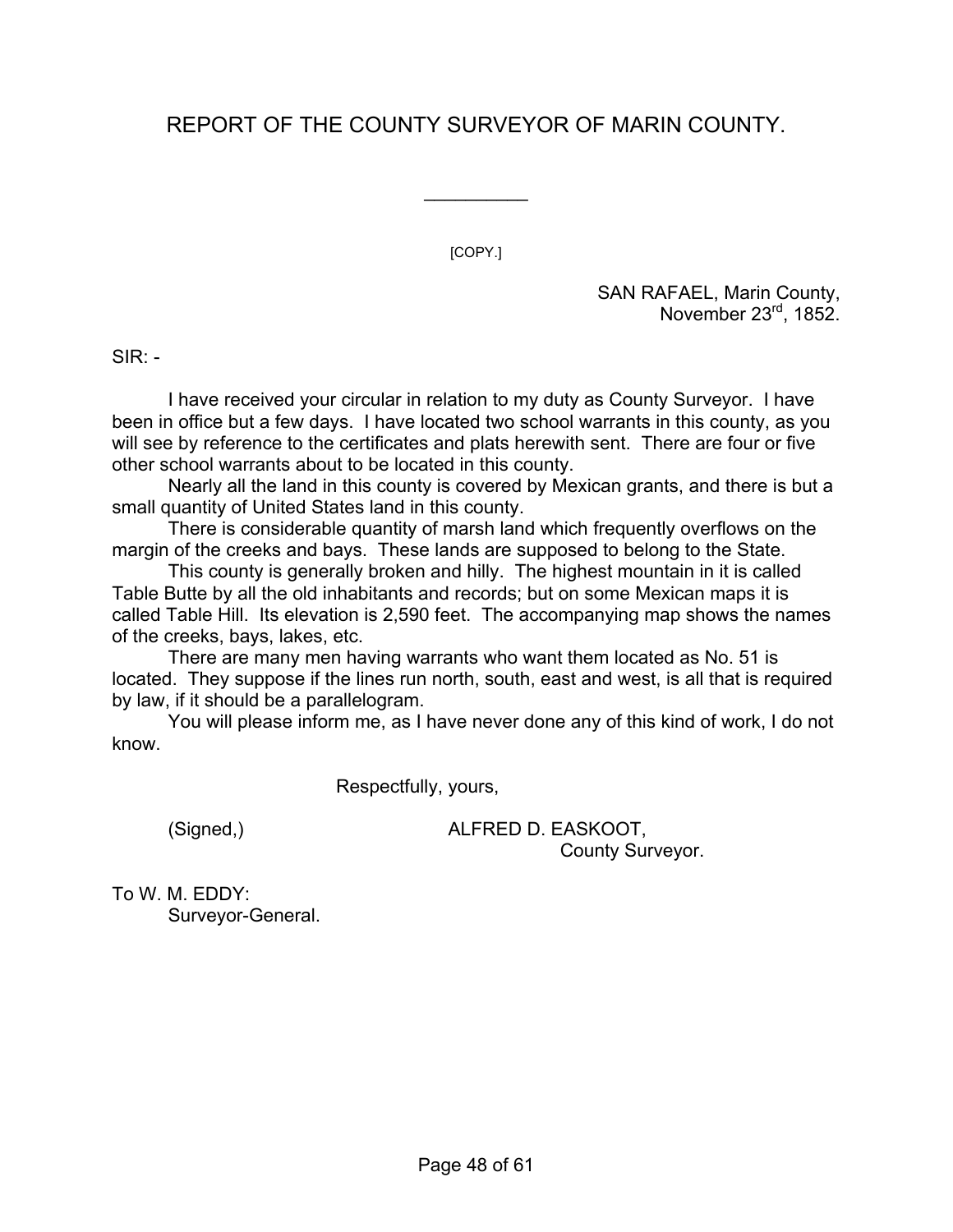# REPORT OF THE COUNTY SURVEYOR OF CONTRA COSTA COUNTY.

 $\frac{1}{2}$ 

MARTINEZ, Nov. 29, 1852.

 $SIR: -$ 

I have endeavored to gather information in relation to the different portions of the county, but find that any plan that I could make would be very incorrect and made entirely from information.

In reference to the aggregate quantity of tillable land in this county, is near 132,000 acres; grazing land 530,000 acres, Government land 5000 acres.

|     | 56.537 |
|-----|--------|
| do. | 1.500  |
|     | 500    |
| do  | 3.000  |

In relation to the Grain and Vegetables grown this year, there was about –

|    | 288 180 |
|----|---------|
|    | 24 085  |
| do | 17 060  |
| do | 858 190 |

All of which is respectfully submitted.

 WARREN BROWN, County Surveyor, Contra Costa County.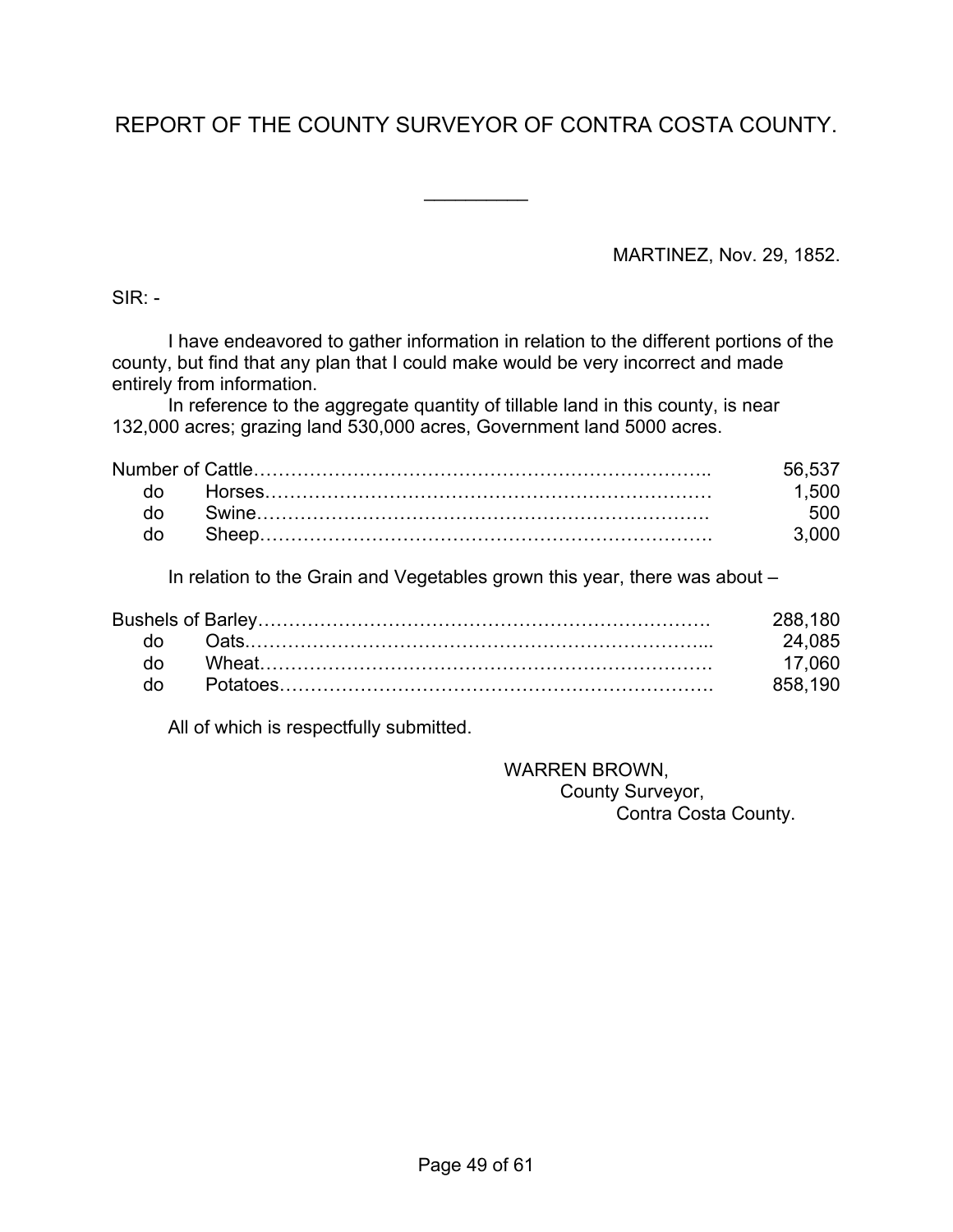## REPORT OF THE COUNTY SURVEYOR OF SANTA BARBARA COUNTY.

 $\frac{1}{2}$ 

SANTA BARBARA, Nov. 19, 1852.

Sir: - Only a short time here, I was on November 2<sup>nd</sup>, elected County Surveyor of this place, and this day sworn in. Received your letters, one dated Oct.  $1<sup>st</sup>$ , from the post office, the other June 1<sup>st</sup>, from the Court of Sessions, which, in the absence of any surveyor, was opened by the said court.

I hasten to reply that no school land warrants are, up to this date, located in Santa Barbara county; and whenever such location shall be made, I will immediately send a copy of the plats, notes, etc., according to law and your instructions, to the Surveyor General of the State.

A sketch of this county I will, as soon as in my power, based on the best authorities, finish. Except very small surveys, I have not made such, nor given over six miles out of this town.

Respectfully, yours,

 VITUS WACKENREUDER, County Surveyor.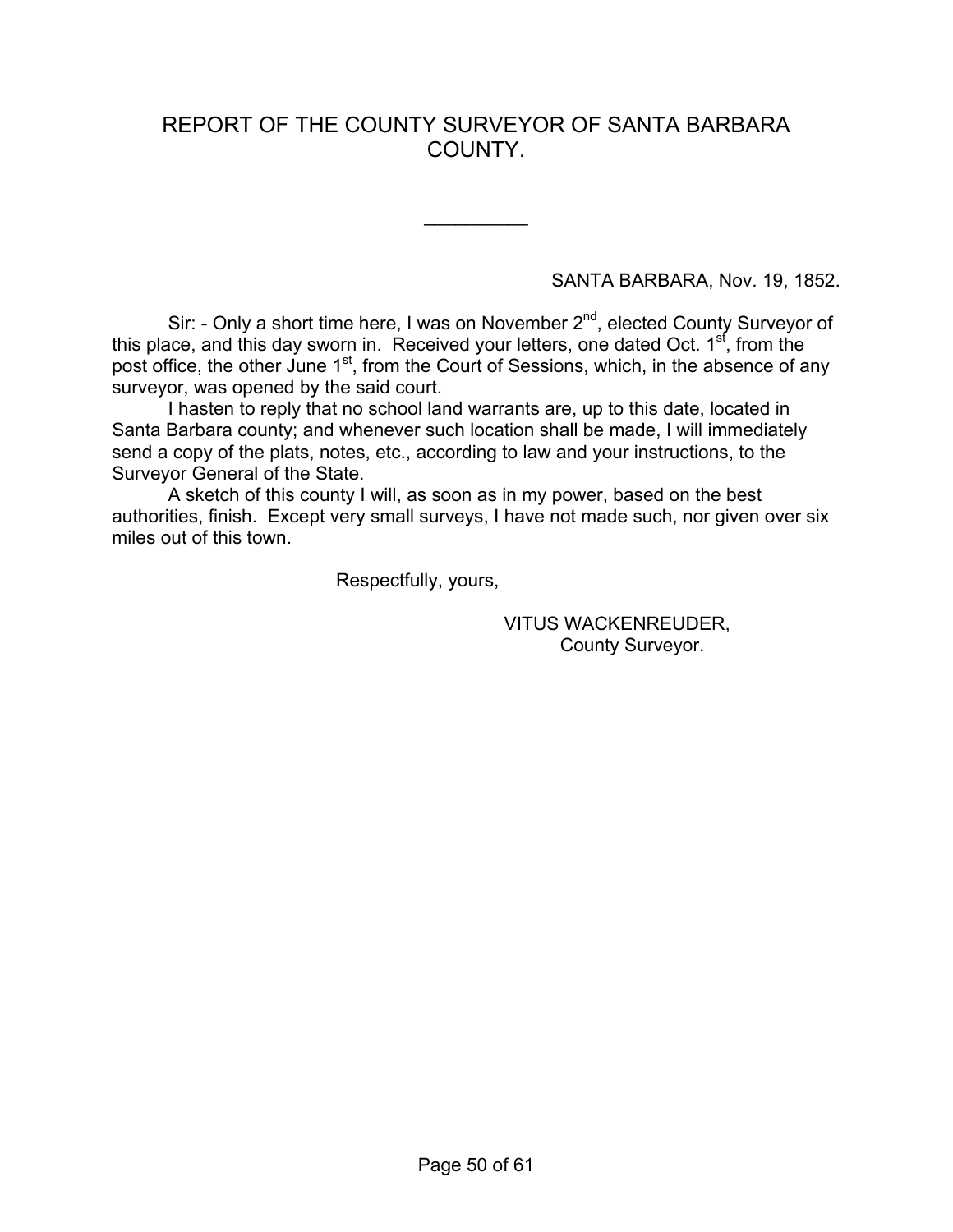# REPORT OF THE COUNTY SURVEYOR OF SANTA CRUZ COUNTY.

 $\frac{1}{2}$ 

SANTA CRUZ, November 20, 1852.

Sir: - In answer to your circular letter of  $1<sup>st</sup>$  June last, I would offer the following report and estimates.

2<sup>nd</sup>. From the limited and disconnected surveys which have been made, I cannot furnish you with a sketch of this county sufficiently accurate to be of any service in the construction of the map of the State, nor do I consider it practicable without a survey of the county lines.

 $3<sup>rd</sup>$ . I should suppose this county to contain about 400,000 acres of land. Of this amount about 10,000 acres of rich bottom land, and about 40,000 acres of good upland, well suited for grain growing, and also for growing potatoes; the remainder is mountainous, and is only valuable for its timber and for grazing purposes. All the tillable land lies within 15 miles of the coast – most of it is immediately on the coast.

 $5<sup>th</sup>$ . I would estimate the number of  $-$ 

| .000  |
|-------|
| -200  |
| 300   |
| 1.000 |

 $6<sup>th</sup>$ . I have no data from which I can gather an accurate estimate of our agricultural products for this year, but estimate –

|  | 2.000   |
|--|---------|
|  | 100.000 |
|  | 100.000 |

Potatoes and Barley constitute the principal crop of the year.

 $6<sup>th</sup>$ . The mineral resources of the county are but little known. Gold is found in the mountains, but not in sufficient quantity to justify the working.

Building stone is abundant. Lime stone of good quality is found in most parts of the county, and easy of access.

The timer is valuable from its great abundance, and the facility of getting it to market.

Water privileges are good and abundant, though as yet we have but few mille – no flouring of any value.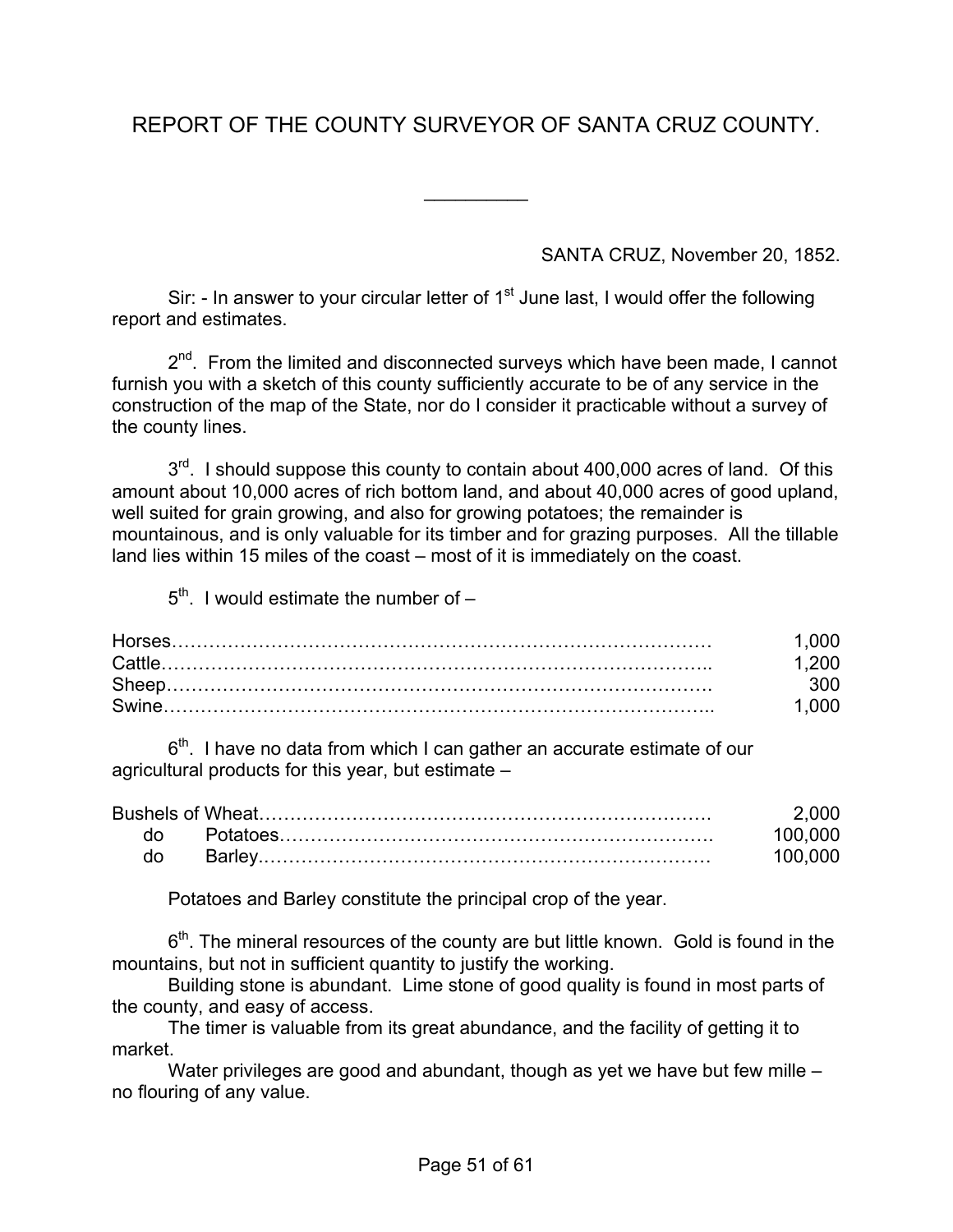Very respectfully,

 [Signed.] S. W. WRIGHT, **County Surveyor,** Santa Cruz County.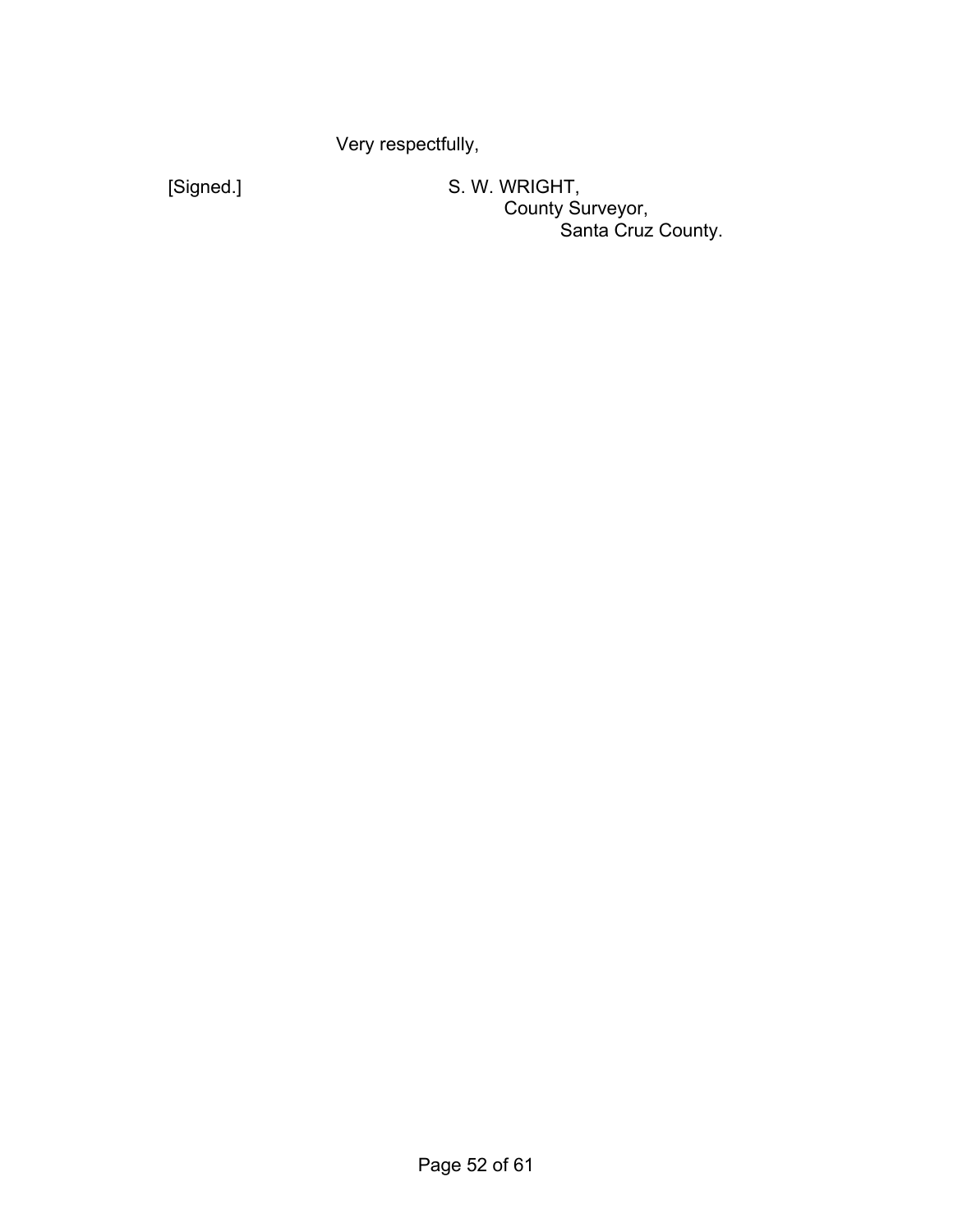# REPORT OF THE COUNTY ASSESSOR OF BUTTE COUNTY.

 $\frac{1}{2}$ 

HAMILTON, Nov. 20, 1852.

W. M. EDDY, Esq.,

Sir: - The total amount of stock and agricultural productions raised in the county are as follows:

|     | 1,560      |
|-----|------------|
|     | 736<br>441 |
|     | 4,536      |
|     | 898        |
|     | 52,940     |
|     | 315        |
|     | 3,355      |
|     | 3.000      |
|     | 2.144      |
|     | 614        |
| Do. | 498        |
| Do  | 990        |

Very respectfully,

 [Signed.] JOHN TATHAM, Assessor Butte Co.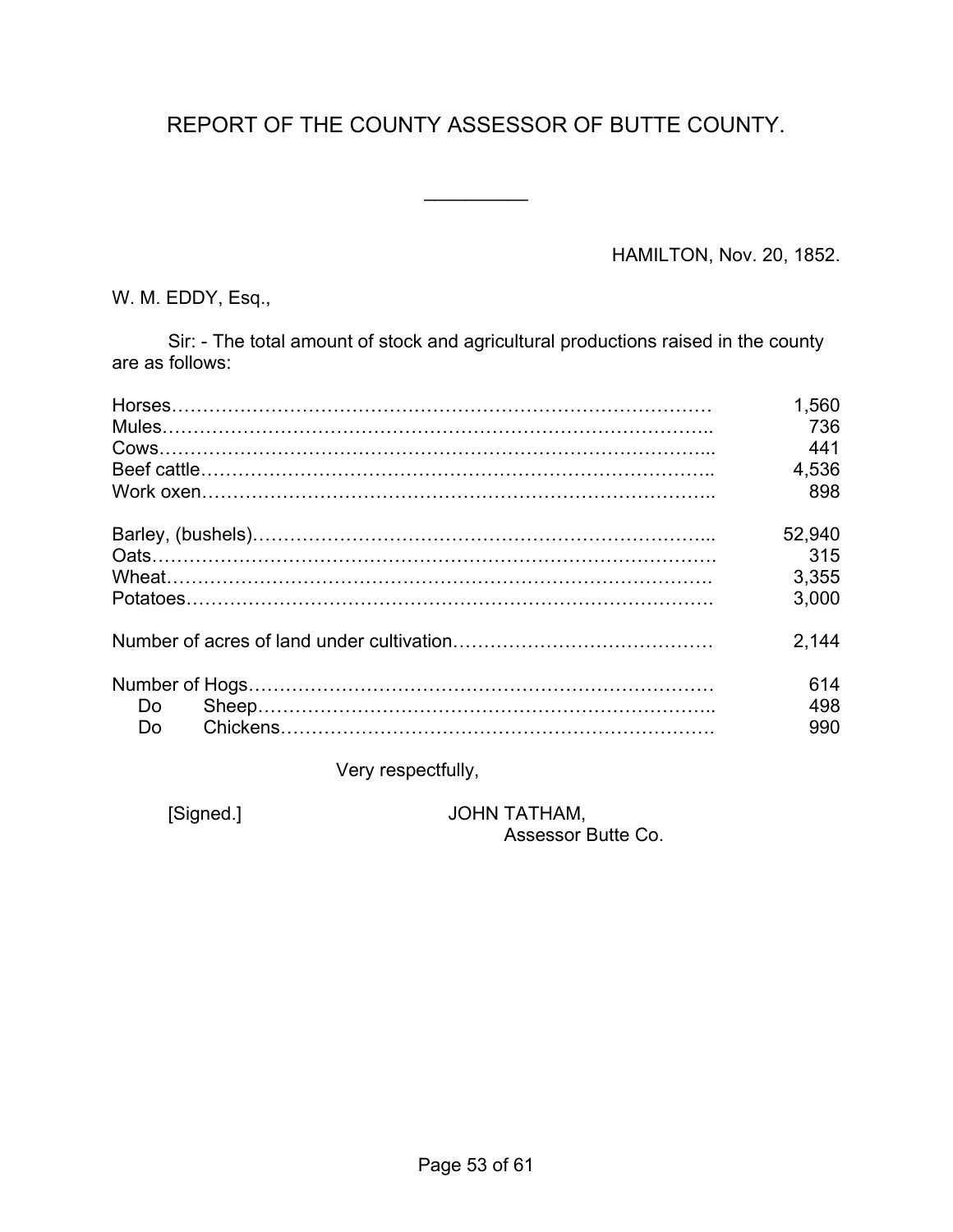# REPORT OF THE COUNTY ASSESSOR OF SIERRA COUNTY.

 $\frac{1}{2}$ 

DOWNIEVILLE, October 29, 1852.

HON. W. M. EDDY,

SIR: - One difficulty exists that will necessarily prevent me from giving in this report anything like a correct estimate of the quantity of lands adapted to tillage and grazing in this county. I allude to the undefined condition of the boundary line on the east, and also the boundary between this county and Nevada. There are large valleys east of this, some 30 or 40 miles, which are supposed not to be in this county. If they were it would necessarily make a material difference in my report of the quantity of agricultural and grazing lands in the county. I shall leave them out for the present.

There is about one hundred and fifty acres of land under cultivation in the county, much the largest portion of which has been cultivated the present year for the first time. Near one-third of which is in the valleys or flats on the rivers and about the same quantity on the ridges so situated in some places as to be conveniently irrigated, and a small portion on the sides of mountains irrigated by springs above.

There is, I suppose, about fifteen thousand acres in the county adapted to tillage and grazing. There is about 300 horses and mules, 70 cattle, ----- sheep, 150 swine in the county.

There is no wheat, rye, maize or grape raised here, and the quantity of potatoes raised the preceding year was small, not to exceed one thousand bushels. I know of no disease which has interfered with the crops. The only difficulty in most places is want of water to irrigate it.

With regard to the quantity of mineral lands – I consider the whole county as mineral land. I know of no other mineral to be found in the county except gold, and from the best information I have been able to procure there was taken out during the preceding year about three millions of dollars. The gold is taken out of the beds and banks of all the rivers and creeks in the county, and in many places on the sides of mountains. Drifts or tunnels have been run in, and as a general thing have paid a fair remuneration for the labor, and in many instances much more.

At Minnesota and Chips' Diggings on the ridge between Kanaka creek and the Middle Yuba, Eureka on the ridge near the head of Goodyear's creek, Creig's on the ridge near Cañon Creek, Sear's and Portwine on the ridge between Cañon and Slate creeks, Gibson's and Spanish Flat on the ridge north of Slate creek, there are extensive "dry diggings," as they are called, in consequence of there being little or no water to wash with, except during the winter and spring.

These diggings are all rich, some of them very extensive, particularly at Minnesota and Sears'. At most of these places there are companies at work cutting ditches and making preparations to bring in water.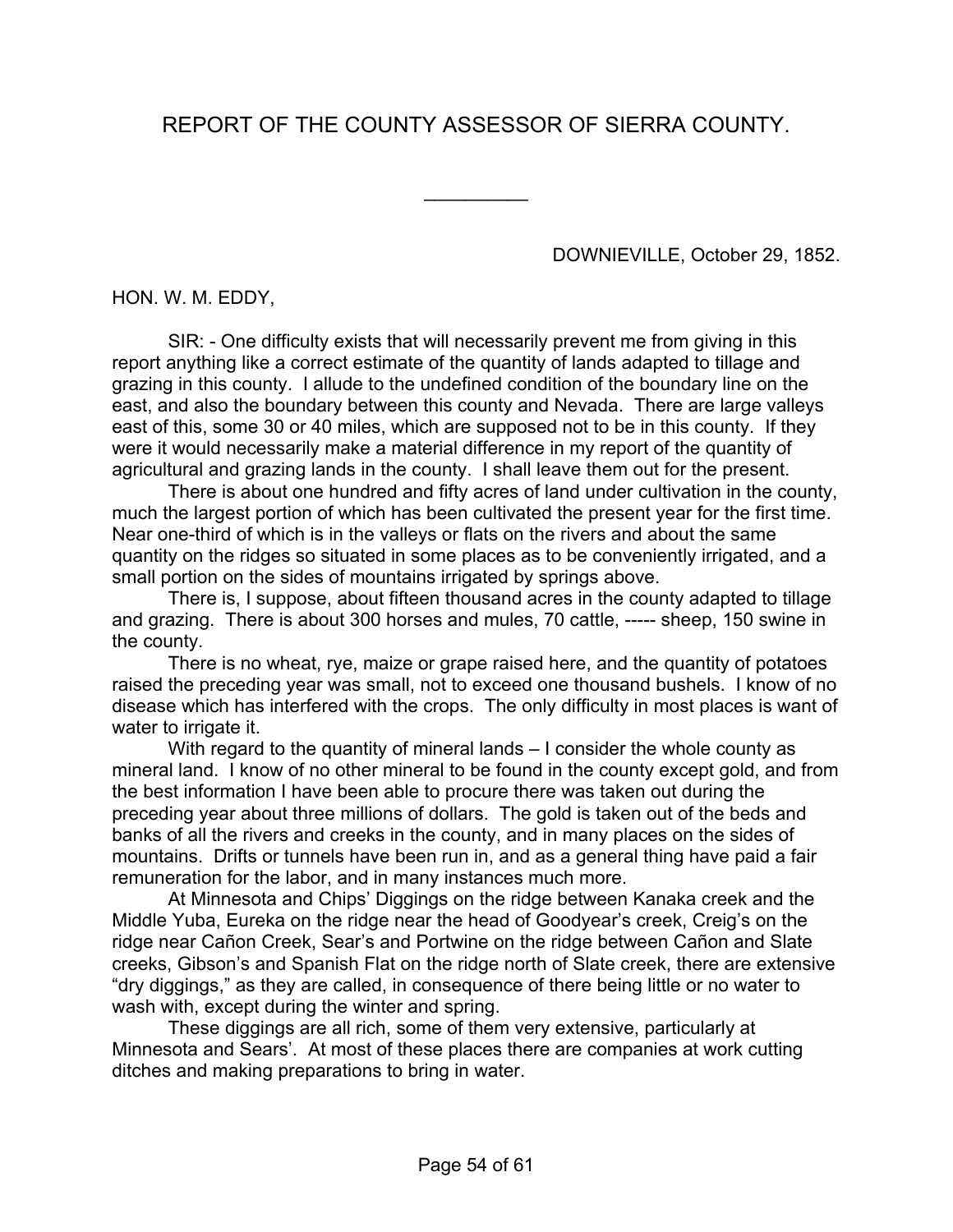Should there be a sufficient quantity of water brought to the places above named, there are diggings amply sufficient to give employment to one hundred thousand men for years, as the earth from the surface to the bed rock generally will pay well for sluicing.

There is constantly new diggings being discovered in the mountains, and it is my opinion that as yet they have been but partially prospected.

Respectfully,

 (Signed,) EDGAR FRAZER, Assessor Sierra Co.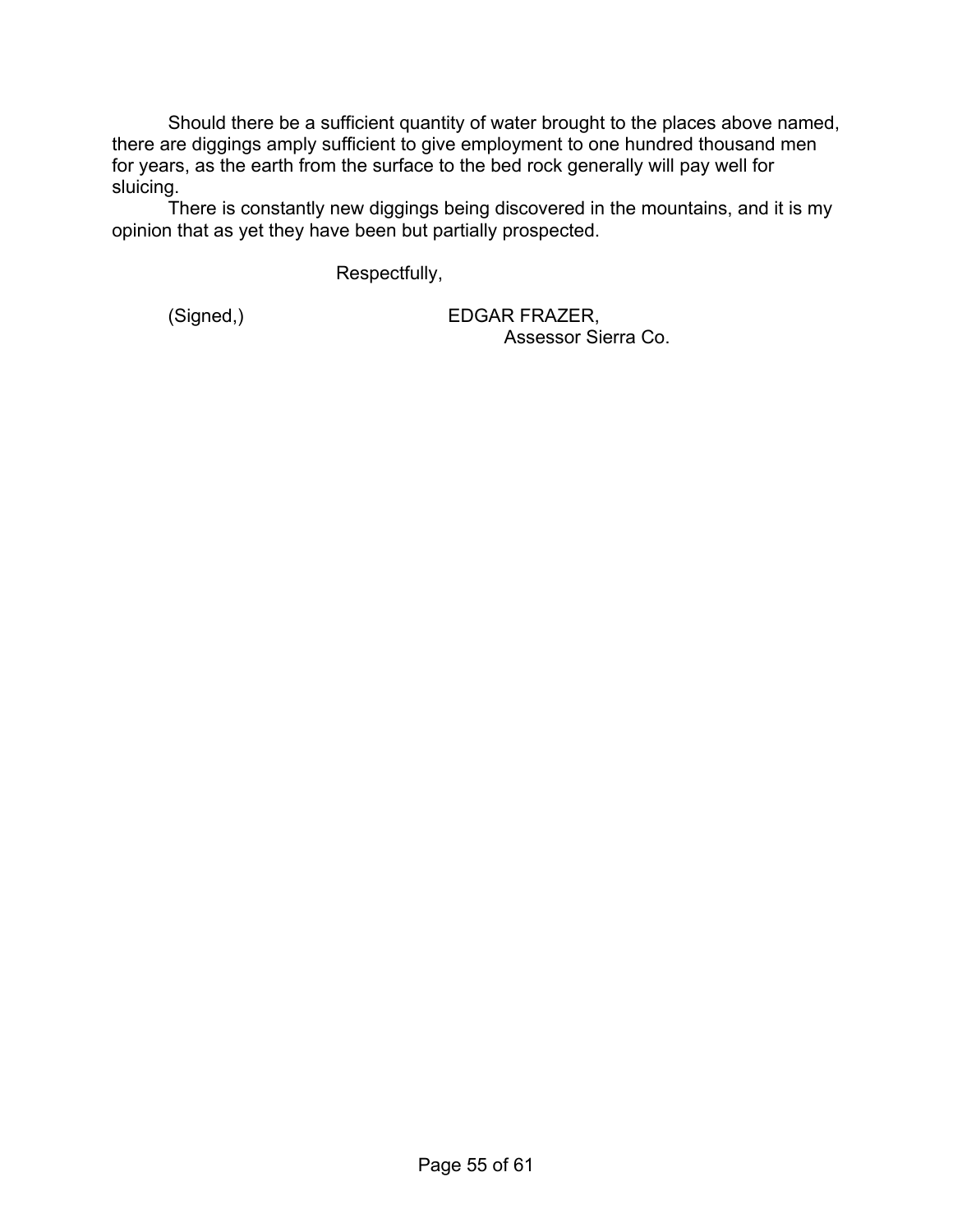# REPORT OF THE COUNTY ASSESSOR OF SOLANO COUNTY.

 $\frac{1}{2}$ 

BENICIA, Solano County, November 5, 1852.

W. M. EDDY, ESQ., Surveyor General:

SIR: - In conformity with an Act passed by the Legislature of the State of California, April 7<sup>th</sup>, 1850, defining the duties of the Surveyor General, and also the duties of the County Assessor, I herewith transmit to you my report, containing such information as is required of me in pursuance of your letter of instructions of June last, and also as are required in sections 4, 5, 6 and 7, of the Act itself.

*Land.* – The quantity of land under cultivation, as appears from the census report, is 5,949 acres. This is situated chiefly in the valleys of Suscol, Sulphur Spring, Green, Suisun, Ulattis, Vacca, and Puta; and there probably remains independent of this, perhaps thirty leagues of land suitable to agricultural purposes, lying mostly in the latter three named valleys.

*Stock.* – The quantity of horses, cattle, etc., of the county I here append below, giving as correct an account as is possible, although probably some emigrants may have located in the county since these were enumerated, who may have swelled the number somewhat.

| 1.957             |
|-------------------|
| 187               |
| 2.185             |
| 1,085             |
| 2.264             |
| 2,000             |
| $\frac{1}{1.149}$ |

*Produce.* – The quantity of produce raised in the county, as stated below, is as near an approximation to it as was possible to be taken, and has been prepared with considerable care.

| 105.630 |
|---------|
| 13870   |
| 3555    |
| 8.395   |
| 100     |
| 25.905  |
|         |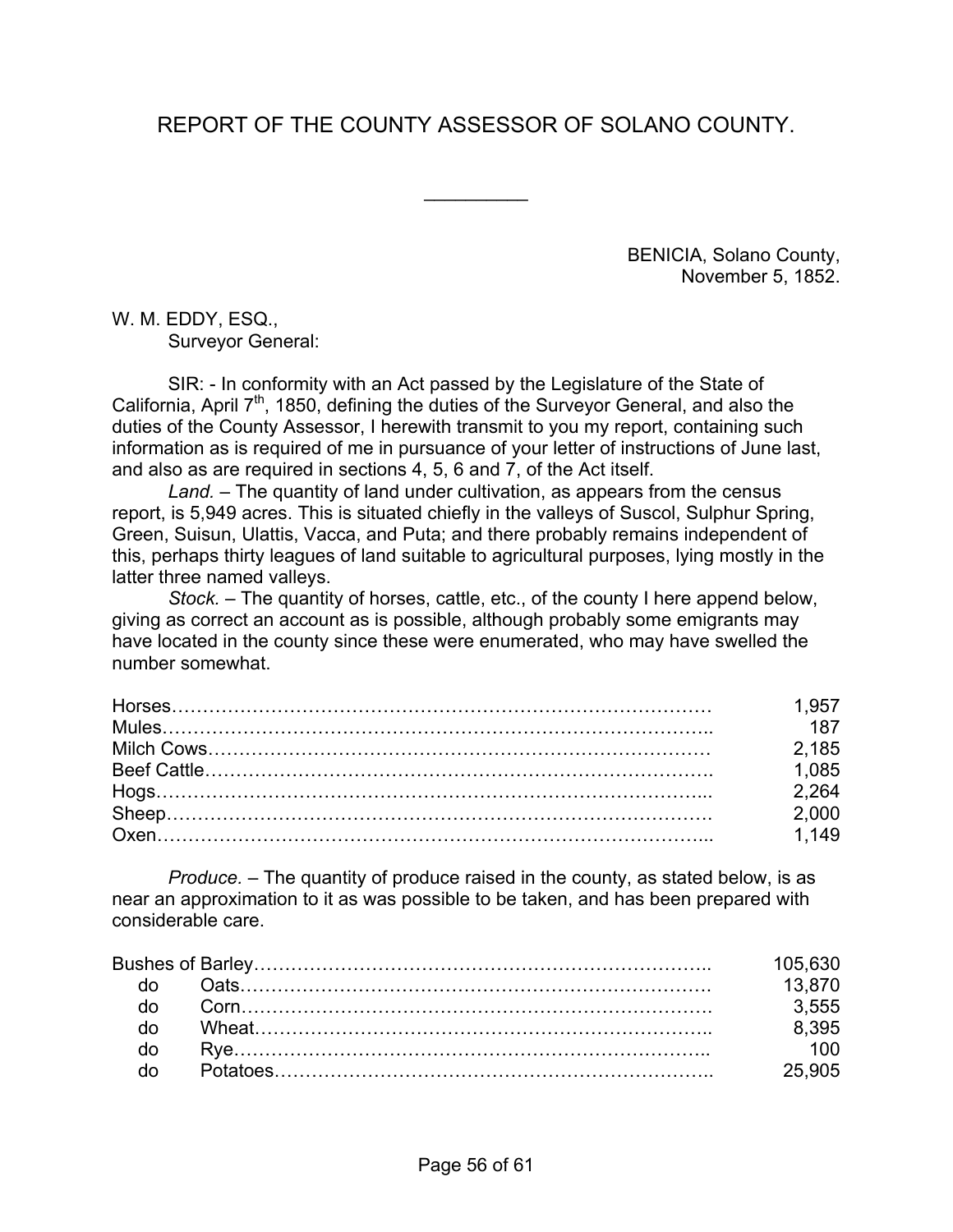*Fruit.* – As yet but little fruit has been cultivated and raised in this county, but another year will add considerable importance to this branch, and we shall be able to compare notes with a number of our sister counties. The report will show some 6,000 grape vines which have been planted this year. We may therefore look with certainty to a large supply the coming season. The number of fruit trees (consisting chiefly of apple, pear and peach) is estimated at 2,000; these are mostly of two years' growth, although some few have borne fruit for two years – these lie chiefly on the Puta.

The valleys of Suscol, Sulphur Spring, and the lower part of Green, are not so well adapted to the cultivation of fruit, as the other four previously mentioned, from the fact that they are subjected to the strong northwest winds which prevail in the spring of the year. The temperature of the other four, as well as the upper part of Green valley, is such that there van be no trouble in raising fruit of all kinds.

The quantity of hay cut and prepared in this county, is estimated at 2,200 tons; this chiefly from the wild oats and red clover, which are of luxuriant growth, and are abundant in all of our valleys.

Respectfully,

 (Signed,) SINGLETON VAUGHN, County Assessor.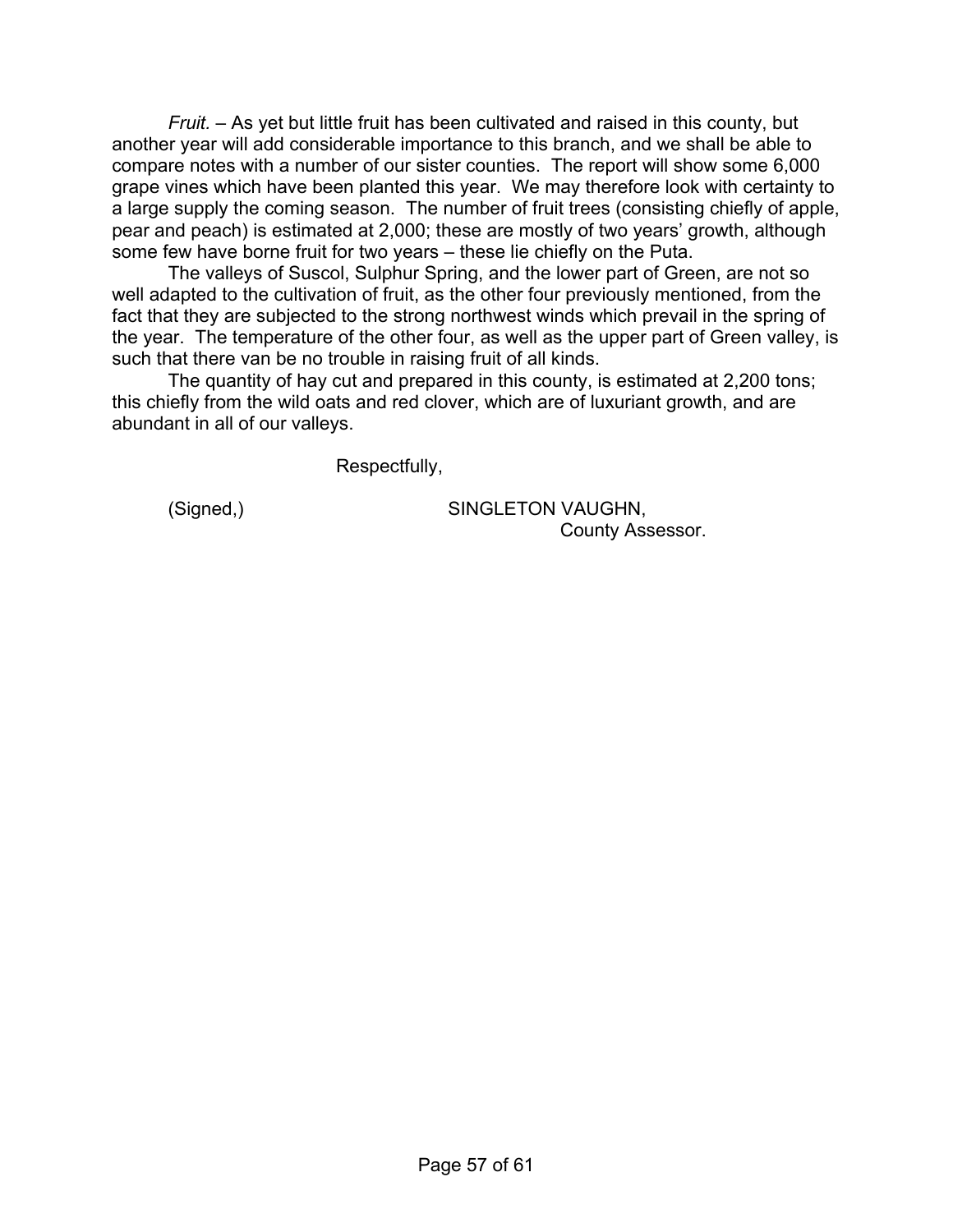## REPORT OF THE COUNTY ASSESSOR OF SAN LUIS OBISPO COUNTY.

[COPY.]

 $\frac{1}{2}$ 

SAN LUIS OBISPO, Sept. 20, 1852.

HON. W. M. EDDY, Surveyor General:

SIR:  $\sim$  In compliance with your request by circular of June 1<sup>st</sup>, I report upon all matter referred to in the statute, so far as they come within my knowledge.

The exact limits and boundaries of this county are poorly defined, in consequence of no survey having been made. Owing to the changes made by every Legislature in the southeastern boundary, it is constantly in dispute.

I would respectfully recommend an immediate survey of the same, as the only means of avoiding the difficulties that are constantly recurring between this and Santa Barbara county.

I would also respectfully call your attention to the condition of certain fords on the main coast road, intersecting this county from the northwest to southeast extremities, this being in the winter one of the worst sections of the whole length of the said road. The Nascimiento river, where the road enters this county, is in the rainy season impassable. The mail for the lower counties has been repeatedly detained at this point for several days.

What is called the lower crossing, being the old pass of the *camino real*, may be made practicable by bridging at slight expense.

The upper crossing, that now most used, owing to the width of the bed of the river, and the immense tract of land overflowed by high water, cannot be converted into a good winter pass.

The next difficulty in the said road worthy of your attention, is Arroya Grande; very slight rains effectually preventing all passage, except at the mouth of the river, thereby lengthening by ten miles, the road from San Luis Obispo to the point of intersection with the direct road. Even this is only passable at low tide.

Formerly the main road crossed this stream at a point about 5 miles from its mouth, at which place it was made passable during the summer season by the exertions of the citizens of that township; but by shifting of the bed of the river by high water the last winter, the road was destroyed.

This is the only point at which a bridge can be constructed, except such places as are made otherwise impracticable by high hills, impassable for wheeled vehicles.

A good and sufficient pass may be made by renewing the trenches that confined the many branches of the stream to one channel only, and by one bridge, making a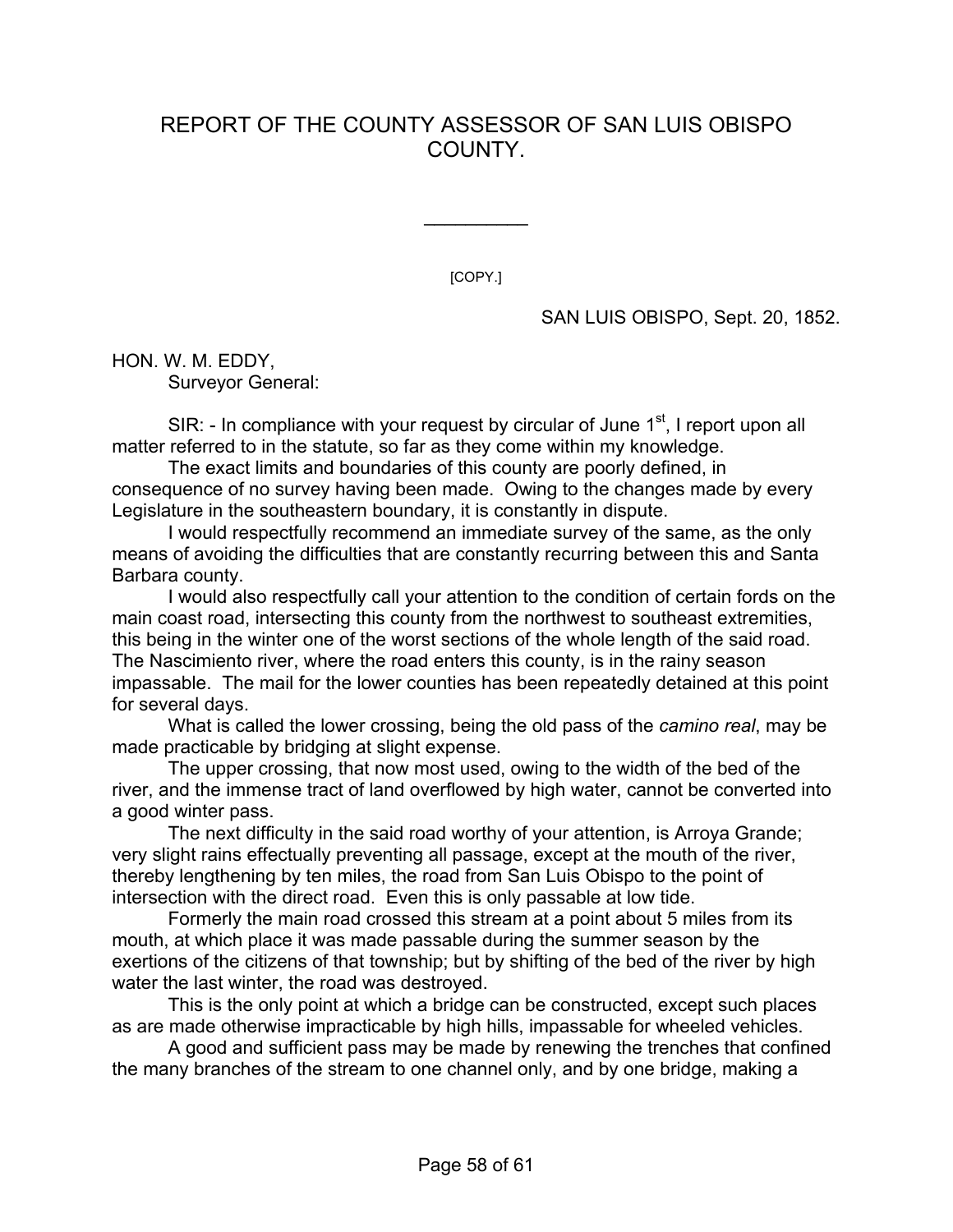valley passable that at present is cut up by several streams, which at high water effectually cut off all communication from one side to the other.

I call your attention to these seemingly trifling difficulties, as their amendment is an operation too extensive for this county to undertake, and effecting as it does, the interest of all.

The area of the county being unknown, I can give no information as to the quantity of State land. The number of square leagues held under Mexican titles, is onehundred and twelve, a very small proportion of which, about the one hundredth part, is under cultivation; the remainder being mostly grazing land, at least three-fourths of which is unfit for other purposes.

Timber, except in the immediate vicinity of the Mission San Luis Obispo, is plenty – in the hills, pine and oak of excellent quality, and in the valleys, cottonwood, sycamore, alanur, eye, (a small tree remarkable for its durability; it has been known to last as fencing for nearly thirty years,) and willow.

The soil in all the valleys cannot be exceeded in richness and fertility, producing all the hardy esculents and grains, without irrigation, in abundance.

Of the exact amount of produce for this year, but little reliable information can be obtained.

Respectfully,

(Signed,) F. L. BRANCH,

Assessor, San Luis Obispo Co.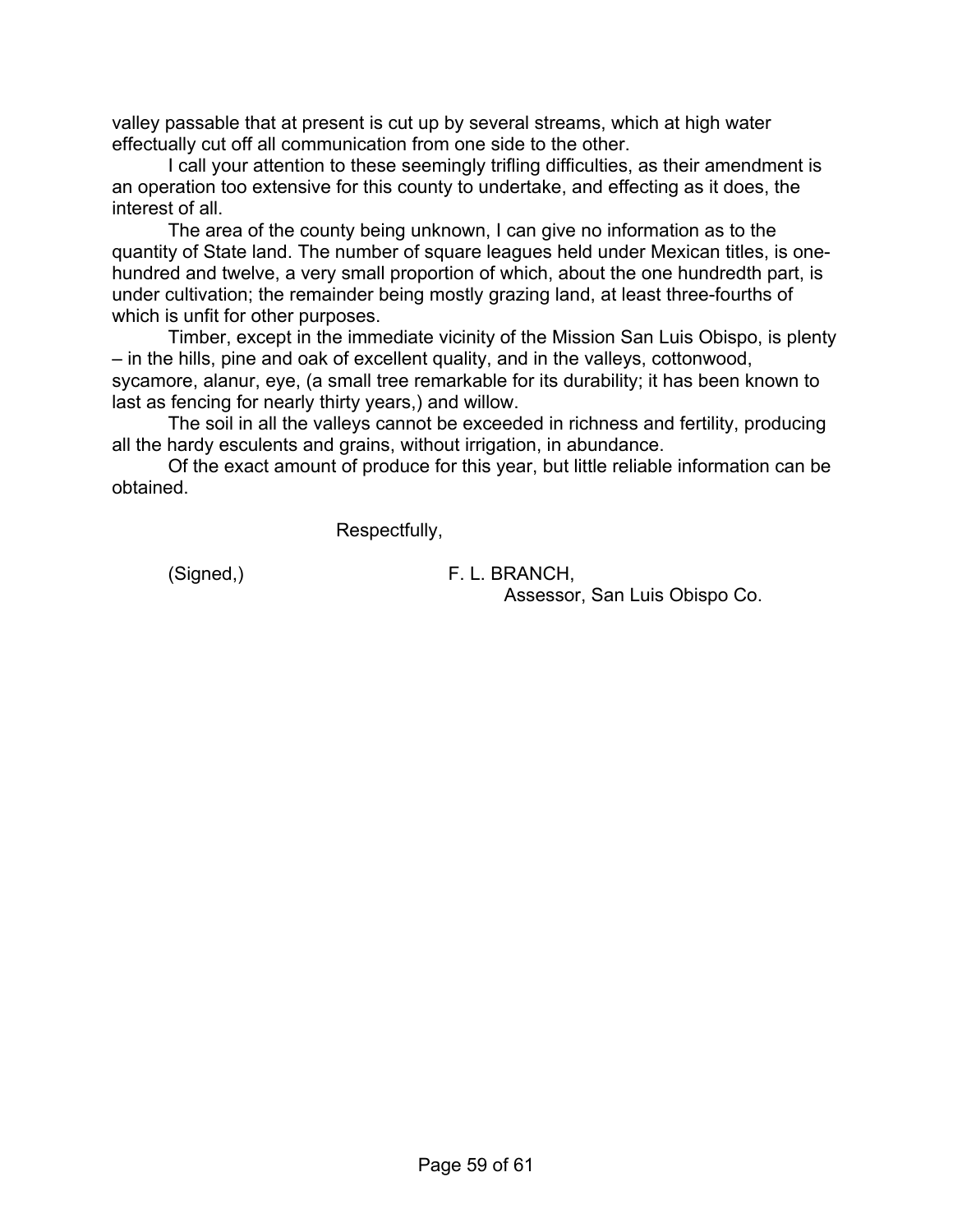# REPORT OF THE COUNTY ASSESSOR OF NAPA COUNTY.

 $\frac{1}{2}$ 

[COPY.]

NAPA COUNTY, Napa, Nov. 3, 1852,

Hon. W. M. EDDY,

SIR: - The quantity of land in this county which belongs to the State is small, as all or nearly all tillable lands are Spanish grants. Probably one-eighth of this county is adapted to tillage, and one-half of said county good grazing land. In said county there are –

| 2,000         |
|---------------|
| 6,249         |
| 1.905         |
| 932           |
|               |
|               |
| 2,000 bushels |
| 12 tons       |
| 75 tons       |

The probability is, the proceeds of this county the coming year will double the present one.

Respectfully,

## J. C. PENNELL, Assessor Napa Co.